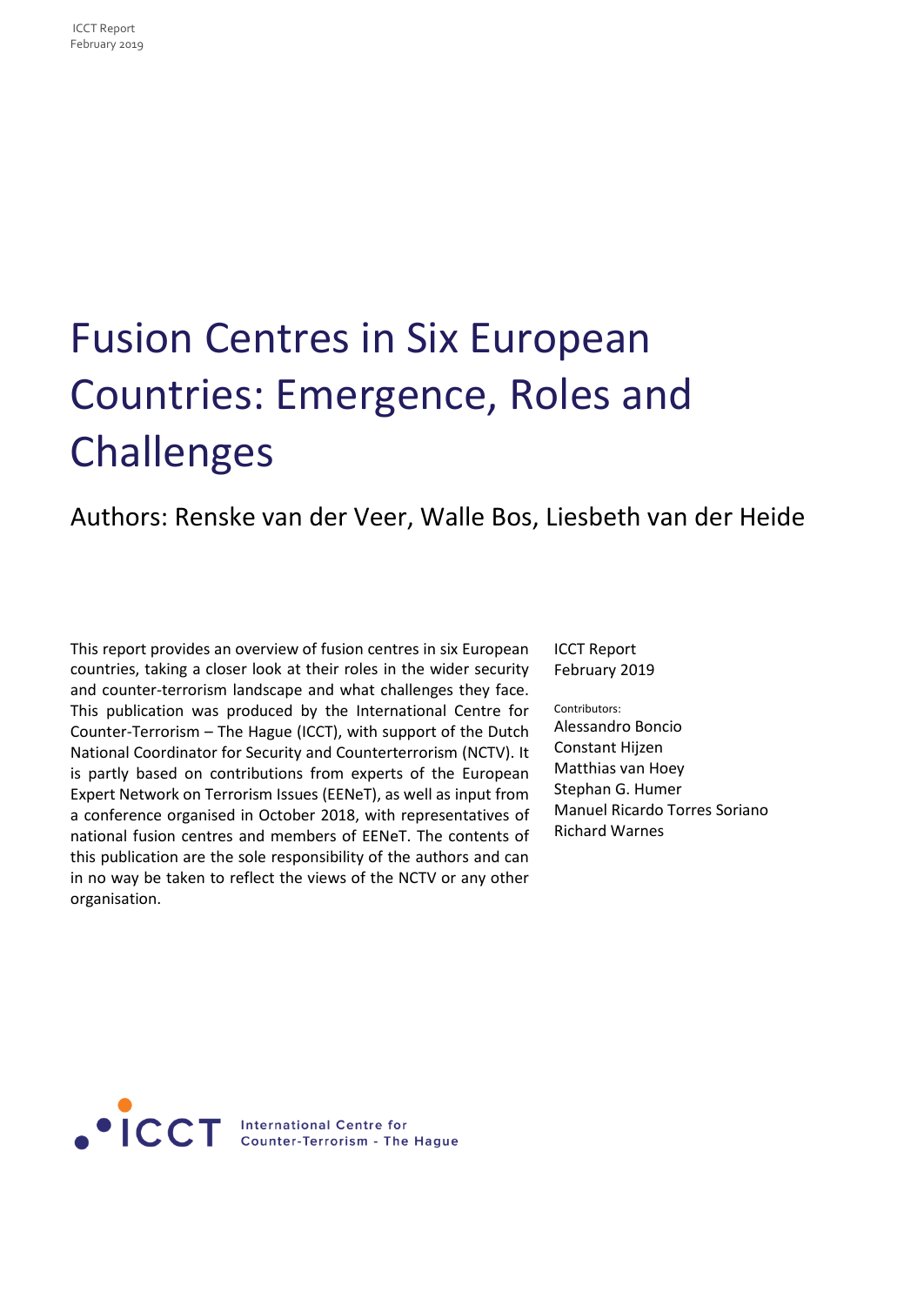

# 1. Introduction

Fusion centres are organisations tasked with interagency coordination in the field of preventing and countering terrorism. As such, most fusion centres are responsible for coordinating, analysing, combining, and facilitating information sharing with regard to terrorism, and in some cases in relation to broader security threats.<sup>1</sup> Fusion centres' roles, legal mandates and their institutional make-up vary greatly across countries.<sup>2</sup> The role and function of national fusion centres in Europe is an understudied topic as little comprehensive or comparative research exists on it as of yet, with the existing literature predominantly focussing on fusion centres in the United States  $(US)^3$  While the term fusion centre is preferred in the US, in Europe they are more commonly referred to as national counter-terrorism coordinators. Fusion centres are currently operating for over a decade, giving reason for a closer look at what purposes these centres serve in the wider security and counter-terrorism landscape in their respective countries, and what challenges they face.

This report aims to address this gap and is the result of a project by the International Centre for Counter-Terrorism – The Hague (ICCT) supported by the Dutch National Coordinator for Counter-Terrorism and Security (NCTV). It describes fusion centres in six European countries by looking at why and how they have been established and implemented in various countries. It explores why these fusion centres were created, and how their formal roles and actual activities relate to operational realities.

The report utilises a literature study as well as contributions from terrorism experts on fusion centres in their respective countries, who responded to a call for contributions issued by ICCT among members of the European Expert Network on Terrorism Issues (EENeT).<sup>4</sup> The response to this call determined which European countries and fusion centres are featured in this report, namely: Belgium (CUTA), Germany (GTAZ and GETZ), Italy (CASA), The Netherlands (NCTV), Spain (CITCO), and the United Kingdom (JTAC). Additionally, this report and particularly the reflections on themes and challenges builds upon discussions by representatives of fusion centres and terrorism experts, during an expert session co-organised by ICCT between members of EENeT and the Madrid Group in October 2018.<sup>5</sup> The Madrid Group is a forum under which representatives from

<sup>………………………………………………………………………………………………………………………</sup> <sup>1</sup> Peter Gill, "The United Kingdom: Organization and Oversight After Snowdon," in *Handbook of European Intelligence Cultures,* ed. Bob de Graaff and James M. Nyce, (London: Rowman & Littlefield, 2016), 422 -423; Gudrun Persson, "*Fusion Centres – Lessons Learned: A Study of Coordination Functions for Intelligence and Security Services*," Center for Asymmetric Threat Studies, Swedish National Defence College (2013): 8-9[, http://www.diva](http://www.diva-portal.org/smash/get/diva2:685935/FULLTEXT01.pdf)[portal.org/smash/get/diva2:685935/FULLTEXT01.pdf.](http://www.diva-portal.org/smash/get/diva2:685935/FULLTEXT01.pdf)

<sup>&</sup>lt;sup>2</sup> It can be noted that this is also the case with regard with security and intelligence services, where "intelligence institutions cannot, and indeed should not, simply be replicated from one national context to the next—irrespective of their relative efficacy in their original setting." Peter Chalk and William Rosenau, "Confronting the 'Enemy from Within': Security Intelligence, the Police, and Counterterrorism in Four Democracies," Rand Cooperation (2014), 55, <https://www.rand.org/pubs/monographs/MG100.html>; See also: Jeremy Shapiro and Benedicte Suzan, "The French Experience of Counter-Terrorism," *Survival*, Vol. 45, No. 1 (2003): 88; Todd Masse, *Domestic Intelligence in the United Kingdom: Applicability of the MI-5 Model to the United States*, (Washington, D.C.: Congressional Research Service, May 19, 2003), 6–10.

<sup>&</sup>lt;sup>3</sup> The topic of national fusion centers and their workings and infrastructures in various countries was recently also featured in a list of under-researched topics and themes in the field of (counter-)terrorism studies. See: Alex P. Schmid & James J. Forest, "Research Desiderata: 150 Un- and Under-Researched Topics and Themes in the Field of (Counter-) Terrorism Studies – a New List," *Perspectives on Terrorism*, no. 12 (2018): 68-76,

[https://www.universiteitleiden.nl/binaries/content/assets/customsites/perspectives-on-terrorism/2018/issue-4/05---un-](https://www.universiteitleiden.nl/binaries/content/assets/customsites/perspectives-on-terrorism/2018/issue-4/05---un--and-under-researched.pdf) [-and-under-researched.pdf.](https://www.universiteitleiden.nl/binaries/content/assets/customsites/perspectives-on-terrorism/2018/issue-4/05---un--and-under-researched.pdf) 

<sup>4</sup> ICCT wishes to express its gratitude and acknowledges the exceptional and valuable contributions and input for this report provided by Constant Hijzen, Richard Warnes, Manuel Ricardo Torres Soriano, Stephan G. Humer Alessandro Boncio, and Matthias Van Hoey.

<sup>5</sup> The closed joint expert session was organised under Chatham House rule by ICCT on 3 October 2018 in The Hague, as part of a conference organised by EENeT. For more information on EENeT, see their website[: https://www.european](https://www.european-enet.org/EENeT/EN/Home/home_node.html)[enet.org/EENeT/EN/Home/home\\_node.html.](https://www.european-enet.org/EENeT/EN/Home/home_node.html)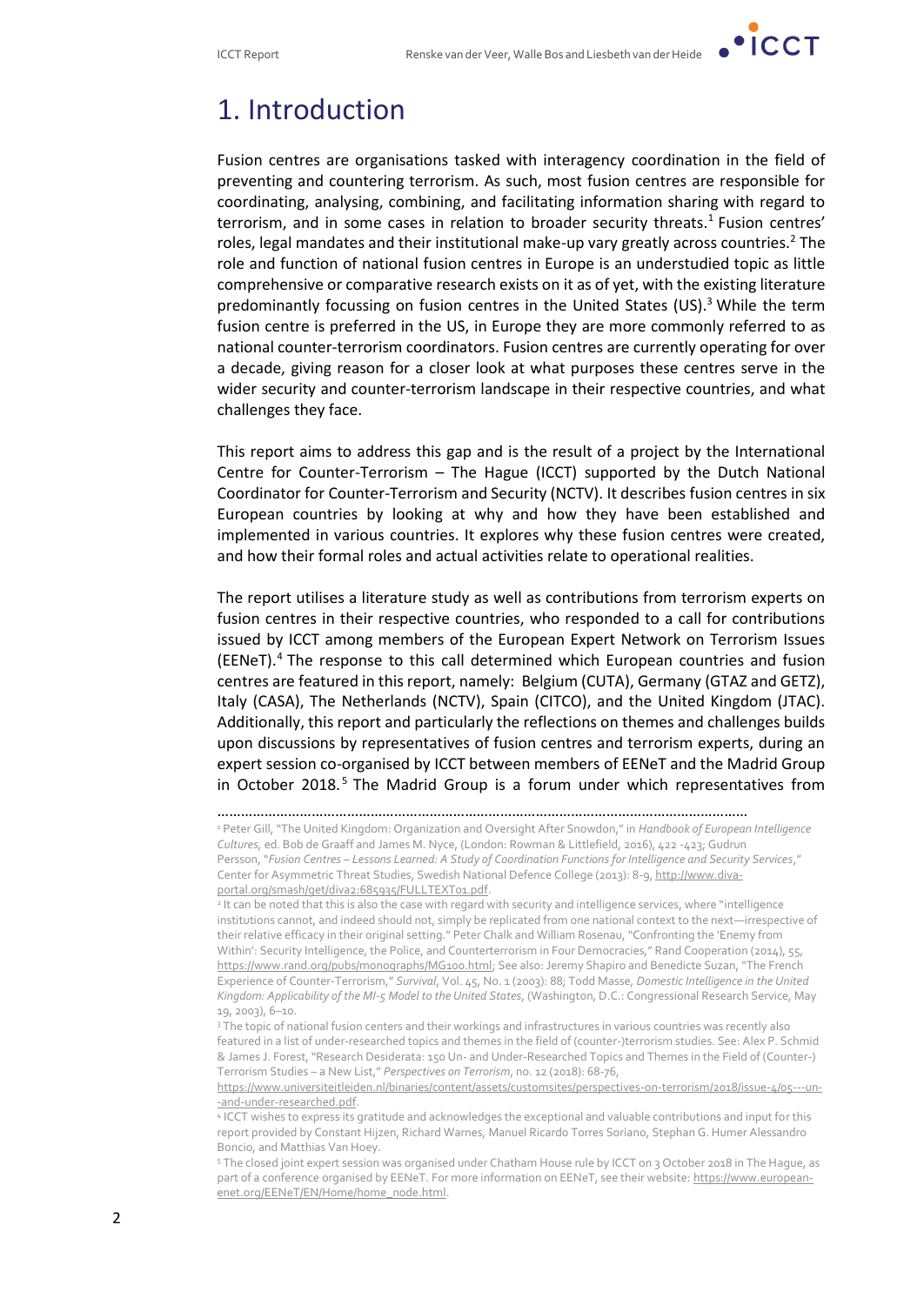

various national fusion centres informally convene bi-annually, to share insights and experiences on threat assessments and counter-terrorism coordination. These expert discussions determined the themes that this report takes a closer look at, and fuelled the critical reflections on fusion centres' challenges in this report.

Following this introduction, the second section of this report describes the emergence of fusion centres, the third section covers fusion centres in six European countries, focusing on their origins, objectives, and how they are institutionally embedded. On the basis of these descriptions and discussions with experts, the fourth section takes a closer look at two themes identified in the expert meeting, namely the development of the role of fusion centres and the collection and sharing of information. Section five then reflects on the identified challenges, focussing on 'the illusion of independence', political influence and the concept of 'human fusion'. The report ends with a general conclusion.

# 2. Emergence of Fusion Centres

Fusion centres were predominantly an American invention. The New York and Los Angeles Police Departments experimented with them prior to 9/11, and there were various other local and state-level initiatives, but it was only after the publication of the 9/11 Commission Report that the first national fusion centres were established. Their main goal was to prevent another 9/11 from happening by properly exchanging relevant (tactical, operational, and strategic) information and intelligence on the local, state, and national level between various agencies. In 2003, the Terrorist Threat Integration Center (TTIC) was created, a part of which was to become the National Counterterrorism Center (NCTC). It became a "government terrorism 'campus'",<sup>6</sup> where personnel of the Central Intelligence Agency (CIA), the Federal Bureau of Investigation (FBI) and other agencies involved in counterterrorism met, exchanged information and coordinated efforts.<sup>7</sup>

Apart from 9/11, there are many other examples of 'post-disaster commissions' that aim to fix perceived gaps or bottlenecks identified in hindsight, resulting in the reorganisation of security and intelligence frameworks. <sup>8</sup> However, with regard to the general emergence of fusion centres the background of 9/11 was important. Not only in the US, but also in Europe, this event led to evaluations of the existing counter-terrorism and security structures, $9$  and eventually to the establishment of many fusion centres in Europe and elsewhere.<sup>10</sup> These centres aimed to improve operational coordination and information sharing between counter-terrorism and law enforcement agencies.

<sup>6</sup> Gregory Treverton, *Intelligence for an age of terror* (Cambridge: Cambridge University Press, 2009), 90

7 Ibid., 75-81, 90-91; Congressional Research Service,"National Counterterrorism Center (NCTC)," *In Focus*,

<https://fas.org/sgp/crs/intel/IF10709.pdf>; Amy B. Zegart, "An Empirical Analysis of Failed Intelligence Reforms before September 11," *Political Science Quarterly* 121, no. 1 (Spring 2006): 39.

<sup>8</sup> See: Katherine Hibbs Pherson and Roy A. Sullivan Jr., "Improving the Quality of Analysis in Fusion Centers: Making the Most of the Nation's Investment," *Journal of Strategic Security*, no. 6 (August 2013): 312,

[https://scholarcommons.usf.edu/cgi/viewcontent.cgi?referer=&httpsredir=1&article=1324&context=jss.](https://scholarcommons.usf.edu/cgi/viewcontent.cgi?referer=&httpsredir=1&article=1324&context=jss)

<sup>9</sup> See for example the list of measures outlined by European Justice and Home Affairs Council of the European Council, shortly after the attacks in the US on 11 September 2001, Council of the European Union, *Conclusions adopted by the Council (Justice and Home Affairs),* 12156/01, September 25, 2001,

[http://register.consilium.europa.eu/doc/srv?l=EN&f=ST%2012156%202001%20INIT;](http://register.consilium.europa.eu/doc/srv?l=EN&f=ST%2012156%202001%20INIT) For evaluations conducted on the various security and counter-terrorism frameworks see for example: Council of the European Union, *Final report on the Evaluation of National Anti-Terrorist Arrangements: Improving national machinery and capability for the fight against terrorism and capability for the fight against terrorism*, 12168/3/05, November 18, 2005, para. 6, [http://register.consilium.europa.eu/doc/srv?l=EN&f=ST%2012168%202005%20REV%203.](http://register.consilium.europa.eu/doc/srv?l=EN&f=ST%2012168%202005%20REV%203)

<sup>10</sup> It should be noted that France had already founded UCLAT (Unité de coordination de la lutte anti-terroriste) back in 1984. UCLAT has since also evolved and developed, see: Gudrun Persson, "Fusion Centres – Lessons Learned: A Study of Coordination Functions for Intelligence and Security Services," *Center for Asymmetric Threat Studies, Swedish National Defence College* (2013), 9; Following France's example, Belgium founded the Anti-Terrorist Mixed Group (AMG) in 1984, which was the predecessor of CUTA in many ways. The executive order guiding its operation was only to be issued in 1991: "Koninklijk Besluit over de Antiterroristische Gemengde Group" [Royal Decree on the Antiterrorist

<sup>………………………………………………………………………………………………………………………</sup>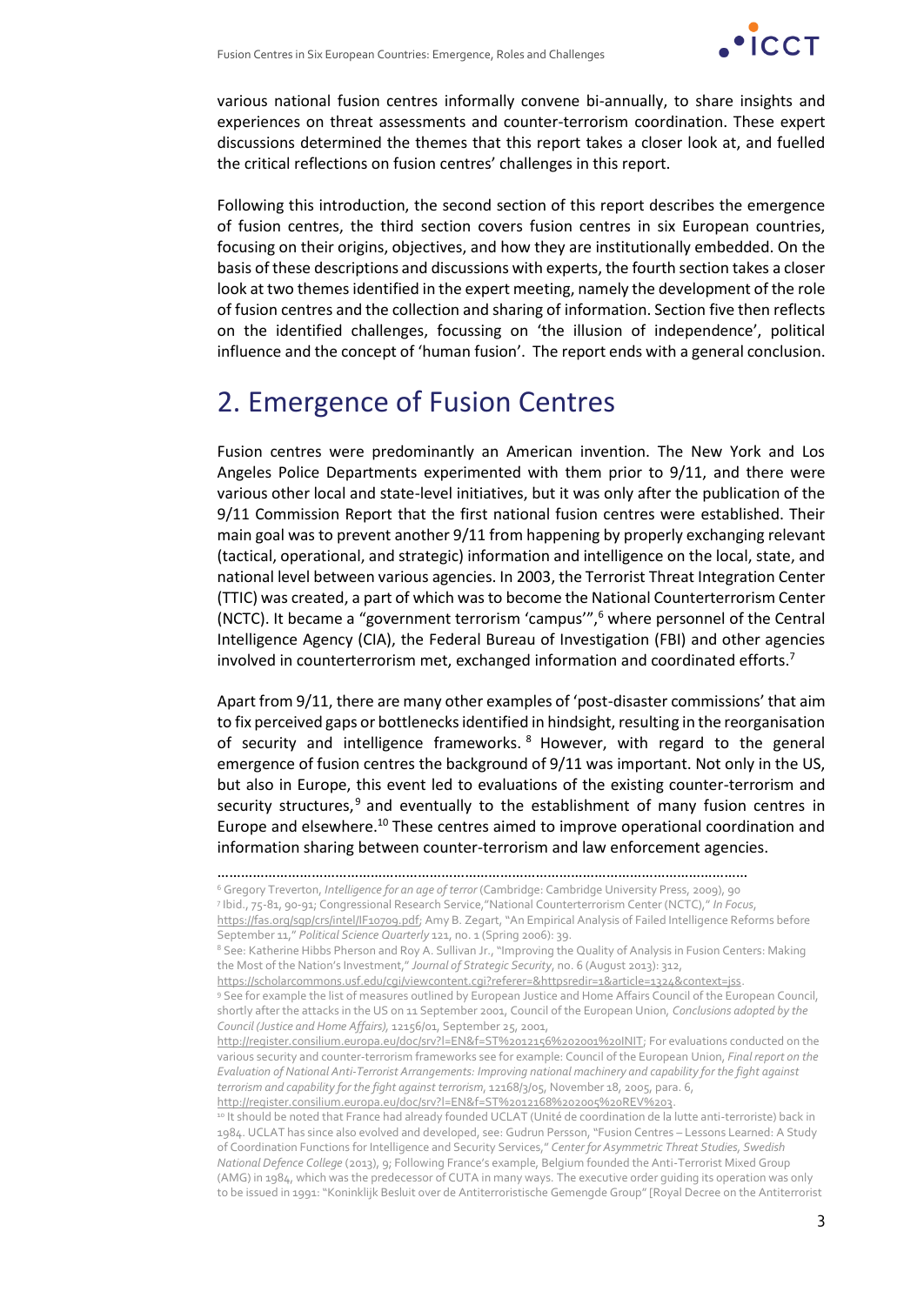

Some European countries were more hesitant than others to bring together law enforcement, intelligence services focussed on international threat, and domestic security and intelligence services, not least because of the historical sensitivities surrounding political police organisations such as the *Gestapo*, the *Stasi*, and the Securitate.<sup>11</sup> That is not to say fusion centres can be compared to political police organisations, but for many countries the establishment of such centres is the first time when certain divides between law enforcement and security services were (again) bridged. In several countries, initial resistance to the establishment of fusion centres came from existing security and policing services, who feared potential organisational competitors. Spanish fusion centre CITCO, for example, was looked upon with some suspicion by the two Spanish national organisations tasked with counter-terrorism, who felt that CITCO might encroach on their autonomy or absorb some of their powers and resources. To reduce these fears, the government made clear that "it will not, under any circumstances, be a third law enforcement body".<sup>12</sup> Similar caveats have been stated during the establishment of fusion centres in other countries.

Comparable to the US experience, European states' hesitancy to establish fusion centres diminished after they themselves experienced terrorist attacks. For Spain: the Madrid bombings in 2004,<sup>13</sup> for Italy: the terrorist attack against the Italian military contingent deployed in Al-Nassiriyah (Iraq) in 2003, $^{14}$  and for the Netherlands: the murder of Dutch filmmaker Theo van Gogh in 2004.<sup>15</sup> In Belgium and Germany, a perceived lack of effective national intelligence and security agency cooperation advanced the establishment of their respective fusion centres CUTA and GTAZ/GETZ.

# 3. Fusion Centres in Six European Countries

In the six European countries that this report covers, namely Belgium, Germany, Italy, The Netherlands, Spain and the United Kingdom (UK), there are different contexts that lead to the establishment of their respective fusion centres. The current contexts in which they function are also different, particularly concerning their mandate and their organisational structures. The provided selection of fusion centres and their descriptions are based on the responses to the call for contributions issued by ICCT among members of EENeT, focusing on exactly these points.

<sup>………………………………………………………………………………………………………………………</sup> Mixed Group], 1991-10-17/51, October 17, 1991,

[http://www.ejustice.just.fgov.be/cgi\\_loi/change\\_lg.pl?language=nl&la=N&cn=1994071135&table\\_name=wet;](http://www.ejustice.just.fgov.be/cgi_loi/change_lg.pl?language=nl&la=N&cn=1994071135&table_name=wet) Danny Stevens, "Van Antiterroristische Gemengde Groep naar Coördinatieorgaan voor dreigingsanalyse," in *Geheime diensten in België, de Verenigde Staten en over de wereld*, ed. Herman Matthijs, (Brugges: Die Keure, 2006), 36.

<sup>11</sup> Andres de Castro Garcia, Florina Cristiana Matei, and Thomas C. Bruneau, "Combatting Terrorism through Fusion Centers: Useful Lessons from Other Experiences?," *International Journal of Intelligence and Counterintelligence* 30, no. 4, (2017): 723-742, 736.

<sup>12 &</sup>quot;Acuerdo del Consejo de ministros del 28 de Mayo de 2004, por el que se crea el Centro Nacional de Coordinación Antiterrorista." [Council of Ministers' Agreement of 28 May 2004 creating the National Antiterrorism Coordination Centre]," Consejo de Ministros, La Moncloa, last modified May 28, 2004,

<http://www.lamoncloa.gob.es/consejodeministros/referencias/Paginas/2004/c2805040.aspx#CNCoordAntiterrorista> (in Spanish).

<sup>13</sup> Fernando Reinares, *Al-Qaeda's Revenge: The 2004 Madrid Train Bombings* (Washington, DC: Woodrow Wilson Center Press, 2017).

<sup>14 &</sup>quot;A colloquio con il Presidente del Comitato Analisi Strategica Antiterrorismo", Gnosis – Rivista Italiana di Intelligence, no. 1, (2010), [http://gnosis.aisi.gov.it/gnosis/Rivista22.nsf/ServNavig/12.](http://gnosis.aisi.gov.it/gnosis/Rivista22.nsf/ServNavig/12)

<sup>15</sup> Michael Kowalski and Cees Wiebes, "Strategisch kompas voor contraterrorisme," *Magazine Nationale Veiligheid*, (August 2011), 20.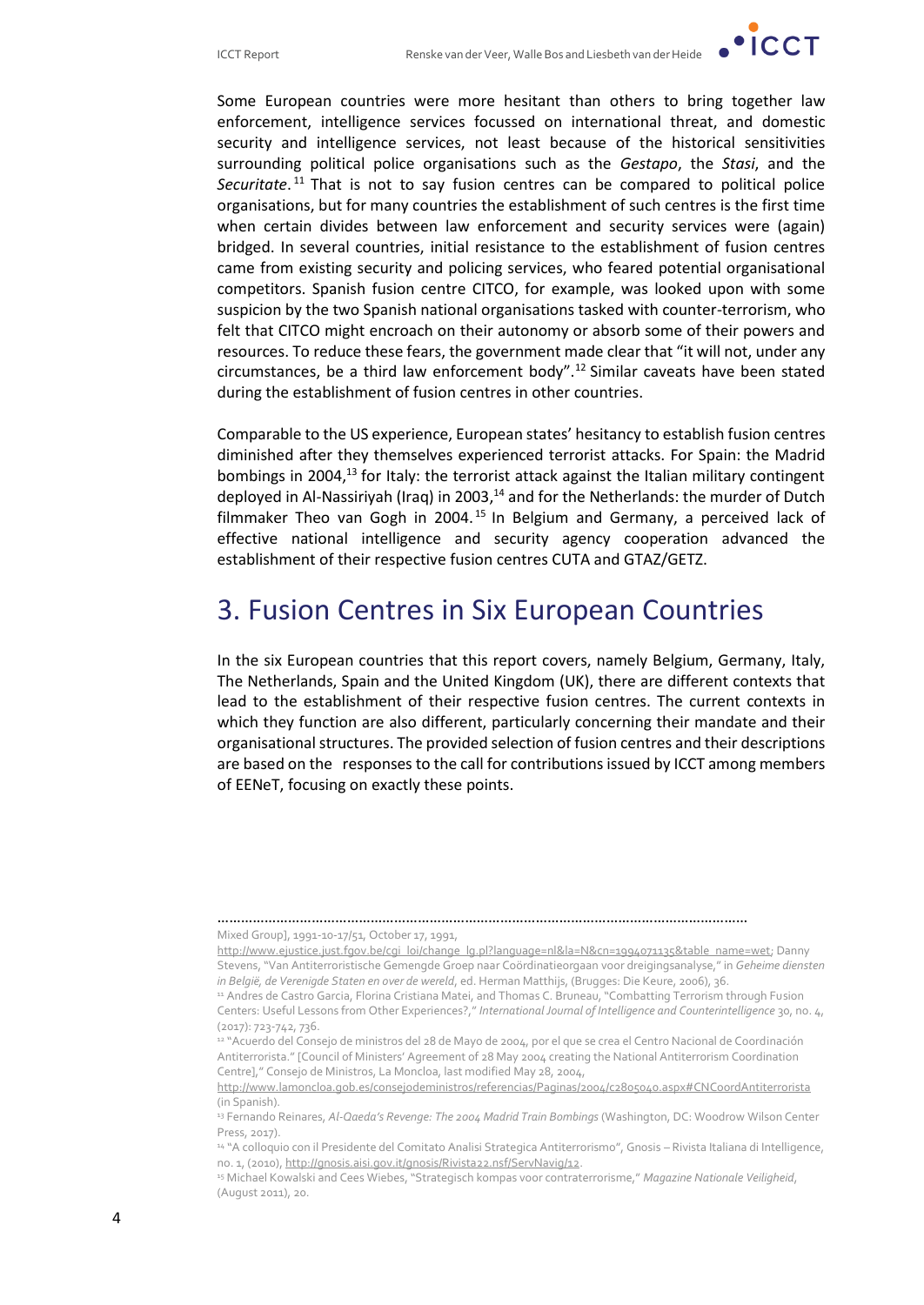

### 3.1. Belgium: CUTA

In Belgium, the establishment of the Coordination Unit for Threat Analysis (CUTA) in December 2006 $^{16}$  was the outcome of the acknowledgment of an increasing threat emanating from Islamist terrorism and its parliamentary answer to a European recommendation to establish fusion centres to combat terrorism. <sup>17</sup> This recommendation was the result of a peer-assessment process of security frameworks by European member states, initiated shortly after  $9/11$ .<sup>18</sup> CUTA was also created to solve the chronic problem of a lack of information sharing, coordination, and rivalry between Belgium's intelligence and police services that in the 1990s provided the impetus for a major police reform and the creation of a legal framework for the intelligence service.<sup>19</sup> CUTA replaced Belgium's Anti-Terrorist Mixed Group (AMG) that was by then largely defunct and inefficient, which had an envisaged task that was similar to that of a fusion centre.<sup>20</sup> The original plan in 2004 was to restructure the AMG into a new intelligence agency with coordinating competences, but this plan was quickly abandoned in favour of founding CUTA.<sup>21</sup>

The law that established CUTA mandates the execution of three main objectives: 1) the production of broader 'strategic evaluations' concerning threats stemming from terrorism or extremism; 2) the production of 'punctual evaluations' that concisely set

<sup>18</sup> See: Council of the European Union. *Conclusions adopted by the Council (Justice and Home Affairs)*. 12156/01, September 25, 2001, para. 15, [http://register.consilium.europa.eu/doc/srv?l=EN&f=ST%2012156%202001%20INIT.](http://register.consilium.europa.eu/doc/srv?l=EN&f=ST%2012156%202001%20INIT) <sup>19</sup> Attitudes in the 80s and 90s between different Belgium services were colloquially called the '*guerre des polices*' or '*guerre des flics*', which translates to the 'war of the cops' and linger on today. See for example: "La guerre des polices, c'est reparti: La preuve avec une note interne," *DH.BE*, October 10, 2017, [https://www.dhnet.be/actu/faits/la-guerre](https://www.dhnet.be/actu/faits/la-guerre-des-polices-c-est-reparti-la-preuve-avec-une-note-interne-59dbaf4bcd70461d268449cb)[des-polices-c-est-reparti-la-preuve-avec-une-note-interne-59dbaf4bcd70461d268449cb;](https://www.dhnet.be/actu/faits/la-guerre-des-polices-c-est-reparti-la-preuve-avec-une-note-interne-59dbaf4bcd70461d268449cb) and Herman Matthijs, "Towards a New Secret Service in Belgium?," *European Journal of Intelligence Studies: Capita Selecta*, (2007): 88-89; J. Delepière, "Une approche commune et intégrée de l'analyse de la menace terroriste: la création de l'Organe de coordination pour l'analyse de la menace (OCAM-OCAD)," in *Geheime Diensten: A licence to kill*, ed. Herman Matthijs (Brugge: Die Keure, 2007), 13-14; Lionel Delval, "Société du risqué et gestion des crises: les pouvoirs publics belges sont-ils organisés pour faire face à un risque majeur?," in *1915-2015: Het verhaal van de Belgische militaire inlichtingenen veiligheidsdienst / 1915-2015: l'Histoire belge du service de renseignement militaire et de sécurité*, eds. Marc Cools et al. (Antwerpen: Maklu, 2015), 422-424.

<sup>20</sup> AGG or '*Antiterroristische Gemengde Groep*' in Dutch, GIA or '*Groupe Interforces Antiterroriste*' in French. See: Hugo Gijsels, *De bende & co: 20 jaar destabilisering in België* (Leuven: Kritak, 1990), 187; Evi Heilderweirt, "Van Antiterroristische Gemengde Groep (AGG) naar Coördinatieorgaan voor de Dreigingsanalyse (OCAD): een juridische analyse," (Masterthesis, Universiteit Gent, 2018), 11-12, [https://lib.ugent.be/fulltxt/RUG01/002/479/278/RUG01-](https://lib.ugent.be/fulltxt/RUG01/002/479/278/RUG01-002479278_2018_0001_AC.pdf) [002479278\\_2018\\_0001\\_AC.pdf](https://lib.ugent.be/fulltxt/RUG01/002/479/278/RUG01-002479278_2018_0001_AC.pdf); Piet Pieters, "Terrorisme en extremism," *Panopticon*, no. 2 (2007): 68-75; Danny Stevens, "Van Antiterroristische Gemengde Groep naar Coördinatieorgaan voor dreigingsanalyse," in *Geheime diensten in België, de Verenigde Staten en over de wereld*, edited by Herman Matthijs (2006),, 32-34; and Jos Vander Velpen, *De CCC: De staat en het terrorisme*, (Berchem: EPO, 1986), 84-85; A Dutch speaking documentary from 1984 called "Terroristenjacht (CCC)" or "Terrorists hunt" mentions the AMG (referred to as *Interforces* in the documentary), it is accessible through this URL: [http://euscreen.eu/item.html?id=EUS\\_14932D1102884D329B33444241943DB3.](http://euscreen.eu/item.html?id=EUS_14932D1102884D329B33444241943DB3) <sup>21</sup> Herman Matthijs, "Een nieuwe geheime dienst? Het O.C.A.D.," in *Geheime Diensten: A licence to kill*, ed. Herman Matthijs (Brugge: Die Keure, 2007), 92-95; Matthijs, "Towards a New Secret Service in Belgium?," 70 and Piet Pieters, "Terrorisme en extremisme," 69.

<sup>………………………………………………………………………………………………………………………</sup>

<sup>16</sup> OCAD or "*Coördinatieorgaan voor de Dreigingsanaly*se" in Dutch, OCAM or "*Organe de coordination pour l'analyse de la menace*" in French and KOBA or "*Koordinationsorgan für die Bedrohungsanalyse*" in German. See also: articles 5 and 18 of "Wet betreffende de analyse van de dreiging" [The law regarding the analysis of threat, founding CUTA], July 10, 2006[, http://www.ejustice.just.fgov.be/cgi\\_loi/change\\_lg.pl?language=nl&la=N&cn=2006071032&table\\_name=wet;](http://www.ejustice.just.fgov.be/cgi_loi/change_lg.pl?language=nl&la=N&cn=2006071032&table_name=wet) and article 16 of "Koninklijk Besluit tot uitvoering van de wet van 10 juli 2006 betreffende de analyse van de dreiging" [Royal Decree regarding the implementation of the law of July 10, 2016, regarding the analysis of threat, founding CUTA], November 28, 2006,

[http://www.ejustice.just.fgov.be/cgi\\_loi/change\\_lg.pl?language=nl&la=N&cn=2006112833&table\\_name=wet.](http://www.ejustice.just.fgov.be/cgi_loi/change_lg.pl?language=nl&la=N&cn=2006112833&table_name=wet) <sup>17</sup> See recommendation 4, 6 and 7 listed in Council of the European Union, "Final report on the Evaluation of National Anti-Terrorist Arrangements: Improving national machinery and capability for the fight against terrorism and capability for the fight against terrorism," 12168/3/05, November 18, 2005,

[http://register.consilium.europa.eu/doc/srv?l=EN&f=ST%2012168%202005%20REV%203;](http://register.consilium.europa.eu/doc/srv?l=EN&f=ST%2012168%202005%20REV%203) Guy Rapaille and Waute Van Laethem, "European Counterparts of the Belgian Fusion Centre," in *Fusion Centres throughout Europe: All-Source Threat Assessments in the Fight Against Terrorism,* ed. Belgian Standing Committee I, (Antwerp: Intersentia, 2010), [http://www.comiteri.be/images/pdf/publicaties/fusion\\_centres\\_4.pdf.](http://www.comiteri.be/images/pdf/publicaties/fusion_centres_4.pdf)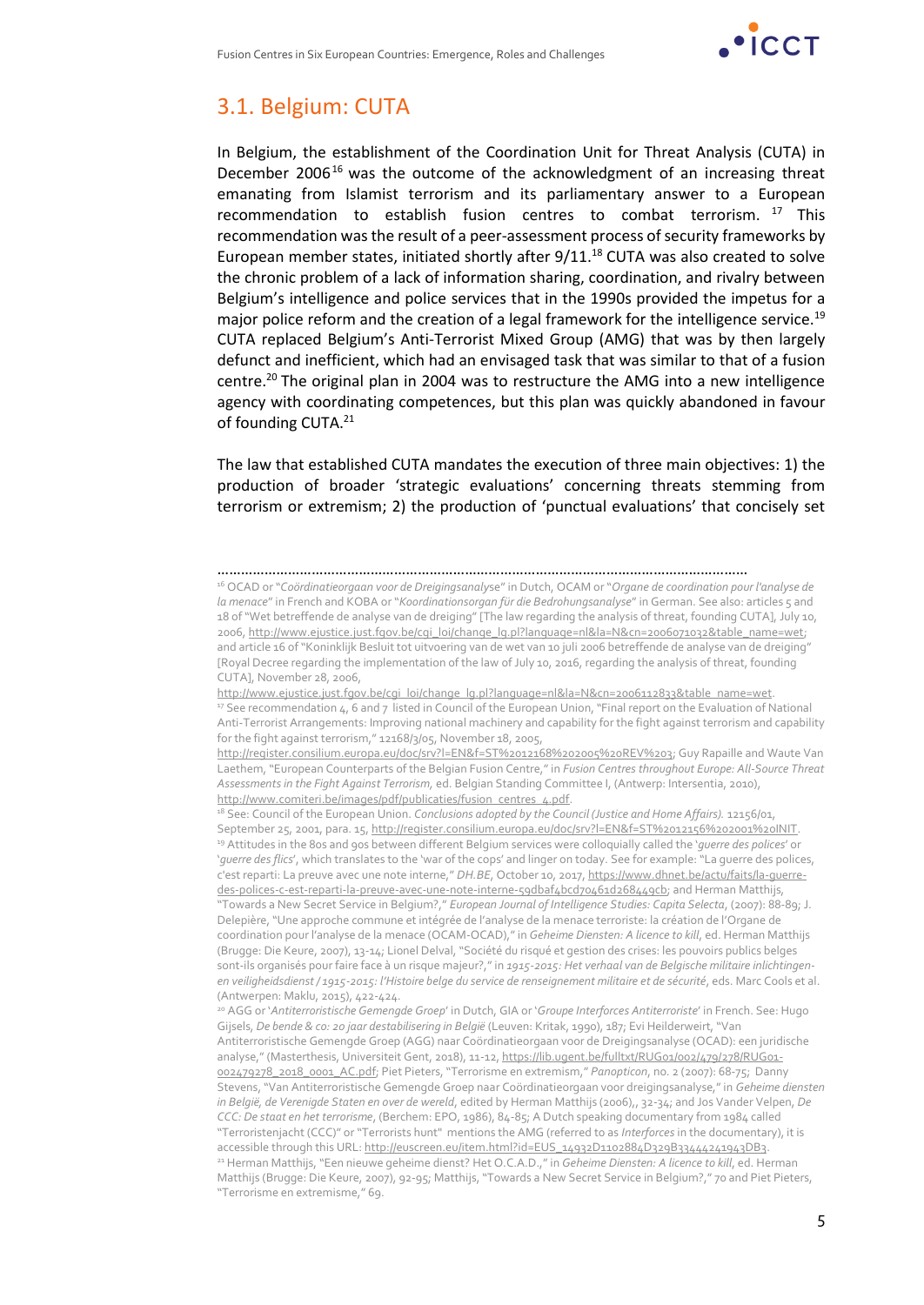$\cdot$  ICCT

out a level of threat; and 3) to maintain relations with similar organisations abroad.<sup>22</sup> CUTA is not governed by Belgium's law on the intelligence and security services, but instead has its own law. It is not a third security service, which is why it cannot gather intelligence itself. CUTA also does not have a policing status, as is explicitly stated in its foundational legal texts.<sup>23</sup> Thus, CUTA is predominantly a strategic unit. To execute its objectives, CUTA relies on classified information provided by a legally defined group of eleven support services to provide the unit with the necessary information.<sup>24</sup> These eleven services are legally obliged to automatically send all relevant intelligence they have on 'extremism' and 'terrorism' to CUTA, excluding raw intelligence.<sup>25</sup>

CUTA falls under the immediate responsibility of an independent magistrate who in turn is directly linked to both the minister of Justice and the minister of the Interior.<sup>26</sup> It therefore is not integrated or part of a wider ministry or other Belgian federal state structure. By employing personnel coming from its support services on a five-year cycle, CUTA ensures close operational links with those services. It also employs its own staff, guaranteeing a degree of independence and its own identity, loyalty and culture.<sup>27</sup>

#### 3.2. Germany: GTAZ and GETZ

Germany has two fusion centres: the GTAZ (*Gemeinsames Terrorismusabwehrzentrum* – Joint Counterterrorism Centre) and the GETZ (*Gemeinsames Extremismus- und Terrorismusabwehrzentrum* – Joint Counter Extremism and Counter-terrorism Centre). GTAZ was founded in December 2004 and is responsible for Islamist terrorism, while GETZ, founded in November 2012, focuses on right-wing, left-wing and foreign (non-Islamist) terrorism, counterintelligence and the non-proliferation of nuclear materials and weapons.<sup>28</sup>

9/11 was a key factor leading to the establishment of GTAZ, but the services remained an experiment of sorts in a country where close collaboration of police and intelligence

<sup>24</sup> CUTA's original seven support services are: the Belgian State Security service, the Military Security service, the Belgian Police, Customs and Excise, FPS Mobility and Transportation, Immigration Office, the FPS Foreign Affairs. The four new support services are: the Directorate General for Prison Facilities, the Service for Worship, the Directorate General Crisis Centre and the Treasury. See Article 2 of "Wet betreffende de analyse van de dreiging." [The law regarding the analysis of threat, founding CUTA]. 2006-07-10/32, July 10, 2006; and Article 2, para. g of "Koninklijk Besluit tot uitvoering van de wet van 10 juli 2006 betreffende de analyse van de dreiging," [Royal Decree regarding the implementation of the law of July 10, 2016, regarding the analysis of threat, founding CUTA], 2006-11-28/33, November 28, 2006.

<sup>25</sup> See article 6 of "Wet betreffende de analyse van de dreiging," [The law regarding the analysis of threat, founding CUTA], 2006-07-10/32, July 10, 2006.

<sup>26</sup> See article 5 of "Wet betreffende de analyse van de dreiging," [The law regarding the analysis of threat, founding CUTA], 2006-07-10/32, July 10, 2006.

<sup>27</sup> Gudrun Persson, *Fusion Centres – Lessons Learned: A study of coordination functions for intelligence and security services*, 12; Article 7 of "Wet betreffende de analyse van de dreiging" [The law regarding the analysis of threat, founding CUTA], 2006-07-10/32, July 10, 2006; "Koninklijk Besluit betreffende het personeel van het Coördinatieorgaan voor de dreigingsanalyse" [Royal Decree concerning the personnel of CUTA], 2007-01-23/30, January 23, 2007; Herman Matthijs, "Towards a New Secret Service in Belgium?," 81.

<sup>28</sup> "Gemeinsames Terrorismusabwehrzentrum (GTAZ)," Bundeskriminalamt, accessed October 17, 2018, [https://www.bka.de/DE/UnsereAufgaben/Kooperationen/GTAZ/gtaz\\_node.html;](https://www.bka.de/DE/UnsereAufgaben/Kooperationen/GTAZ/gtaz_node.html)"Gemeinsames Terrorismusabwehrzentrum," Bundesamt für Verfassungsschutz, accessed October 17, 2018,

[https://www.verfassungsschutz.de/de/arbeitsfelder/af-islamismus-und-islamistischer-terrorismus/gemeinsames](https://www.verfassungsschutz.de/de/arbeitsfelder/af-islamismus-und-islamistischer-terrorismus/gemeinsames-terrorismusabwehrzentrum-gtaz)[terrorismusabwehrzentrum-gtaz;](https://www.verfassungsschutz.de/de/arbeitsfelder/af-islamismus-und-islamistischer-terrorismus/gemeinsames-terrorismusabwehrzentrum-gtaz) "Gemeinsames Extremismus- und Terrorismusabwehrzentrum (GETZ)," Bundesamt für Verfassungsschutz, accessed October 17, 2018, [https://www.verfassungsschutz.de/de/das-bfv/getz.](https://www.verfassungsschutz.de/de/das-bfv/getz)

<sup>………………………………………………………………………………………………………………………</sup>

<sup>&</sup>lt;sup>22</sup> Articles 2, 8 and 10 of "Wet betreffende de analyse van de dreiging," [The law regarding the analysis of threat, founding CUTA], 2006-07-10/32, July 10, 2006; see also: Piet Pieters, "Terrorisme en extremism," 2007, 70; Matthias van Hoey, "Belgiës Coördinatieorgaan," 2019, 14-19; "Evalueren, analyseren, coördineren: OCAD en de strijd tegen terreur." *Actua Leges,* 2018, 1-2 [Unpublished, September 2018]; and Wauter van Laethem, "Het Coördinatieorgaan voor de dreigingsanalyse: een punctuele analyse," *Vigiles* 4, 2007, 113-115.

<sup>&</sup>lt;sup>23</sup> See preamble "Koninklijk Besluit tot uitvoering van de wet van 10 juli 2006 betreffende de analyse van de dreiging". [Royal Decree regarding the implementation of the law of July 10, 2016, regarding the analysis of threat, founding CUTA], 2006-11-28/33, November 28, 2006.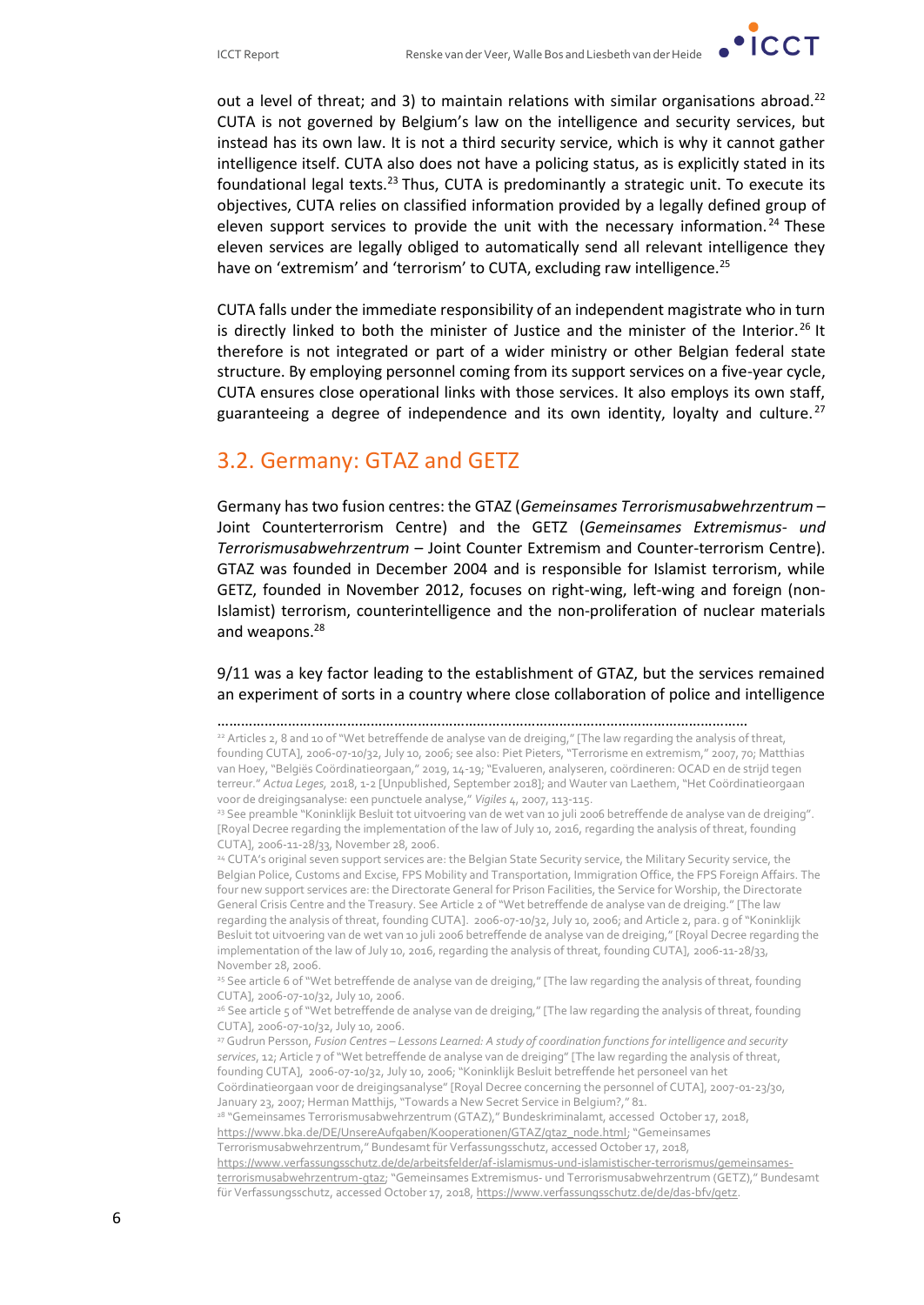

agencies is generally avoided and prevented by the "*Trennungsgebot*" that stipulates separation of these two types of organisations.<sup>29</sup> The Federal Minister of the Interior at the time stated that the GTAZ was needed to solve the issue of an insufficient flow of information between security authorities before 2004 and he indicated that plans for reform and a platform like GTAZ dated back to 1997.<sup>30</sup>

The establishment of GETZ can be traced back to the attacks of the right-wing terrorist group *Nationalsozialistischer Untergrund* NSU, whose actions came to light in 2011. This resulted in the founding of the Joint Centre of Defense against Right-Wing Extremism (*Gemeinsame Abwehrzentrum gegen Rechtsextremismus/-terrorismus* - GAR). One year later, the Federal Criminal Police Office (*Bundeskriminalamt* - BKA) and the Federal Office for the Protection of the Constitution (*Bundesamt für Verfassungsschutz* – BfV) created GETZ, which subsumed GAR.<sup>31</sup> Then Federal Minister of the Interior Hans-Peter Friedrich argued for the establishment of GETZ with its broad mandate, so as to avoid having separate subsequent centres or platforms created to deal with left-wing extremism and proliferation.<sup>32</sup>

Both GTAZ and GETZ do not have security service status or police powers. They solely consist of delegated members of the institutions that take part in its various working groups. For GTAZ, daily work is conducted in nine working groups, whereas GETZ consists of seven working groups.<sup>33</sup> All directors of the participating institutions can retract their involvement and their delegated employees at any time. The decision to not form standalone authorities, but to establish the fusion centre capacity as a platform is the result of Germany's strong policy of keeping police and intelligence organisations separated.

GTAZ and GETZ act as platforms for communication and cooperation between German police, intelligence and other stakeholders. <sup>34</sup> They are both set up as joint counterterrorism efforts with a focus on threat analysis and attack prevention through the pooling of expertise.<sup>35</sup> GTAZ has no director and is housed by the BKA in Berlin-Treptow. GETZ was modelled after GTAZ, with a similar structure, but is conjointly

<sup>33</sup> GTAZ working groups: Daily Briefing (Tägliche Lagebesprechung); Threat Assessment (Gefährdungsbewertung); Operative Information Exchange (Operativer Informationsaustausch); Risk Management (Risikomanagement); Cases and Analyses regarding Islamist Terrorism (Fälle/Analysen zum islamistischen Terrorismus); Possible Islamist/Terrorist Actors (Islamistisch-terroristisches Personenpotenzial); Deradicalisation (Deradikalisierung); Transnational Aspects (Transnationale Aspekte); Aliens Law Procedures (Statusrechtliche Begleitmaßnahmen); GETZ working groups: Phenomenon–oriented Assessment (Phänomenbezogene Lage); Possible Actors (Personenpotenziale); Organisation Bans (Organisationsverbote); Case Analysis (Fallanalyse); Threat Assessment (Gefährdungsbewertung); Analysis (Analyse); Operative Information Exchange (Operativer Informationsaustausch). See: Mark Holzenberger and Albrecht Maurer, "Allgegenwärtig, aber wenig bekannt: Der Polizeiliche Staatsschutz in Deutschland," *Cilip*, May 1, 2013, [https://www.cilip.de/2013/05/01/allgegenwaertig-aber-wenig-bekannt-der-polizeiliche-staatsschutz-in-deutschland/.](https://www.cilip.de/2013/05/01/allgegenwaertig-aber-wenig-bekannt-der-polizeiliche-staatsschutz-in-deutschland/) 34 Bundeskriminalamt, "Gemeinsames Terrorismusabwehrzentrum (GTAZ)," Bundeskriminalamt; Bundesamt für Verfassungsschutz, "Gemeinsames Terrorismusabwehrzentrum,"; Bundesamt für Verfassungsschutz, "Gemeinsames Extremismus- und Terrorismusabwehrzentrum (GETZ),"; "Eröffnung des Gemeinsamen Extremismus- und Terrorismusabwehrzentrums (GETZ)", Pressemitteilung, Bundesministerium des Innern, , November 15, 2012, [https://web.archive.org/web/20140304053904/http:/www.bmi.bund.de/SharedDocs/Pressemitteilungen/DE/2012/11/er](https://web.archive.org/web/20140304053904/http:/www.bmi.bund.de/SharedDocs/Pressemitteilungen/DE/2012/11/eroeffnung_getz.html) [oeffnung\\_getz.html.](https://web.archive.org/web/20140304053904/http:/www.bmi.bund.de/SharedDocs/Pressemitteilungen/DE/2012/11/eroeffnung_getz.html)

<sup>35</sup> Ibid.

<sup>………………………………………………………………………………………………………………………</sup>

<sup>29</sup> Tobias Kumpf, *Die Kontrolle der Nachtrichtendienste des Bundes* (Hamburg: Verlag Dr Kovac, 2014), 61, 87; Richard Warnes, "Germany," in *Considering the Creation of a Domestic Intelligence Agency in the United States,* ed. Brian A. Jackson (Santa Monica: RAND Corporation, 2009): 100-102, 105, [http://www.dtic.mil/dtic/tr/fulltext/u2/a497839.pdf;](http://www.dtic.mil/dtic/tr/fulltext/u2/a497839.pdf) "Nachrichtendienste in Deutschland," Innere Sicherheit, Bundeszentrale für politische Bildung, accessed October 24, 2018, [http://www.bpb.de/politik/innenpolitik/innere-sicherheit/135216/nachrichtendienste?p=all.](http://www.bpb.de/politik/innenpolitik/innere-sicherheit/135216/nachrichtendienste?p=all)

<sup>30</sup> Detlev Borchers, "GTAZ: 10 Jahre gemeinsame Terrorabwehr," *Heise Online*, October 29, 2014,

[https://www.heise.de/newsticker/meldung/GTAZ-10-Jahre-gemeinsame-Terrorabwehr-2437668.html.](https://www.heise.de/newsticker/meldung/GTAZ-10-Jahre-gemeinsame-Terrorabwehr-2437668.html)

<sup>31 &</sup>quot;Gemeinsames Extremismus- und Terrorismusabwehrzentrum (GETZ)," Bundesamt für Verfassungsschutz, accessed September 12, 2018, https://www.verfassungsschutz.de/de/das-bfv/getz.

<sup>32</sup> Christian Tretbar, "Friedrich will Terrorabwehrecentrum mit Ländern weiterentwickeln," *Der Tagesspeigel*, November 15, 2012, [https://www.tagesspiegel.de/politik/alles-unter-einem-dach-friedrich-will-terrorabwehrzentrum-mit](https://www.tagesspiegel.de/politik/alles-unter-einem-dach-friedrich-will-terrorabwehrzentrum-mit-laendern-weiterentwickeln/7380058.html)[laendern-weiterentwickeln/7380058.html.](https://www.tagesspiegel.de/politik/alles-unter-einem-dach-friedrich-will-terrorabwehrzentrum-mit-laendern-weiterentwickeln/7380058.html)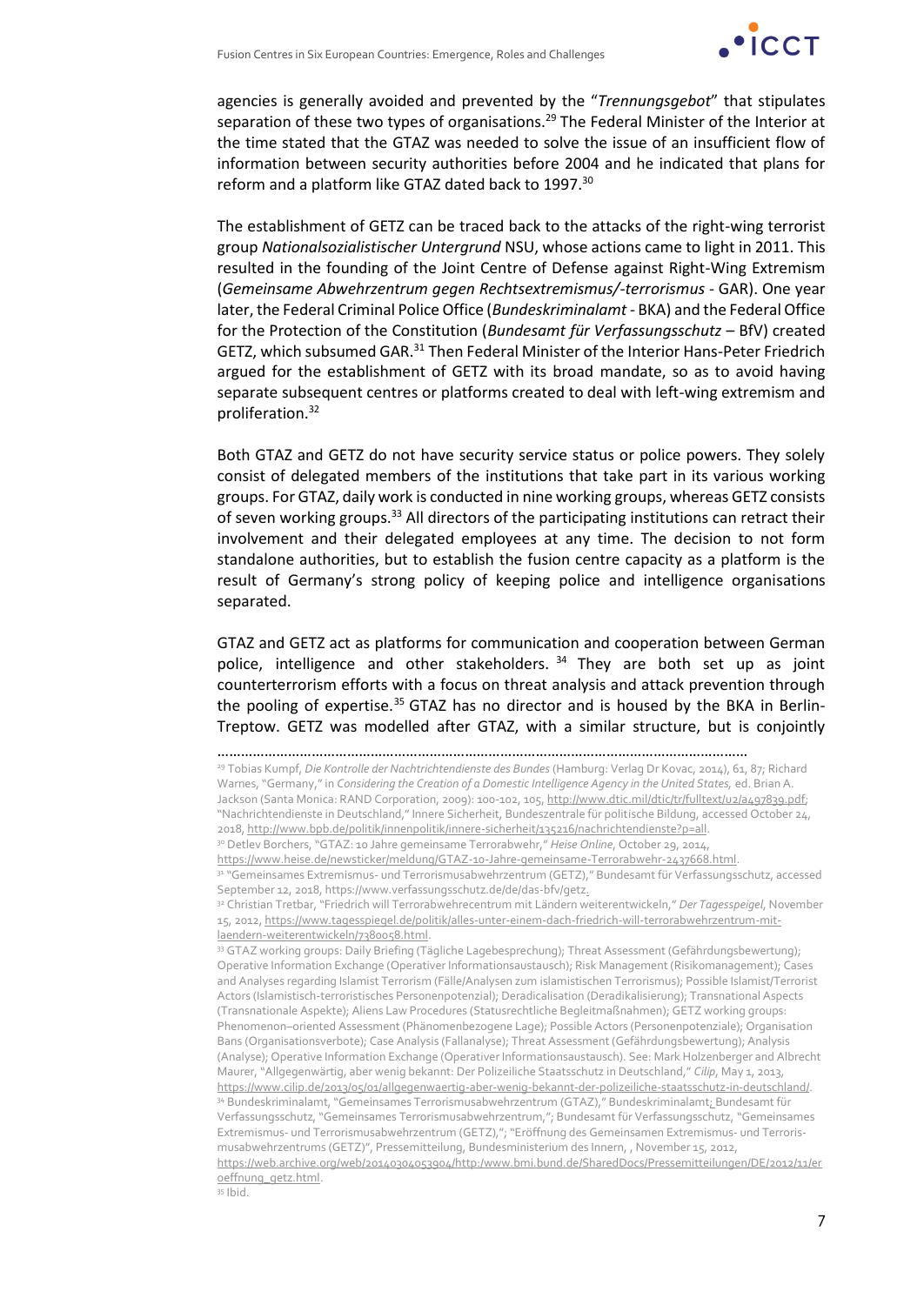

managed by BfV in Cologne and BKA in Meckenheim. The formal management of GETZ by BKA and BfV means that they offer the infrastructure and housing, but that they have no command over the members other institutions send them.<sup>36</sup> The platforms bring together members of several dozen German security authorities on a permanent platform for the first time in German post-war history.<sup>37</sup> Up to around 250 employees from the various supporting organisations contribute to GTAZ on a daily basis.<sup>38</sup> Their participation to meetings of working groups differ depending on topic or are eventrelated.<sup>39</sup>

#### 3.3. Italy: CASA

In Italy, 9/11 and more specifically the terrorist attack against the Italian military contingent deployed in Iraq in 2003, triggered the creation of the Antiterrorism Strategic Analysis Committee (*Comitato di Analisi Strategica Antiterrorismo* - CASA) in 2004. <sup>40</sup> CASA was officially established by a Ministry of Interior Decree and tasked with the implementation of the National Plan for the Management of Terrorist Events that was adopted in May 2004. It was also tasked with assessing and analysing current and future threats.<sup>41</sup> Since the presence of a direct security threat or crisis is determined by CASA, it is linked to the National Crisis Unit: a coordinating body that can be activated to support the Minister of Interior.<sup>42</sup>

CASA is closely linked to the political authority and serves as a body that coordinates security and intelligence services and related policy. CASA functions as a permanent board, reporting directly to the Minister of Interior, with weekly meetings on the terrorist threat to Italian interests at home and abroad. Relevant information is provided

<sup>………………………………………………………………………………………………………………………</sup> 36 Bundesamt für Verfassungsschutz, "Krisenmanagement der Nachrichtendienste in Besonderen Lagen – Islamistischer Terrorismus," Bundesamt für Verfassungsschutz, accessed September 27, 2018,

[https://www.verfassungsschutz.de/de/arbeitsfelder/af-islamismus-und-islamistischer-terrorismus/zahlen-und-fakten](https://www.verfassungsschutz.de/de/arbeitsfelder/af-islamismus-und-islamistischer-terrorismus/zahlen-und-fakten-islamismus/krisenmanagement-der-nachrichtendienste-in-besonderen-lagen)[islamismus/krisenmanagement-der-nachrichtendienste-in-besonderen-lagen.](https://www.verfassungsschutz.de/de/arbeitsfelder/af-islamismus-und-islamistischer-terrorismus/zahlen-und-fakten-islamismus/krisenmanagement-der-nachrichtendienste-in-besonderen-lagen)

<sup>37</sup> Members of GTAZ : Federal Office for the Protection of the Constitution (Bundesamt für Verfassungsschutz - BfV); Federal Criminal Police Office (Bundeskriminalamt - BKA); Federal Intelligence Service (Bundesnachrichtendienst - BND); Public Prosecutor General of the Federal Court of Justice (Generalbundesanwalt - GBA); Federal Police (Bundespolizei - BPol); The German Customs Investigation Bureau (Zollkriminalamt - ZKA); Federal Office for Migration and Refugees (Bundesamt für Migration und Flüchtlinge - BAMF); Military Counterintelligence Service (Militärischer Abschirmdienst - MAD); State Criminal Police Offices of all 16 German States (Landeskriminalämter - LKA); State Offices for the Protection of the Constitution of all 16 German States (Landesverfassungsschutzbehörden - LfV). GETZ has the same members of GTAZ with the addition of Europol, the Federal Office for Economic Affairs and Export Control (Bundesamt für Wirtschaft und Ausfuhrkontrolle - BAFA). Europol, BND and MAD are only occasionally present at meetings of GETZ working groups. See: Cilip, "Allgegenwärtig, aber wenig bekannt: Der Polizeiliche Staatsschutz in Deutschland."

<sup>38</sup> Most recent source mentions 229 persons working for GTAZ: Deutscher Bundestag, "Antwort der Bundesregierung auf die Kleine Anfrage der Abgeordneten Wolfgang Wieland, Volker Beck (Köln), Jerzy Montag, weiterer Abgeordneter und der Fraktion BÜNDNIS 90/DIE GRÜNEN – Drucksache 16/9833," *Drucksache 16/10007*, July 18, 2008, [https://dipbt.bundestag.de/doc/btd/16/100/1610007.pdf;](https://dipbt.bundestag.de/doc/btd/16/100/1610007.pdf) Manuel Bewarder, "Deutsche Terrorabwehr agiert in der rechtlichen Grauzone," *Welt*, April 26, 2016, [https://www.welt.de/politik/deutschland/article154742382/Deutsche-](https://www.welt.de/politik/deutschland/article154742382/Deutsche-Terrorabwehr-agiert-in-der-rechtlichen-Grauzone.html)[Terrorabwehr-agiert-in-der-rechtlichen-Grauzone.html;](https://www.welt.de/politik/deutschland/article154742382/Deutsche-Terrorabwehr-agiert-in-der-rechtlichen-Grauzone.html) Bürgerschaft der Freien und Hansestadt Hamburg, "Schriftliche Kleine Anfrage der Abgeordneten Christiane Schneider (Fraktion DIE LINKE) vom 12.05.09 und Antwort des Senats", *Drucksache 19/3064*, May 19, 2009,

[https://www.hamburg.de/contentblob/1581308/2c885327838318e6d072dedb1a33393a/data/2009-kooperation](https://www.hamburg.de/contentblob/1581308/2c885327838318e6d072dedb1a33393a/data/2009-kooperation-auslaenderbehoerde-lfv-lka-bamf.pdf)[auslaenderbehoerde-lfv-lka-bamf.pdf.](https://www.hamburg.de/contentblob/1581308/2c885327838318e6d072dedb1a33393a/data/2009-kooperation-auslaenderbehoerde-lfv-lka-bamf.pdf)

<sup>39</sup> Deutscher Bundestag, "Antwort der Bundesregierung auf die Kleine Anfrage der Abgeordneten Ulla Jelpke, Sevim Dağdelen, Heidrun Dittrich, weiterer Abgeordneter und der Fraktion DIE LINKE. – Drucksache 17/14766 *–," Drucksache 17/14830*, October 21, 2013, [https://dipbt.bundestag.de/doc/btd/17/148/1714830.pdf.](https://dipbt.bundestag.de/doc/btd/17/148/1714830.pdf)

<sup>40</sup> Gnosis – Rivista Italiana die Intelligence, "A colloquio con il Presidente del Comitato Analisi Strategica Antiterrorismo."

<sup>41</sup> The Ministry of Interior decree of May 6, 2004, was classified on October 2, 2004, for national security reasons. <sup>42</sup> "Comitato parlamentare di controllo sull'attuazione dell'Accordo di Schengen," Lower Chamber Report on the activities of the Counterterrorism Strategic Analysis Committee, March 11, 2015,

[http://documenti.camera.it/leg17/resoconti/commissioni/stenografici/html/30/indag/c30\\_flussi/2015/03/11/indice\\_steno](http://documenti.camera.it/leg17/resoconti/commissioni/stenografici/html/30/indag/c30_flussi/2015/03/11/indice_stenografico.0023.html) [grafico.0023.html.](http://documenti.camera.it/leg17/resoconti/commissioni/stenografici/html/30/indag/c30_flussi/2015/03/11/indice_stenografico.0023.html)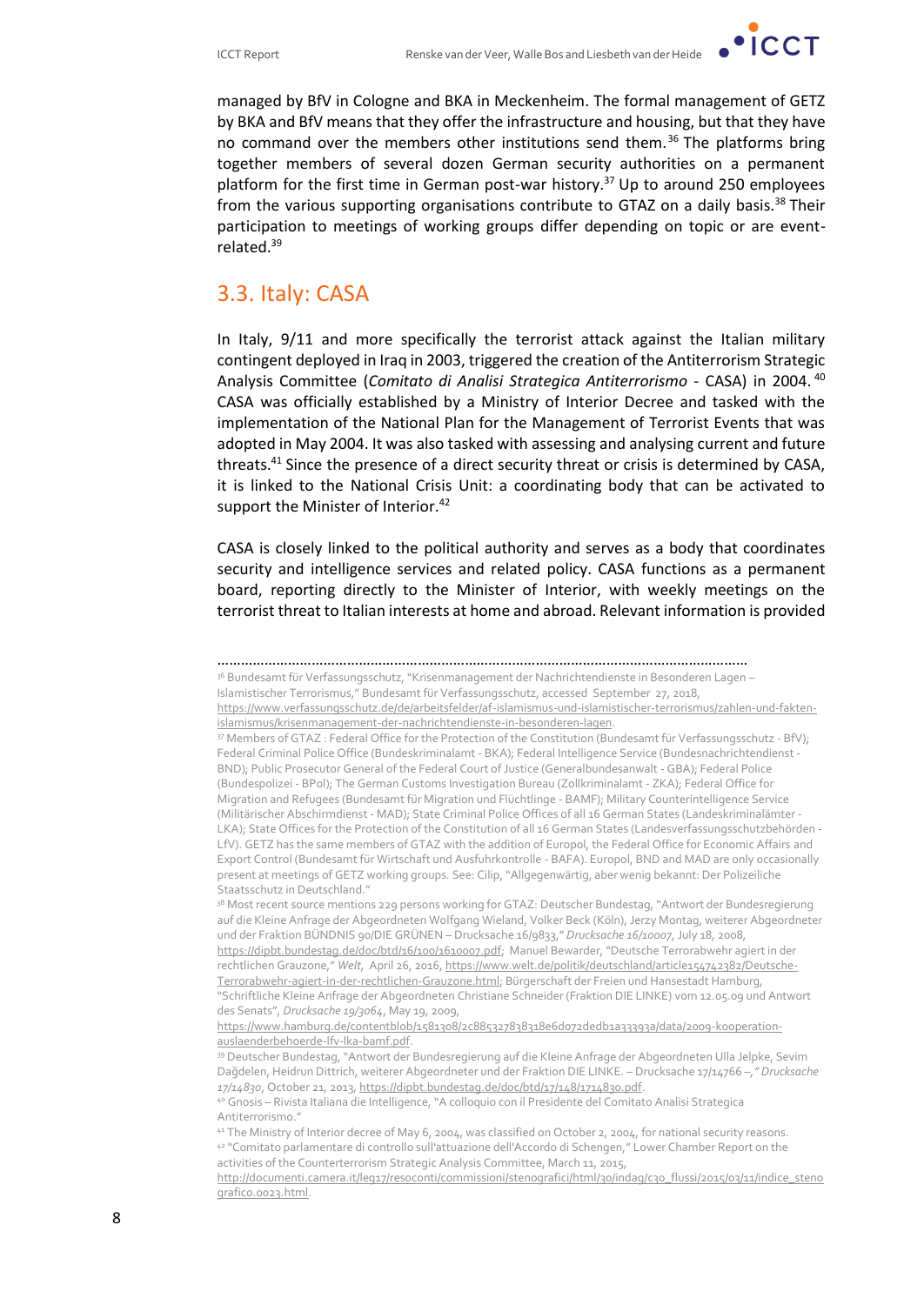

by Italy's law enforcement and intelligence agencies, as well as by foreign partners.<sup>43</sup> Moreover, the Minister of the Interior can request additional meetings whenever ongoing events that are deemed relevant for national security give reason to do so.<sup>44</sup> The primary goal of CASA is to provide the Minister of the Interior with all the necessary information to evaluate risks and to issue subsequent directives. In a top-down model, it is through CASA that coordination of investigative activities is directed and best practices and lessons learned by other countries are discussed.<sup>45</sup> Also, the Minister of Interior sets the national level of terrorism alert based on the advice from CASA.<sup>46</sup>

Former CASA President Mario Papa defined the centre in 2015 as "the shared house for all law enforcement and intelligence agencies in Italy".<sup>47</sup> CASA has a joint operation room that, when in session, is chaired by the Central Director of the Prevention Police or by the Minister of Interior, and hosts the counterterrorism highest representatives of the law enforcement and intelligence agencies, the Financial Police, <sup>48</sup> and Penitentiary Administration Department.<sup>49</sup> The law enforcement agencies that are represented in the Committee are the Carabinieri Corps and State Police, who both have general jurisdiction on counterterrorism investigations. The intelligence agencies represented are the Internal Information and Security Agency (AISI) and the External Information and Security Agency (AISE).

### 3.4. Netherlands: NCTV

In the Netherlands, the terrorist attacks of 9/11 led to a parliamentary debate on the nature and scope of the terrorist threat in the country. In response to the Madrid train bombings in 2004, the number of government agencies involved in counterterrorism increased gradually.<sup>50</sup> The trigger event that eventually led to the establishment of the National Coordinator for Counterterrorism (NCTb), was the murder of Dutch film maker Theo van Gogh by a member of a jihadist terrorist cell in November 2004. That attack led to a call for a more comprehensive and coordinated counterterrorism approach and a

………………………………………………………………………………………………………………………

<sup>46</sup> Vittorio Nuti, "Come funziona il Comitato Antiterrorismo", *Il Sole 24 ore*, August 19, 2017, [http://www.ilsole24ore.com/art/notizie/2017-08-18/come-funziona-comitato-antiterrorismo-](http://www.ilsole24ore.com/art/notizie/2017-08-18/come-funziona-comitato-antiterrorismo-211636.shtml?uuid=AEs9moEC)[211636.shtml?uuid=AEs9moEC.](http://www.ilsole24ore.com/art/notizie/2017-08-18/come-funziona-comitato-antiterrorismo-211636.shtml?uuid=AEs9moEC)

<sup>43</sup> For instance, after the Westminster attack on March 22, 2017, CASA convened for an extraordinary meeting and the Scotland Yard Liaison Officer in Rome participated in the meeting. This also happened after the Manchester terrorist attack on May 22, 2017; See Ministry of Interior press releases: "Antiterrorismo: il Comitato analisi strategica intensifica le misure di sicurezza e vigilanza," Ministero Dell' Interno, 15 September 15, 2018, [http://www.interno.gov.it/it/sala](http://www.interno.gov.it/it/sala-stampa/comunicati-stampa/antiterrorismo-comitato-analisi-strategica-intensifica-misure-sicurezza-e-vigilanza)[stampa/comunicati-stampa/antiterrorismo-comitato-analisi-strategica-intensifica-misure-sicurezza-e-vigilanza;](http://www.interno.gov.it/it/sala-stampa/comunicati-stampa/antiterrorismo-comitato-analisi-strategica-intensifica-misure-sicurezza-e-vigilanza) "Comitato di analisi strategica antiterrorismo dopo i tragici fatti di Manchester," Ministero Dell' Interno, accessed September 15, 2018[, http://www.interno.gov.it/it/sala-stampa/comunicati-stampa/comitato-analisi-strategica-](http://www.interno.gov.it/it/sala-stampa/comunicati-stampa/comitato-analisi-strategica-antiterrorismo-dopo-i-tragici-fatti-manchester)

[antiterrorismo-dopo-i-tragici-fatti-manchester.](http://www.interno.gov.it/it/sala-stampa/comunicati-stampa/comitato-analisi-strategica-antiterrorismo-dopo-i-tragici-fatti-manchester)

<sup>44</sup> Parliamentary Annual report, XV Legislature (April 2006 - April 2008), 11-12,

[http://leg15.camera.it/\\_dati/leg15/lavori/documentiparlamentari/indiceetesti/033/001/00000001.pdf.](http://leg15.camera.it/_dati/leg15/lavori/documentiparlamentari/indiceetesti/033/001/00000001.pdf)

<sup>45</sup> Franco Roberti and Lamberto Giannini, *Manuale dell'antiterrorismo* (Rome: Laurus Robuffo, 2016), 39-40.

<sup>47</sup> Comitato parlamentare di controllo sull'attuazione dell'Accordo di Schengen, "Lower Chamber Report on the activities of the Counterterrorism Strategic Analysis Committee.

<sup>48</sup> The Financial Police is a specialised force, usually tasked by the National Anti-Mafia and Anti-Terrorism Prosecutor for the investigations regarding the financing of terrorism. See: "Antiterrorismo", Guardia di Finanza, accessed November 4, 2018[, http://www.gdf.gov.it/chi-siamo/organizzazione/compiti-istituzionali/antiterrorismo.](http://www.gdf.gov.it/chi-siamo/organizzazione/compiti-istituzionali/antiterrorismo) <sup>49</sup> Penitentiary Administration Department is responsible for monitoring and investigating inmates charged or convicted with terrorist offences, as well as common inmates who are considered at risk of violent radicalization. *Dipartimento dell'Amministrazione Penitenziaria*, "Relazione al Parlamento sull'attività delle Forze di Polizia e sullo stato

dell'ordine e della sicurezza e sulla criminalità organizzata," ed. 2013, 1304-1307, [http://www.camera.it/\\_dati/leg17/lavori/documentiparlamentari/indiceetesti/038/002v02/00000038.pdf;](http://www.camera.it/_dati/leg17/lavori/documentiparlamentari/indiceetesti/038/002v02/00000038.pdf) Permanent Delegation of Italy to the European Security and Cooperation Organization, "Scambio di informazioni sul codice di condotta relativo agli aspetti politico militari della sicurezza", Italian Delegation Note Verbale to OSCE, April 2013, 15- 16[, https://www.osce.org/it/fsc/101419?download=true.](https://www.osce.org/it/fsc/101419?download=true)

<sup>50</sup> Edwin Bakker and Jeanine de Roy van Zuijdewijn, *Barometer van de dreiging: tien jaar Dreigingsbeeld Terrorisme Nederland 2005-2015* (Den Haag: NCTV, 2015), 11, [https://www.nctv.nl/binaries/essay-barometer-def\\_tcm31-](https://www.nctv.nl/binaries/essay-barometer-def_tcm31-32670.pdf) [32670.pdf.](https://www.nctv.nl/binaries/essay-barometer-def_tcm31-32670.pdf)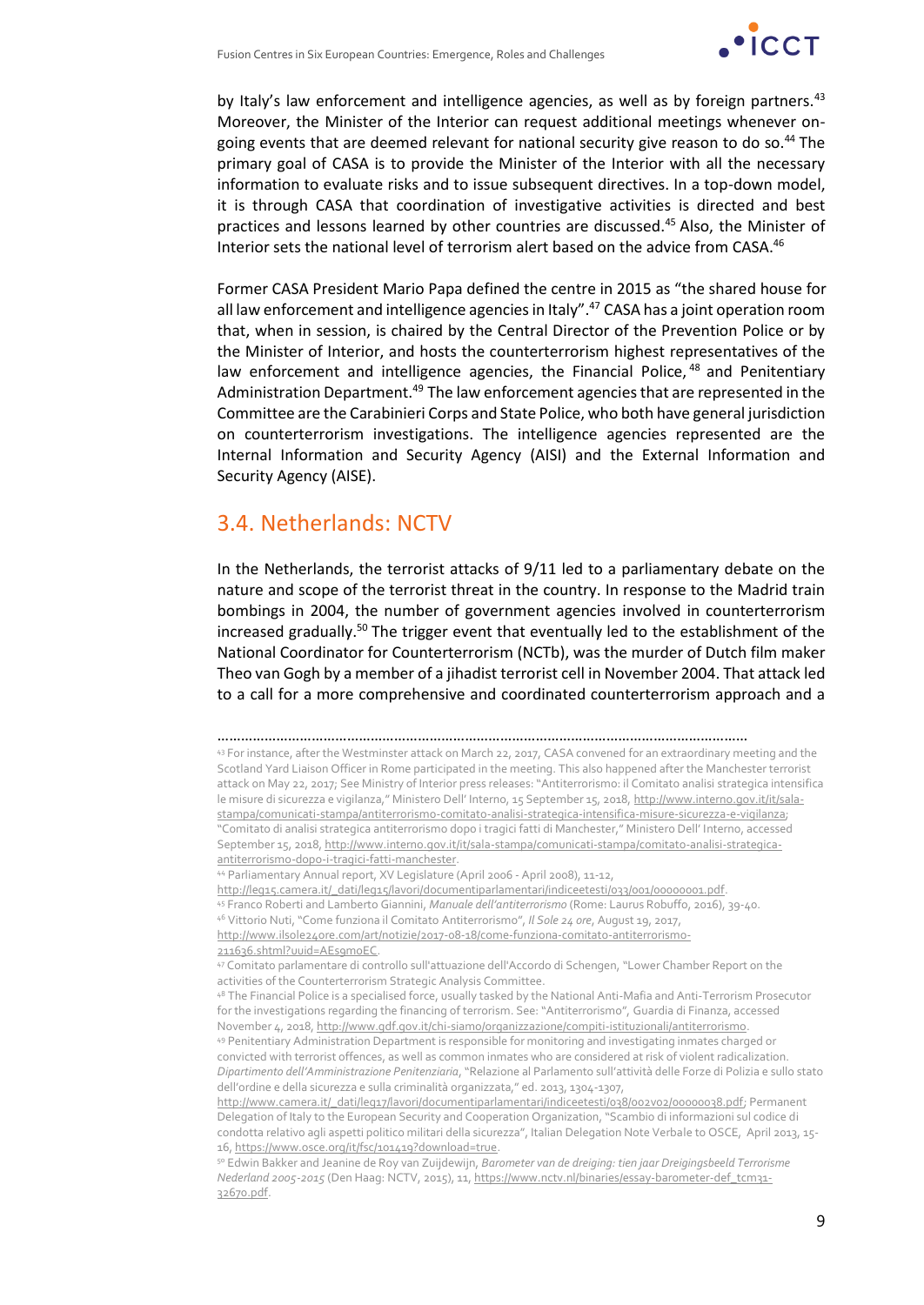$\cdot$  ICCT

proper communication strategy toward society regarding the risks of terrorism.<sup>51</sup> The NCTb was formally established in 2005<sup>52</sup> and renamed 'National Coordinator for Security and Counterterrorism' (NCTV) in October 2012.<sup>53</sup>

The Netherlands established the NCTb in 2005 "to accumulate, combine, and reorganise the information of intelligence supplying services and administrative and scientific sources for the purpose of integrated analyses and threat assessments on terrorism".<sup>54</sup> In October 2012, the NCTb was renamed the National Coordinator for Security and Counter-Terrorism (NCTV). Its mission is to "keep the Netherlands safe and stable by identifying threats and strengthening the resilience and security of vital interests. Its ultimate purpose is to prevent and minimise social disruption".<sup>55</sup> In doing so, the NCTV has a scope broader than counter-terrorism alone, as it also focuses on cybersecurity and crisis management.

Within the NCTV the Department of Analysis and Strategy (DAS) produces the integrated analyses and all-source threat assessments, making it a de facto fusion centre. <sup>56</sup> Although employees were initially seconded to the NCTV by the intelligence and security services, the department now employs a number of analysts who have had a security screening. The NCTV and thus DAS cooperate closely with the intelligence community and other partners in the counterterrorism and security field, but the NCTV is part of the wider Ministry of Justice and Security and does not have the status of a security service. The main goal of DAS is to provide an indication of national security threats, based on their expertise and intelligence information, both secret intelligence supplied by the intelligence community and open source intelligence they gather themselves.<sup>57</sup>

According to the NCTV's website, it has "the most complete and up-to-date overview possible of all threats and risks to national security", that enables the supply of "timely, high-quality threat related products".<sup>58</sup> It produces short, medium and long-term analyses, and one of its main products is the so-called "Threat Assessment Terrorism, the Netherlands" (*Dreigingsbeeld Terrorisme Nederland*, DTN) published every three to four months.<sup>59</sup> The most important consumers of the assessment are politicians and policy makers.<sup>60</sup> Within the NCTV, the Department of Counter-Terrorism (DCT) works closely with DAS and focuses its efforts on coordinating the cooperation between the various Dutch organisations that work in the field of countering and preventing terrorism and extremism. Together with these organisations, DCT implements and monitors the NCTV's National Counterterrorism Strategy 2016-2020.

53 "Instellingsregeling Nationaal Coördinator Terrorismebestrijding," *Staatscourant* 127, no. 1 (2005). <sup>54</sup> Ibid, 1.

[https://english.nctv.nl/topics\\_a\\_z/terrorist\\_threat\\_assessment\\_netherlands/index.aspx.](https://english.nctv.nl/topics_a_z/terrorist_threat_assessment_netherlands/index.aspx)

<sup>………………………………………………………………………………………………………………………</sup>

<sup>51</sup> Michael Kowalski and Cees Wiebes, "Strategisch kompas voor contraterrorisme," *Magazine Nationale Veiligheid* 9, no. 4 (August 2011): 20.

<sup>&</sup>lt;sup>52</sup> "What does the NCTV do?" Organisation, NCTV, 28 accessed September, 2018,

[https://english.nctv.nl/organisation/WhatdoestheNCTVdo/WhatdoestheNCTVdo.aspx.](https://english.nctv.nl/organisation/WhatdoestheNCTVdo/WhatdoestheNCTVdo.aspx)

<sup>55</sup> "What does the NCTV do?" Organisation, NCTV, accessed 28 September 2018,

[https://english.nctv.nl/organisation/WhatdoestheNCTVdo/WhatdoestheNCTVdo.aspx.](https://english.nctv.nl/organisation/WhatdoestheNCTVdo/WhatdoestheNCTVdo.aspx)

<sup>56</sup> Kowalski and Wiebes, "Strategisch kompas voor contraterrorisme," 20. <sup>57</sup> Ibid.

<sup>58 &</sup>quot;Analysis and Strategy Department," NCTV, accessed September 28, 2018,

<https://english.nctv.nl/organisation/WhoistheNTCV/AnalysisandStrategyDepartment.aspx>

<sup>59</sup> "Terrorist Threat Assessment Netherlands," NCTV, accessed 28 September 2018,

<sup>60</sup> "About Terrorist Threat Assessment Netherlands," NCTV, accessed 28 September 2018,

[https://english.nctv.nl/organisation/counterterrorism/TerroristThreatAssessmentNetherlands/about-terrorist-threat](https://english.nctv.nl/organisation/counterterrorism/TerroristThreatAssessmentNetherlands/about-terrorist-threat-assessment-netherlands.aspx)[assessment-netherlands.aspx.](https://english.nctv.nl/organisation/counterterrorism/TerroristThreatAssessmentNetherlands/about-terrorist-threat-assessment-netherlands.aspx)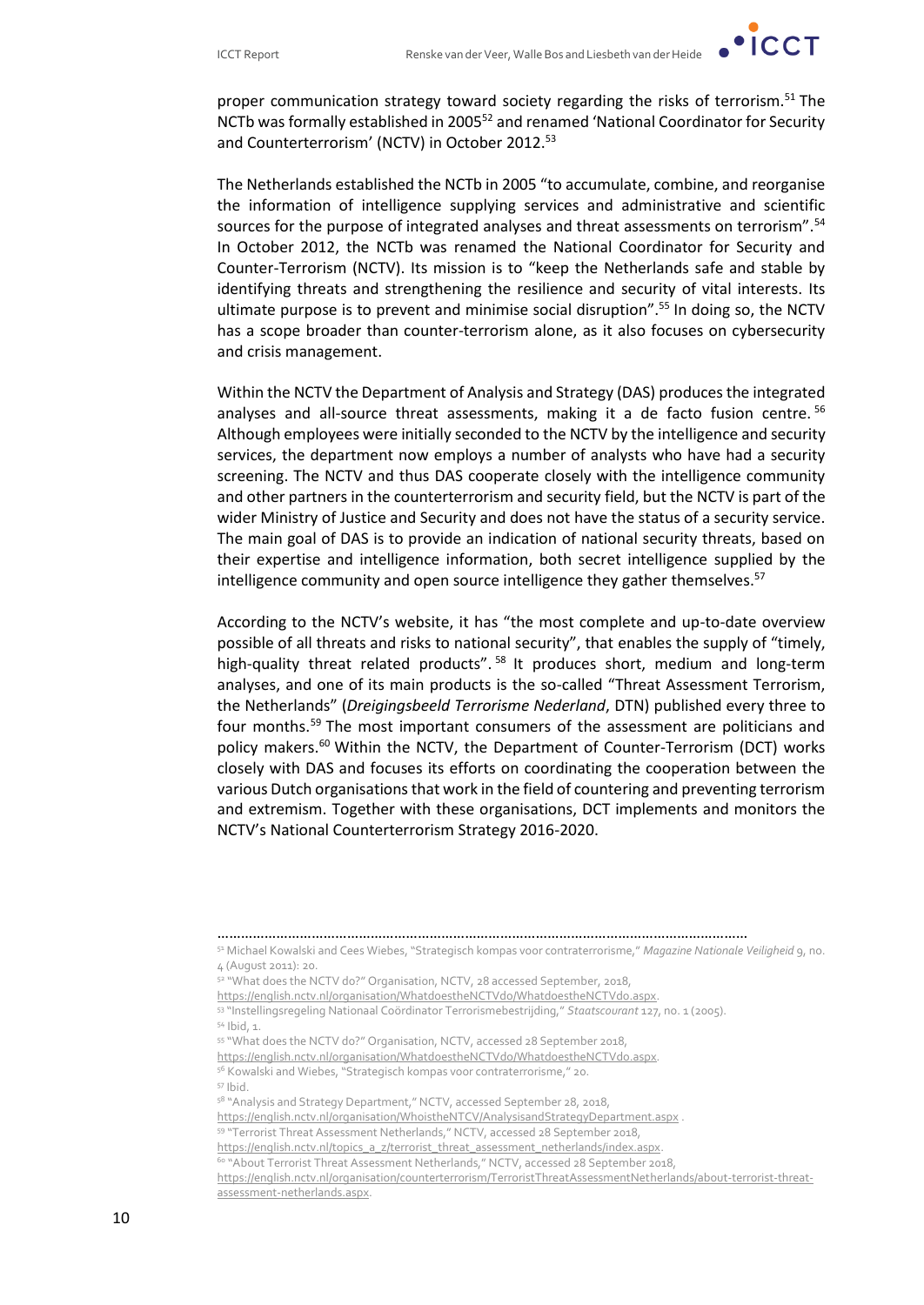

### 3.5. Spain: CITCO

In Spain, the jihadist attack on commuter trains in Madrid on 11 March 2004 highlighted coordination issues between the two agencies tasked with counter-terrorism: the National Police and the Civil Guard.<sup>61</sup> An investigation that was initiated after the attacks revealed that both forces, together with the Ministry of Defence's intelligence service (National Intelligence Centre CNI), conducted overlapping investigations for two years. The investigation also unearthed that information on several key members involved in the jihadist cell that executed the bombings was not shared between agencies.<sup>62</sup> The attacks took place two days before the Spanish general election, which was unexpectedly won by the main opposition party (PSOE, Socialist Party). On 28 May 2004, the twomonth old government created a national fusion centre dedicated specifically to counter-terrorism intelligence: the National Coordination Centre (CNCA), $63$  which was later renamed the Counter-Terrorism and Organised Crime Intelligence Centre (CITCO)<sup>64</sup> following its merger with the Organised Crime Intelligence Centre (CICO). The Spanish government justified the merger of the CNCA and CICO on the grounds of growing connections between crime and terrorism. However, the origins of the merger also had to do with the budget crisis that Spain suffered at the time, requiring budget cuts. This motive was reflected in the official announcement of the creation of CITCO that notes that the initiative aimed to also "achieve financial savings through the optimal use of resources and services." <sup>65</sup>

Spain's CITCO is a non-political structure, attached to the Office of the Secretary of State for Security, which is part of the Interior Ministry. It is staffed by members of the National Police and Civil Guard, in addition to staff from the National Intelligence Service (CNI) and experts from the Spanish Prison Service.<sup>66</sup> From the outset, the centre set itself the primary objective to serve as a body for "receiving, processing and assessing available strategic information on all forms of terrorism that pose a threat to Spain".<sup>67</sup> This is done by CITCO through collating and analysing information from the databases of the various Spanish law enforcement and security agencies, as well as information from international databases and from organisations with which it has cooperation

<sup>64</sup> "Real Decreto 873/2014, de 10 de octubre, por el que se modifica el Real Decreto 400/2012, de 17 de febrero, por el que se desarrolla la estructura orgánica básica del Ministerio del Interior" [Royal Decree 873/2014, of 10 October, amending Royal Decree 400/2012, of 17 February, establishing the general organisational structure of the Interior Ministry], October 10, 2014, [https://www.boe.es/diario\\_boe/txt.php?id=BOE-A-2014-10398](https://www.boe.es/diario_boe/txt.php?id=BOE-A-2014-10398) (in Spanish).

<sup>65</sup> See: "El Ministerio del Interior crea el Centro de Inteligencia contra el Terrorismo y el Crimen Organizado (CITCO)," Ministerio del Interior [Interior Ministry creates Counter-Terrorism and Organised Crime Intelligence Centre (CITCO)], October 10, 2014[, http://www.interior.gob.es/prensa/noticias/-/asset\\_publisher/GHU8Ap6ztgsg/content/id/2624738;](http://www.interior.gob.es/prensa/noticias/-/asset_publisher/GHU8Ap6ztgsg/content/id/2624738) Fernando Toboso Marqués, "Lucha antiterrorista y organizaciones interministeriales, una solución práctica" [The fight against terrorism and interministerial organisations, a practical solution], *Instituto Universitario General Gutiérrez Mellado- UNED* (October 2006), [https://iugm.es/wp-content/uploads/2016/07/CNCAoctubre.pdf.](https://iugm.es/wp-content/uploads/2016/07/CNCAoctubre.pdf)

<sup>66</sup> There is no official updated figure on staff working at CITCO. The latest available formal figure estimated that 60 people were working in 2009. In 2011 a dozen more analysts were added. See: "Centro Nacional de Coordinación Antiterrorista (CNCA)," La Pagina de ASR, accessed September 28, 2018[, https://www.intelpage.info/centro-nacional-de-coordinacion](https://www.intelpage.info/centro-nacional-de-coordinacion-antiterrorista.html)[antiterrorista.html;](https://www.intelpage.info/centro-nacional-de-coordinacion-antiterrorista.html) It can be estimated that CITCO currently has more than 200 members, the majority being analysts from the Police and Guardia Civil. Both bodies provide an identical number.

 $67$  Acuerdo del Consejo de ministros del 28 de Mayo de 2004, por el que se crea el Centro Nacional de Coordinación Antiterrorista." [Council of Ministers' Agreement of 28 May 2004 creating the National Antiterrorism Coordination Centre]," Consejo de Ministros, La Moncloa, last modified May 28, 2004,

<http://www.lamoncloa.gob.es/consejodeministros/referencias/Paginas/2004/c2805040.aspx#CNCoordAntiterrorista> (in Spanish).

<sup>………………………………………………………………………………………………………………………</sup>

<sup>61</sup> Reinares, *Al-Qaeda's Revenge: The 2004 Madrid Train Bombings*.

<sup>62</sup> Fernando Reinares, "After the Madrid Bombings: Internal Security Reforms and Prevention of Global Terrorism in Spain," *Studies in Conflict & Terrorism* 32, no. 5 (2009): 367-388.

<sup>&</sup>lt;sup>63</sup> Acuerdo del Consejo de ministros del 28 de Mayo de 2004, por el que se crea el Centro Nacional de Coordinación Antiterrorista." [Council of Ministers' Agreement of 28 May 2004 creating the National Antiterrorism Coordination Centre]," Consejo de Ministros, La Moncloa, last modified May 28, 2004,

<http://www.lamoncloa.gob.es/consejodeministros/referencias/Paginas/2004/c2805040.aspx#CNCoordAntiterrorista> (in Spanish).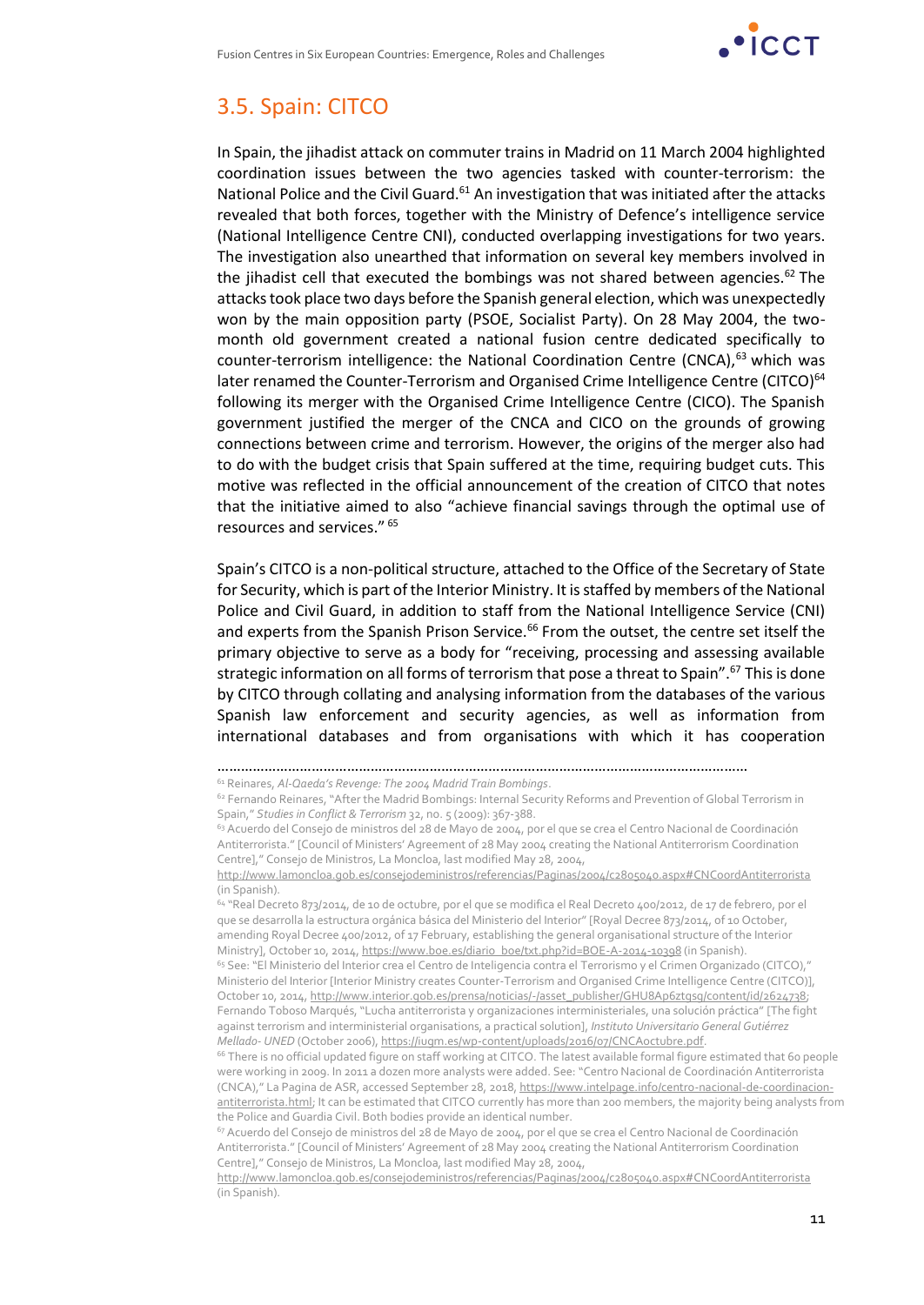

agreements. As part of its mission, CITCO manages a database created expressly for the purpose of operational coordination of the different police investigations conducted in Spain. It detects overlaps in people of interest and draws up procedures to determine which organisation takes responsibility of the investigation. More recently, CITCO keeps track of foreign fighters departing from Spain and monitors them. CITCO was established as a "complementary and auxiliary body", <sup>68</sup> not for the purpose of undertaking operational missions but to enhance the effectiveness of Spain's law enforcement agencies. Accordingly, it does not have the status of a security service.

### 3.6. United Kingdom: JTAC

The United Kingdom (UK)'s national counter-terrorism fusion centre is the Joint Terrorism Analysis Centre (JTAC).<sup>69</sup> It was established in June 2003 following the  $9/11$ attacks in the US, as well as the Bali bombings in 2002 where over twenty UK citizens were killed.<sup>70</sup> In October 2001, the UK established the Counter-Terrorism Analysis Centre (CTAC) within the Security Service (MI5), which was later replaced by JTAC.<sup>71</sup> In that sense, the UK anticipated the outcome of the ensuing 9/11 Commission, specifically its assertions regarding the lack of information sharing between various agencies in the US intelligence community.<sup>72</sup>

JTAC was established to "break down institutional barriers between intelligence agencies by the process of co-locating […] and creating a new shared identity through JTAC membership." $^{73}$  It brings together specialists from 16 governmental organisations including members from the various intelligence agencies and the police, as well as analysts from the National Crime Agency (NCA) and Her Majesty's Revenue and Customs (HMRC). Normally, these are seconded to JTAC from their parent organisations for a twoyear posting. Although JTAC resides in the MI5 headquarters and is accountable to that organisation's Director General, JTAC is officially considered a separate intelligence entity within the UK's national intelligence machinery.<sup>74</sup> It functions as a joint, all-source intelligence agency with a responsibility to fuse, evaluate, analyse and assess all intelligence relating to international terrorism, both domestically and overseas.

JTAC is the only fusion centre in the scope of this report that operates under the same legal framework as the security and intelligence agencies. This allows the sharing of tactical threat information, in addition to strategic threat information. JTAC produces short-term assessments on the level of threat and longer-term assessments "for customers from a wide range of government departments and agencies, as well as

<sup>………………………………………………………………………………………………………………………</sup>

<sup>68</sup> Pagina de ASR, "Centro Nacional de Coordinación Antiterrorista (CNCA)."

<sup>&</sup>lt;sup>69</sup> "Joint Terrorism Analysis Centre," MI5-Security Service, accessed 12 September, 2018, <u>https://www.mi5.gov.uk/joint-</u> [terrorism-analysis-centre.](https://www.mi5.gov.uk/joint-terrorism-analysis-centre)

<sup>70</sup> Andrew Staniforth, *Blackstone's Counter-Terrorism Handbook (Police National Legal Database*), (Oxford: Oxford University Press, 2010), 128-9.

<sup>71</sup> Frank Gregory, "An assessment of the contribution of intelligence-led counterterrorism to UK homeland security post-9/11 within the 'contest' strategy" in *Homeland Security in the UK: Future Preparedness for Terrorist Attack since 9/11,* ed. Paul Wilkinson (London: Routledge, 2007).

<sup>72</sup> See 9/11 Commission, *The 9/11 Commission Report: Final Report of the National Commission on Terrorist Attacks upon the United States.* (New York: Norton & Company, 2005).

<sup>73</sup> Frank Gregory, "Intelligence led Counter-terrorism: A Brief Analysis of the UK Domestic Intelligence System's Response to 9/11 and the implications of the London Bombings of 7 July 2005," *Real Instituto Elcano,* (July 12, 2005). <sup>74</sup> The central intelligence machinery is based in the Cabinet Office (CO) and consists of the Secret Intelligence Service (SIS – MI6), the Security Service (MI5), Government Communications Headquarters (GCHQ), Defence Intelligence (DI) that is a part of the Ministry of Defence, and JTAC itself. See: "National Intelligence Machinery," HM Government, November 2010,

[https://assets.publishing.service.gov.uk/government/uploads/system/uploads/attachment\\_data/file/61808/nim](https://assets.publishing.service.gov.uk/government/uploads/system/uploads/attachment_data/file/61808/nim-november2010.pdf)[november2010.pdf.](https://assets.publishing.service.gov.uk/government/uploads/system/uploads/attachment_data/file/61808/nim-november2010.pdf)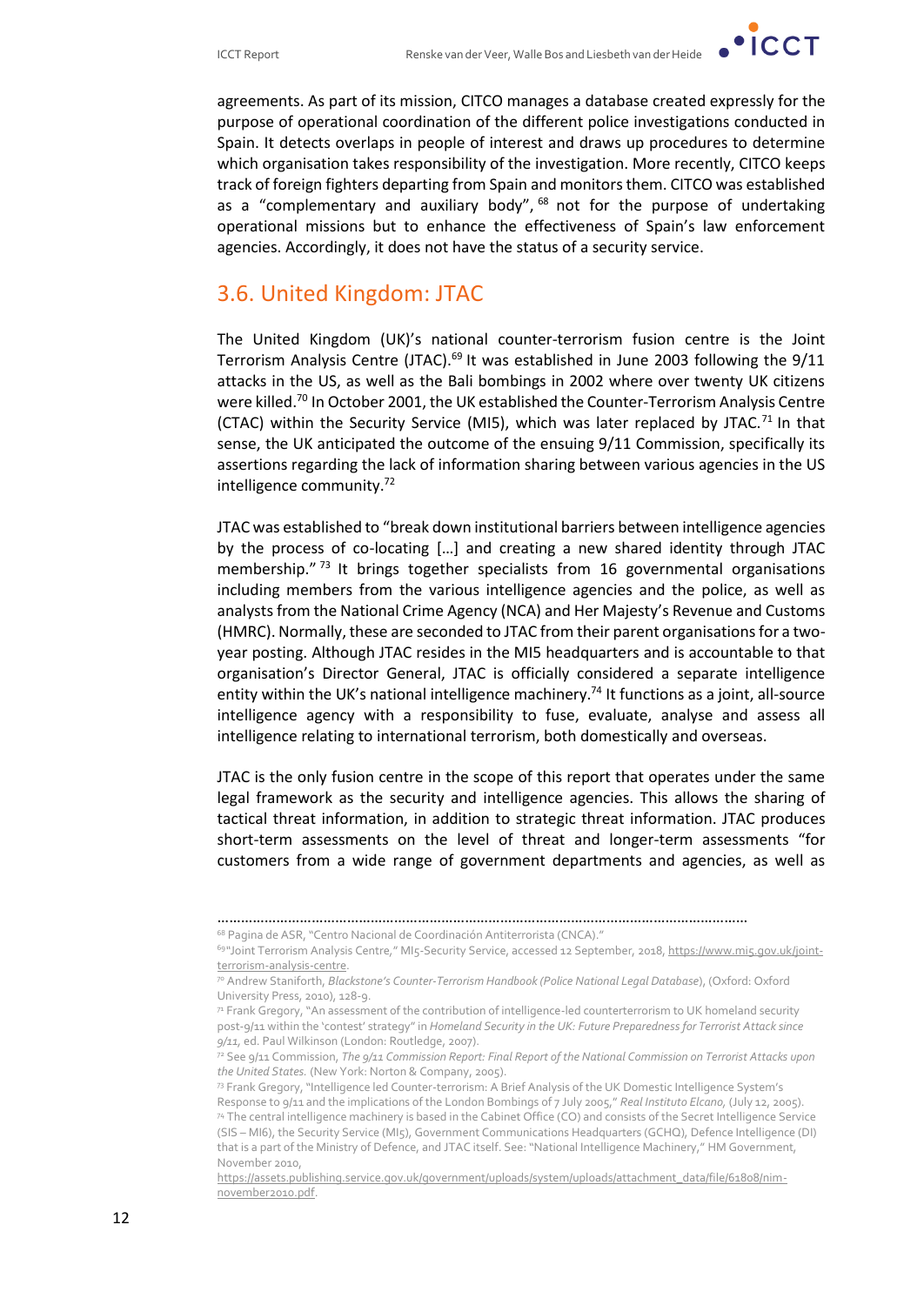

producing more in-depth reports on trends, terrorist networks and capabilities."<sup>75</sup> Under the UK's over-arching Counter Terrorism Strategy (CONTEST)<sup>76</sup>, and based on its fused intelligence analysis, JTAC is also mandated to set the UK threat level for international terrorism, while MI5 sets the threat level for Irish nationalist terrorism.

# 4. A Closer Look at Two Themes

From the expert discussions in The Hague and the description of fusion centres given above, two themes emerged as central in the discussion, warranting a closer look. Namely, the development of the role of fusion centres and how fusion centres deal with the collection and sharing of information related to terrorist threat. The following pages look at these themes in more detail.

### 4.1. Development of the Role of Fusion Centres

Originally, fusion centres were primarily tasked with combining and analysing threat information. Over the years, several fusion centres have also begun coordinating security and intelligence cooperation, as well as the implementation of national action plans. Several fusion centres described in this report have become responsible for the coordination of national programs for the prevention of violent extremism and/or countering terrorism, namely CUTA<sup>77</sup>, NCTV, CASA<sup>78</sup> and CITCO<sup>79</sup>. The plural composition of most fusion centres facilitates interdepartmental coordination and cooperation, which partly explains the allocation of these additional responsibilities to fusion centres. Their centrality in the collection and strategic analysis of information arguably makes them particularly suitable to be tasked with a coordinating role.

With the exception of CASA and GTAZ/GETZ, all fusion centres that fall within the scope of this research also independently issue national threat levels. CASA provides the assessment on which the subsequent threat level is based and set by political leadership, whereas GTAZ and GETZ both do not provide or issue national threat level assessments.

The use and impact of national threat levels vary across countries. There is a difference between those countries where the execution of specific countermeasures is directly related to the changing of the threat level, such as in the UK, and countries where this is not the case, for example in the Netherlands and Belgium. It is not always clear to the general public that fusion centres that issue national threat levels do not necessarily decide or advise upon subsequent measures.<sup>80</sup>

[http://besafe.jdbi.eu/sites/besafe.localhost/files/u3051/planr\\_en.pdf.](http://besafe.jdbi.eu/sites/besafe.localhost/files/u3051/planr_en.pdf)

<sup>………………………………………………………………………………………………………………………</sup>

<sup>75</sup> Intelligence and Security Committee, *Report into the London Terrorist Attacks on 7th July 2005,* London: Government White Paper, May 2006, 6; "Joint Terrorism Analysis Centre," MI5 Security Service, accessed January 15, 2019, [https://www.mi5.gov.uk/joint-terrorism-analysis-centre.](https://www.mi5.gov.uk/joint-terrorism-analysis-centre)

<sup>76</sup> See: HM Government, *Countering International Terrorism: The United Kingdom's Strategy.* Government White Paper. Norwich: HMSO, July 2006,

[https://assets.publishing.service.gov.uk/government/uploads/system/uploads/attachment\\_data/file/272320/6888.pdf.](https://assets.publishing.service.gov.uk/government/uploads/system/uploads/attachment_data/file/272320/6888.pdf)  $\eta$  CUTA became the coordinating service of Belgium's 'Action Plan against Radicalism' (Plan R) in 2015. See: Federal Public Service Home Affairs, "Plan R: The Action Plan against Radicalism", 2016,

 $78$  A Technical Working Group - made up of CASA representatives - establishes the procedures for implementing preventive initiatives approved by CASA and entrusted to the Police Authorities on the national territory. See: Gnosis – Rivista Italiana die Intelligence, "A colloquio con il Presidente del Comitato Analisi Strategica Antiterrorismo." <sup>79</sup> CITCO designed a strategy known as the National Plan to Combat Violent Radicalisation (Spanish acronym, PEN-LCRV). See: Ministerio de Interior, "Plan Estratégico Nacional de Lucha Contra la Radicalización Violenta" [National Plan to Combat Violent Radicalisation], 2015, [http://www.interior.gob.es/documents/10180/3066463/CM\\_mir\\_PEN-](http://www.interior.gob.es/documents/10180/3066463/CM_mir_PEN-LCRV.pdf/b57166c1-aaaf-4c0d-84c7-b69bda6246f5)[LCRV.pdf/b57166c1-aaaf-4c0d-84c7-b69bda6246f5.](http://www.interior.gob.es/documents/10180/3066463/CM_mir_PEN-LCRV.pdf/b57166c1-aaaf-4c0d-84c7-b69bda6246f5)

<sup>80</sup> In Belgium, measures such as 'Operation Vigilant Guardian' are sometimes wrongly linked to CUTA's national threat level and by proxy to CUTA. While CUTA determines the threat level, subsequent measures are not directly related to the threat level or determined by CUTA. See for example: Kenneth Lasoen, "Indications and warning in Belgium: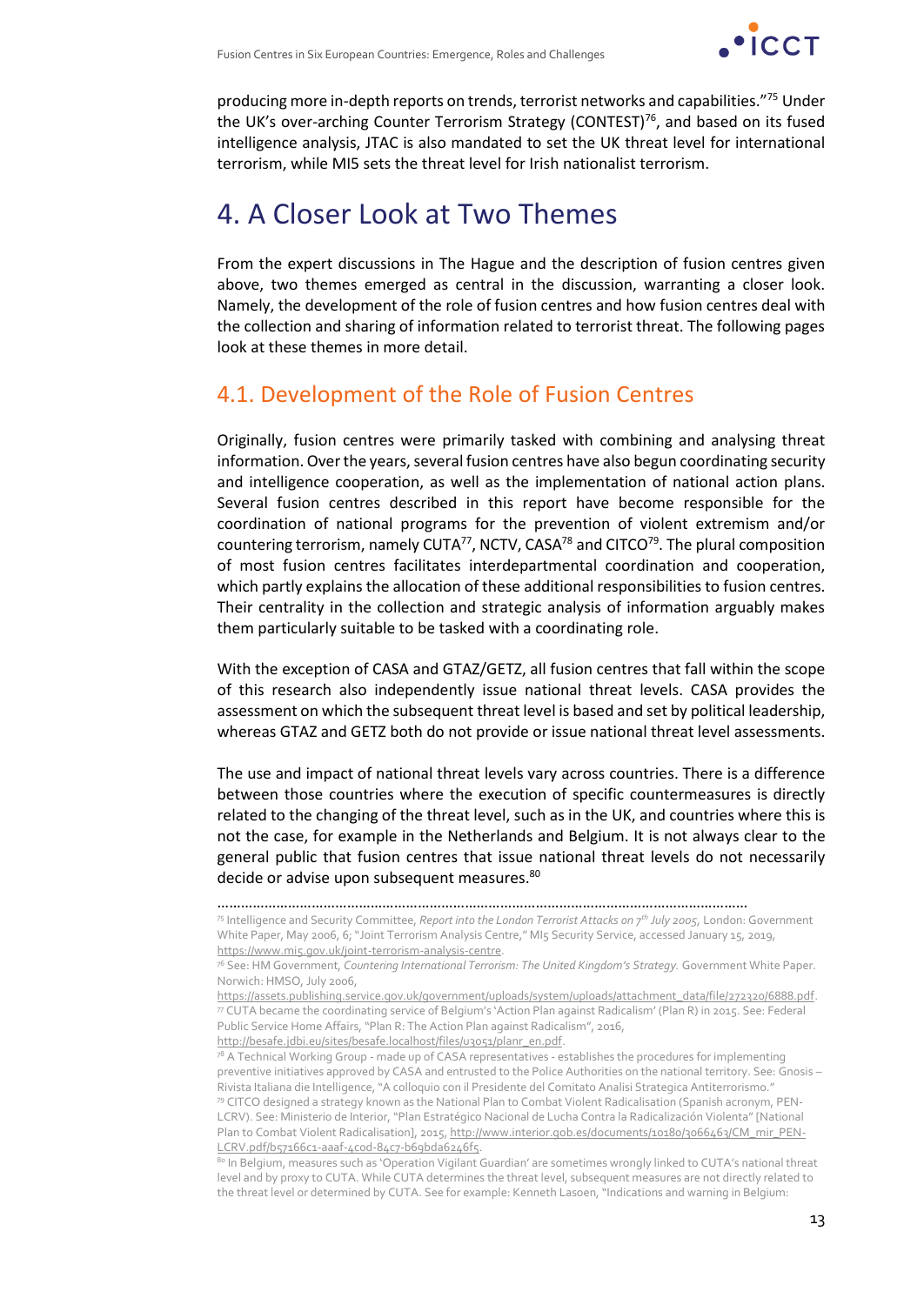

### 4.2. Collecting and Sharing Information

Several fusion centres are supported by national laws that obligate other government agencies and organisations to share relevant information with them (CUTA, CITCO, CASA). However, it is unclear to what extent information is actually shared in accordance with these obligations. In Spain, for example, in some cases the different police forces that must coordinate their operations through CITCO, decided to ignore CITCO because they considered CITCO to reduce their efficiency and agility. Some police officers continue to perceive CITCO as a bureaucratic structure that can put police operations at risk.<sup>81</sup>

Adherence to legal obligations to share information is often supported through oversight mechanisms. JTAC, for example, has an Oversight Board that is chaired by the Cabinet Office, which monitors how effectively JTAC is engaging with other departments and agencies.<sup>82</sup> This is to ensure that JTAC provides appropriate intelligence analysis and advice.<sup>83</sup> However, it also falls under the Joint Intelligence Committee that can oversee if the other agencies are in turn effectively and sufficiently sharing relevant information with JTAC.

Legal stipulations that obligate agencies to share information with fusion centres, as well as effective oversight mechanisms to see to it that this actually happens, are not always in place. In Germany for instance, there is no obligation for organisations on the state level, or any constituent organisation for that matter, to contribute and delegate staff to the working groups of GTAZ or GETZ. As described in section 3.2, they consist of delegated members of the institutions that take part in various working groups of both platforms, meaning that contributing institutions can retract their involvement and their delegated employees at any time. Still, all local authorities joined the platforms with none of them having retracted their participation. 84 Without legal obligations or oversight to stimulate such participation in fusion centre capacities, it is even more important for these centres to show their relevance and value to contributing organisations, in order to consolidate their position. This is something that rings true for all fusion centres.

One of the issues that fusion centres face in their mission of combining and analysing threat information, is the classified nature of part of this information. There are legal barriers that make it difficult to exchange information between closed and open circuits. These legal frameworks are there for valid reasons, for instance to ensure source protection for sensitive intelligence sources, like human assets. From the viewpoint of striving for maximal information exchange to come to accurate threat assessments, for instance within fusion centres, it might seem reasonable to reconsider these legal

[https://assets.publishing.service.gov.uk/government/uploads/system/uploads/attachment\\_data/file/61808/nim](https://assets.publishing.service.gov.uk/government/uploads/system/uploads/attachment_data/file/61808/nim-november2010.pdf)[november2010.pdf.](https://assets.publishing.service.gov.uk/government/uploads/system/uploads/attachment_data/file/61808/nim-november2010.pdf)

<sup>83</sup> Ibid. p, 15.

84 Based on expert contribution of Prof. Dr. Stephan Humer, who described initial reluctance to contribute by certain federal states of Germany to these platforms. In part in relation to the German adage "Sicherheit ist grundsätzlich Ländersache", meaning security is principally a federal state matter.

<sup>………………………………………………………………………………………………………………………</sup>

Brussels is not Delphi," *Journal of Strategic Studies* 40, no. 7 (March 2017): 929, 931-932; "Kostprijs drie jaar militairen op straat: 140 miljoen euro," HLN.be, January 18, 2018, [https://www.hln.be/nieuws/binnenland/kostprijs-drie-jaar](https://www.hln.be/nieuws/binnenland/kostprijs-drie-jaar-militairen-op-straat-140-miljoen-euro~a180d595/)[militairen-op-straat-140-miljoen-euro~a180d595/.](https://www.hln.be/nieuws/binnenland/kostprijs-drie-jaar-militairen-op-straat-140-miljoen-euro~a180d595/)

<sup>81</sup> For an example of an anti-drug operation where the National Police decided not to inform CITCO, see: Cruz Morcillo and Pablo Muñoz, "La Guardia Civil planta a la Policía en el Citco tras la incautación del mayor alijo de heroína," *ABC España*, December 12, 2017[, https://www.abc.es/espana/abci-guardia-civil-planta-policia-citco-tras-incautacion-mayor](https://www.abc.es/espana/abci-guardia-civil-planta-policia-citco-tras-incautacion-mayor-alijo-heroina-201712050207_noticia.html)[alijo-heroina-201712050207\\_noticia.html;](https://www.abc.es/espana/abci-guardia-civil-planta-policia-citco-tras-incautacion-mayor-alijo-heroina-201712050207_noticia.html) and Jesús Rodríguez, "La guerra silenciosa del espionaje," *El País Semanal*, May 30, 2016[, https://elpais.com/elpais/2016/05/30/eps/1464559223\\_146455.html.](https://elpais.com/elpais/2016/05/30/eps/1464559223_146455.html)

<sup>82</sup> See HM Government, "*The Legislative framework of the Agencies,"* in *National Intelligence Machinery,* November 2010*,* 2-3,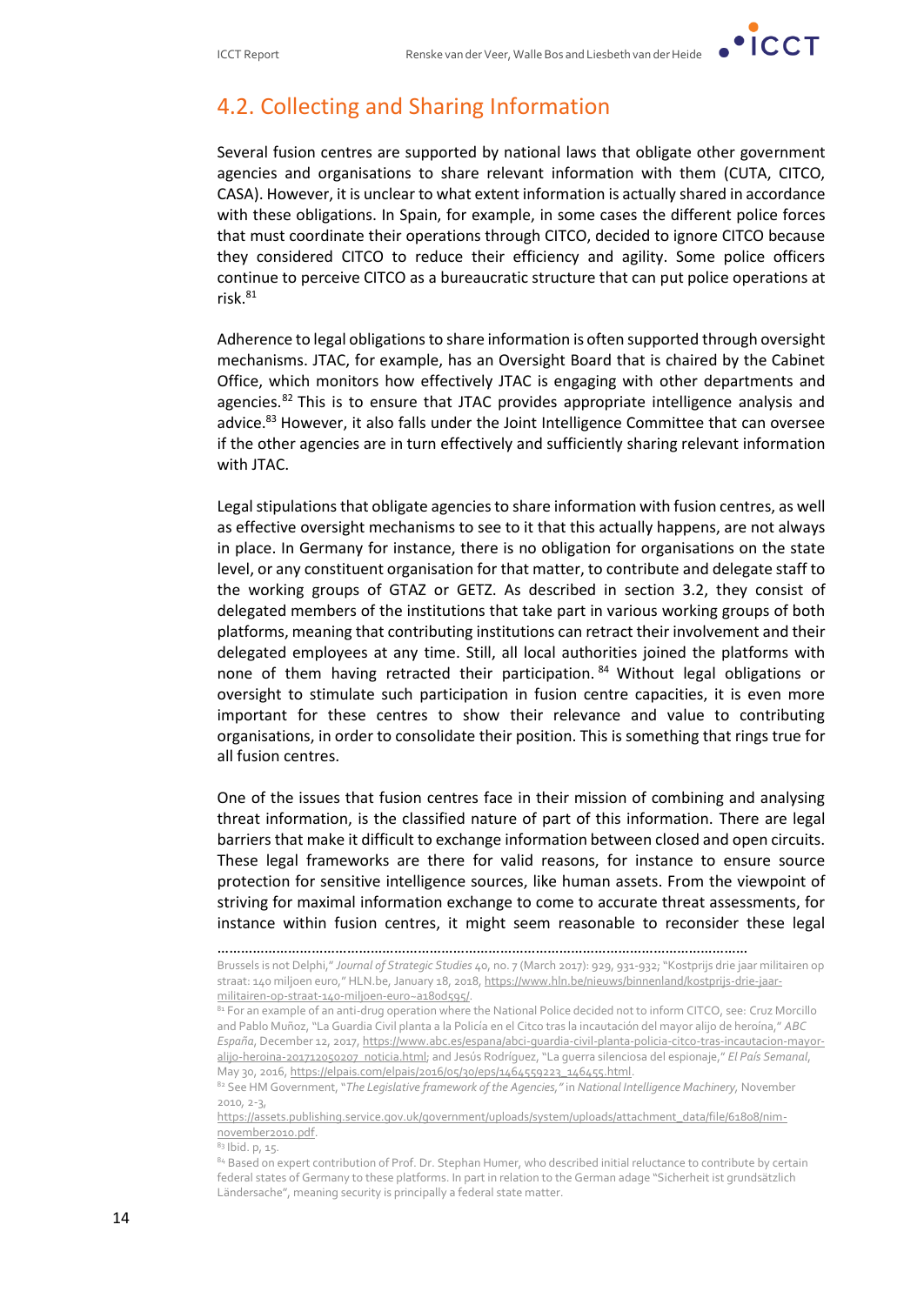

barriers. On the other hand, changing these laws could hinder the ability of intelligence or police organisations to build and maintain their information position within their counter-terrorism investigations. It can furthermore be argued that due to the coordination role of many fusion centres and their closer proximity to political authority than security and intelligence services, access to classified information is associated with certain risks. These risks include political influence on assessments and operations as well as the potential use of classified information for political purposes rather than to serve security interests.

There is another risk involved with fusion centres' aim to collect all the data they need in order to come to an accurate threat assessment, namely one related to their capacity. Fusion centres sometimes have problems assessing a sometimes exponentially increasing volume of data. The worry is that they could 'miss the forest for the trees'. There is so much data coming in to be processed, compared, assessed, and 'fused' that there is a risk of failing to identify a critical piece of information, which could then slip through the net. Of particular concern are false positives – that have to be checked and discounted, which can unduly claim significant time and energy.

# 5. Challenges

European fusion centres face various challenges. Based on the present analysis and the input of experts, three of them are most pressing. They are the issue of independence, the risks involved in fusion centres' general proximity to politics, and the focus that fusion centres have on building relationships, as networking organisations.

### 5.1. The Illusion of Independence

As became evident in expert discussions, most fusion centres themselves seem to value an independent status and deem it a prerequisite for their ability to fulfil their mission, particularly when it comes to threat assessment. Paradoxically, many fusion centres are dependent on other organisations to fulfil their role, for instance when it comes to collecting information. When it comes to their coordinating roles, many fusion centres have to rely on building and consolidating relations they have with other organisations in order to claim their coordinating role as they have no formal authority – other organisations are often not legally obligated to accept fusion centres' coordinating role. In that sense, speaking of independence when it comes to fusion centres might not be realistic; it might be better to speak of and strive for a form of pragmatic autonomy.

The scope and focus of the activities that a fusion centre is tasked with can also affect their level of autonomy and their effectiveness. For example, being responsible for coordination of national action plans requires the cooperation of other organisations to be implemented. At the same time a fusion centre also relies on its relationship with some of these organisations to provide it with relevant information to combine and analyse. It is potentially difficult for a fusion centre to guard its autonomy when the information needed for its analyses needs to come from partners that a fusion centre is dependent on whilst executing its other tasks.

Next to the need for good relations with other organisations, another way of consolidating the authority needed for a coordinating role without a formal position is being able to have an excellent level of expertise and subject-matter knowledge. It is therefore important for fusion centres not only to have access to information but also to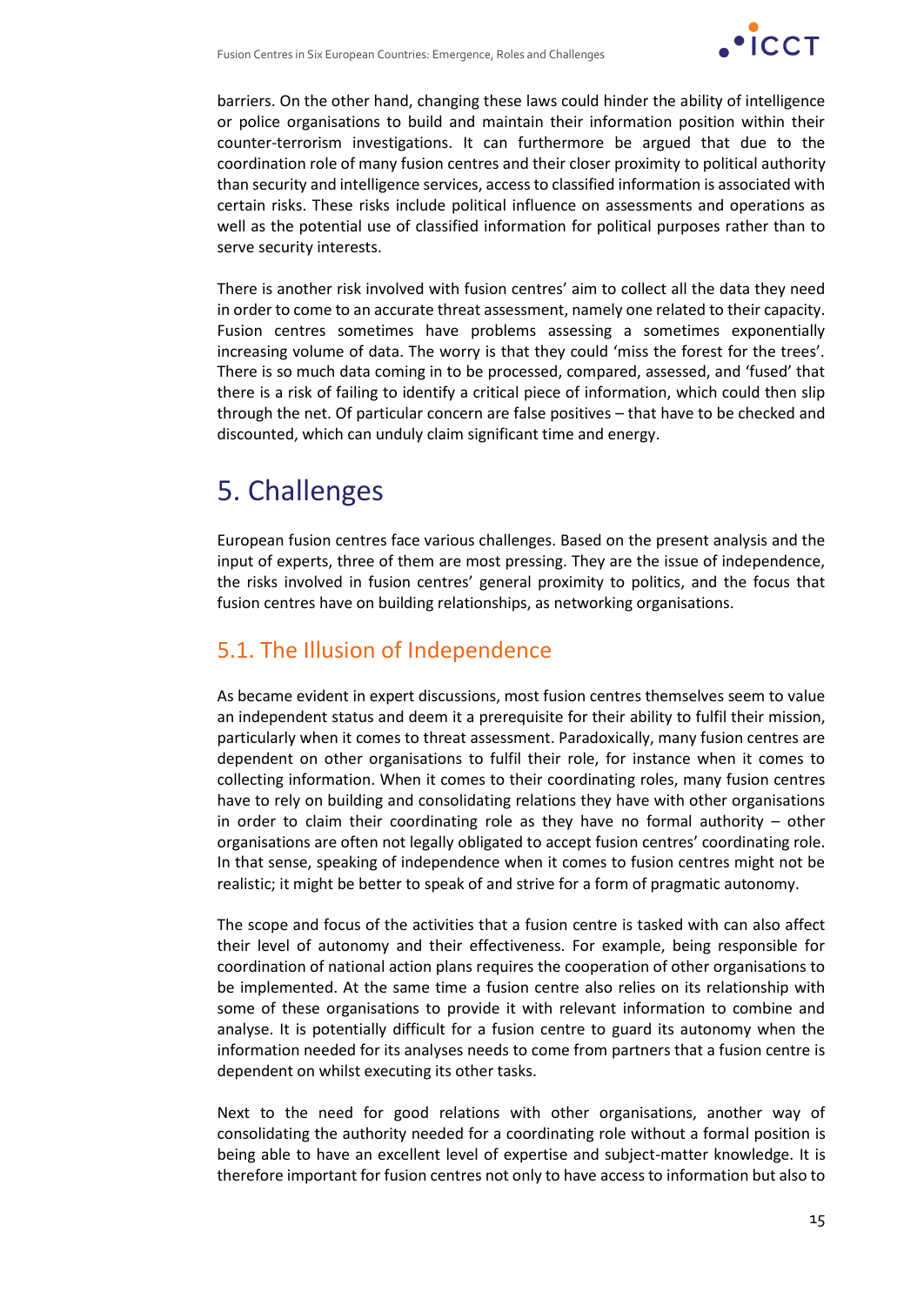

be able to work with knowledgeable personnel with expertise and excellent knowledge of the field.

### 5.2. Political Influence

The descriptions in this report of national fusion centres in six European countries show that the majority of them are in close proximity to political authority. Some are organisationally embedded in one or two governmental ministries and are placed directly or indirectly under the final authority of one of the national Ministers, for instance the Minister of Security or the Interior. Some function as direct advisors to parliament or a specific Minister, and in one case a Minister can even head its operations room. Some of those fusion centres claim an autonomous position, and are seemingly able to produce independent advice, threat assessments and sometimes even operational guidance. It is, however, necessary to pose the question of how these fusion centres guarantee their autonomy within this political atmosphere, and can continue to do so in an ever-shifting political climate. A tentative assessment on whether safeguards for such autonomy are now indeed in place, points out that relative autonomy is mostly consolidated on a relationship basis and not formalised. In that sense, and again paradoxically, close proximity to politics and politicians is currently the prerequisite of keeping political influence at bay, as good relations can influence the degree of political involvement. Legal and organisational frameworks, however, at this point often allow for political influence to be exerted, even though that currently seems to be limited and not considered problematic.

Many fusion centres are responsible for the threat assessments that lie at the basis of the national threat level. Fusion centres' proximity to politics might also pose a risk here: political leadership can potentially utilise the authority to set threat levels for political purposes with the value and objectivity of the threat level and its underlying assessments being compromised as a result.<sup>85</sup>

In the face of a sharpening debate on matters regarding terrorism, that seems increasingly politicised in a shifting political landscape, it is important to gain a better insight on how fusion centres deal with the issue of political influence. Even though the current state of affairs in Europe might not yet seem to warrant legal or organisational changes in order to safeguard fusion centres' autonomy, as it is not fundamentally threatened at this point, it is necessary to have a long-term view on this issue.

### 5.3. 'Human Fusion'

The expert input solicited for this report indicates that fusion centres seem increasingly focused on building and strengthening their networks and relationships within the counterterrorism context. They have to, as it is a prerequisite for them in order to fulfil their mission. Implicitly, this seems to lead to a shift – or expansion – of their role. Next to creating systems and structures to facilitate the fusion of intelligence, these centres seem to undertake a form of 'human fusion' as networking organisations. Their focus on building organisational relationships positions them uniquely to bring together individuals from different intelligence and security agencies and to break down the institutional barriers between them. This can partly be achieved through physical colocation of personnel from different organisations, but also requires an appropriate

<sup>………………………………………………………………………………………………………………………</sup>

<sup>&</sup>lt;sup>85</sup> For a description of the "politics of warning", relevant for the discussion on the articulation and communication of national threat levels, see: Lawrence Freedman, "The Politics of Warning: Terrorism and Risk Communication," *Intelligence and National Security* 20, Issue 3 (2005): 379-418.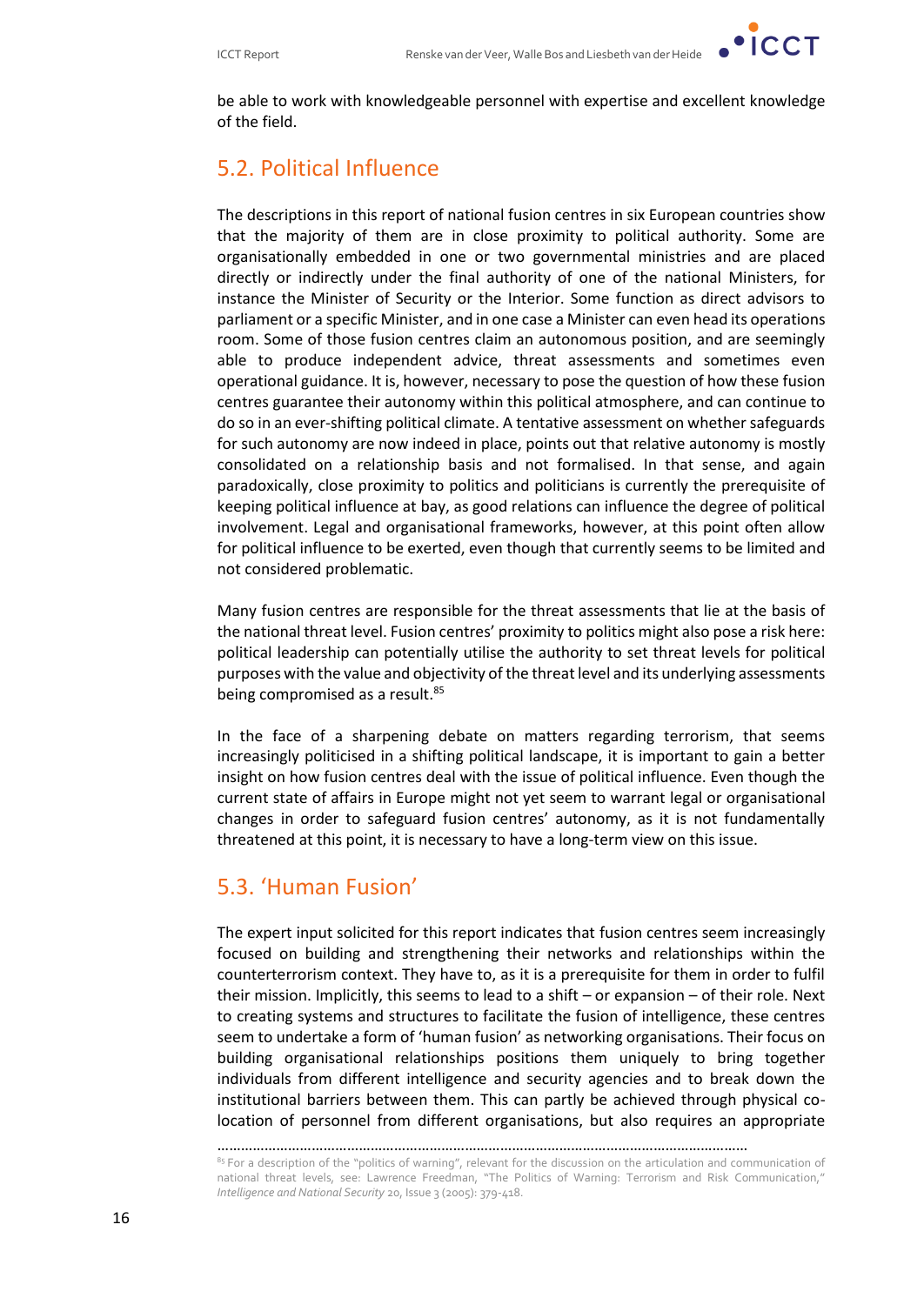

collegiate and team driven culture to maximise the benefits of fusion. Also, in situations where there is no physical co-location, fusion centres are well positioned to function as an intermediary bridging gaps between organisations with different cultures, languages and frameworks, and increasingly seem to take up the challenge to do so.

# 6. Conclusion

Fusion centres are bound not by what they are but by the problems that they aim to solve. Most European fusion centres were established as the result of evaluated security and intelligence cooperation, but also of a wider need to respond more effectively to terrorist attacks after an attack happening in the county of establishment. Fusion centres' often-articulated purpose is to improve effective cooperation, information sharing and coordination on counter-terrorism and security. In other words, to "connect the dots", to prevent threats not yet acknowledged, and to enable states to counter them effectively with timely responses. From the description of the six European fusion centres and based on expert input, two central themes and three challenges surfaced as most central in the discussion about their functioning.

The first central theme is the development of the role of fusion centres. By now, fusion centres have often expanded their role, notably by drafting and coordinating national action plans, and by issuing national threat assessments to the wider public. Furthermore, fusion centres seem increasingly focused on building and strengthening their networks and relationships within the landscape of people and organisations working in counterterrorism, in order to consolidate their position needed for their coordinating role. This networking function is also necessary for fusion centres as they are dependent on other organisations to provide them access to information.

Similarly, there is no set formula for the organisational structure of fusion centres. However, fusion centres are partly created in the image of centres that were already established in other countries, which results in some convergence of characteristics. There seem to be fusion centres that primarily function as coordination bodies or national security councils of sorts, fusion centres that that can be characterised as information sharing platforms and institutionalised fusion centres that nevertheless can be considered to operate relatively autonomously.

The second theme that surfaced is the way fusion centres deal with the collection and sharing of information. Fusion centres sometimes have access to classified and thus more operational or tactical information, in order to produce accurate threat assessments. Not all fusion centres operate under legal frameworks that allow them to access that kind of information. Even though these legal frameworks complicate the exchange of classified information, they are in place for good reasons, for instance the protection of sensitive sources. Furthermore, there is a potential risk associated with the large volume of data fusion centres are challenged to process. This might dilute their focus, overwhelm their processing capabilities and increase the risk of important pieces of information 'slipping through the net'.

Then there are three challenges that were discussed during the expert meeting in The Hague and also became apparent in the descriptions of the six different fusion centres in this report. Firstly, there is the paradox between the need for fusion centres to be autonomous, for instance in their threat assessments and operational coordination, and their inherent dependence on other organisations to do this work, particularly in acquiring the information they need to do so and the need to consolidate their coordinating role, sometimes without formal authority. In the current context therefore,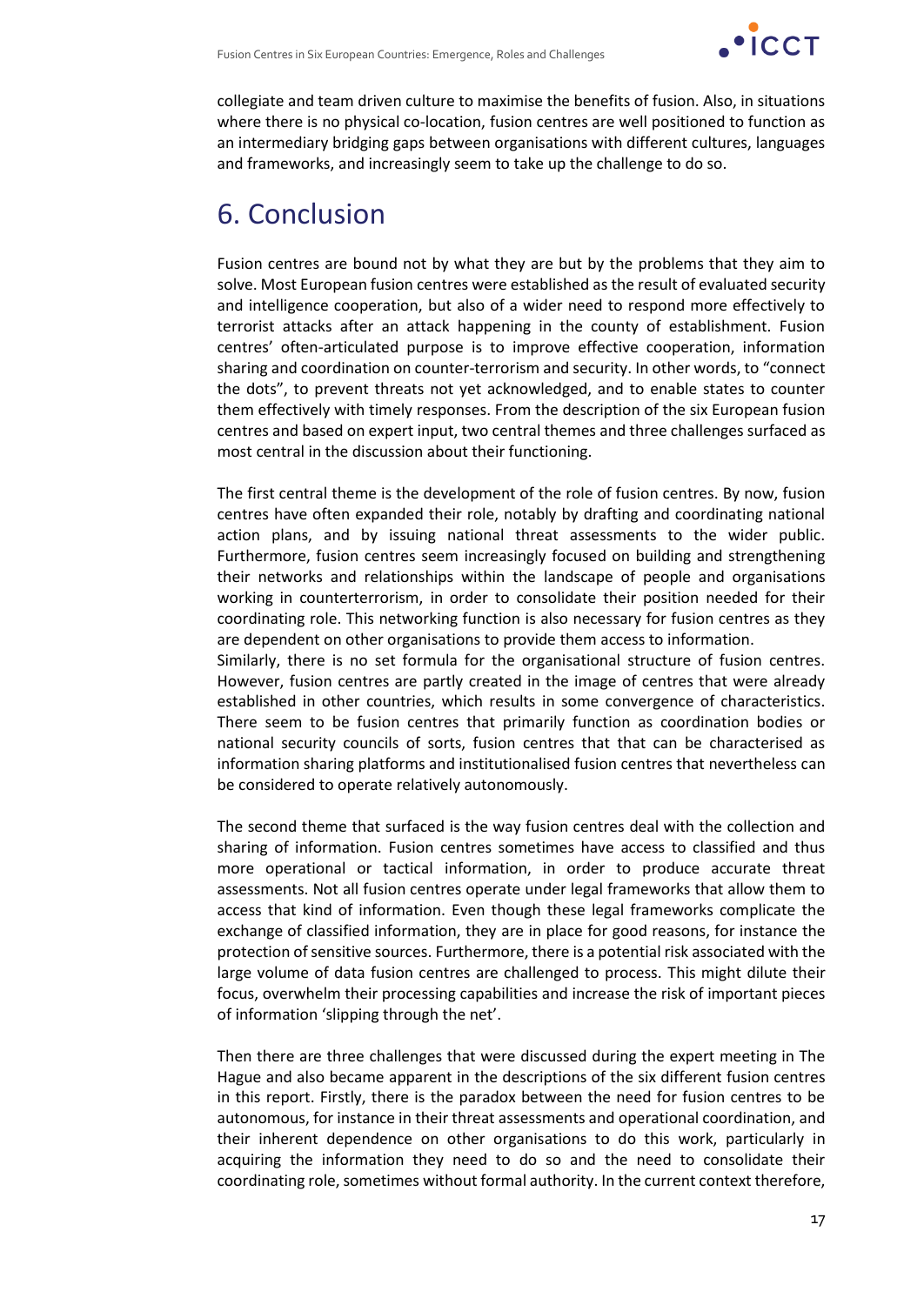

instead of speaking about the need for independence, it is more realistic to talk about the need for pragmatic autonomy.

Secondly, fusion centres' usual proximity to the political sphere presents another paradox: there is a need to keep political influence at bay, but in order to do so, fusion centres often need to invest in their relations with political actors in order to influence that dynamic. This is because in the current contexts their autonomy is often not formally safeguarded by legal frameworks. Thirdly, the way in which fusion centres are embedded in state structures is often informed by an intent to improve cooperation between security and intelligence services. Fusion centres, as networking organisations, are well positioned to act as intermediaries, crossing cultures and consolidating relations: they do not just fuse information, but also perform 'human fusion'. This is nevertheless a challenge too: the various organisations are often difficult to 'fuse', as they are quite different from one another, for instance when it comes to their different legal frameworks but also to differences in culture.

To conclude, a cautionary observation with regard to the future and continued purpose of fusion centres can be made. Their usual close proximity to political authority and the general lack of formal legal and organisational frameworks that limit the exertion of political influence, conjures up the risk of political influence on operational coordination in counter terrorism and the assessment of the threat. In a shifting political climate, this issue deserves further reflection.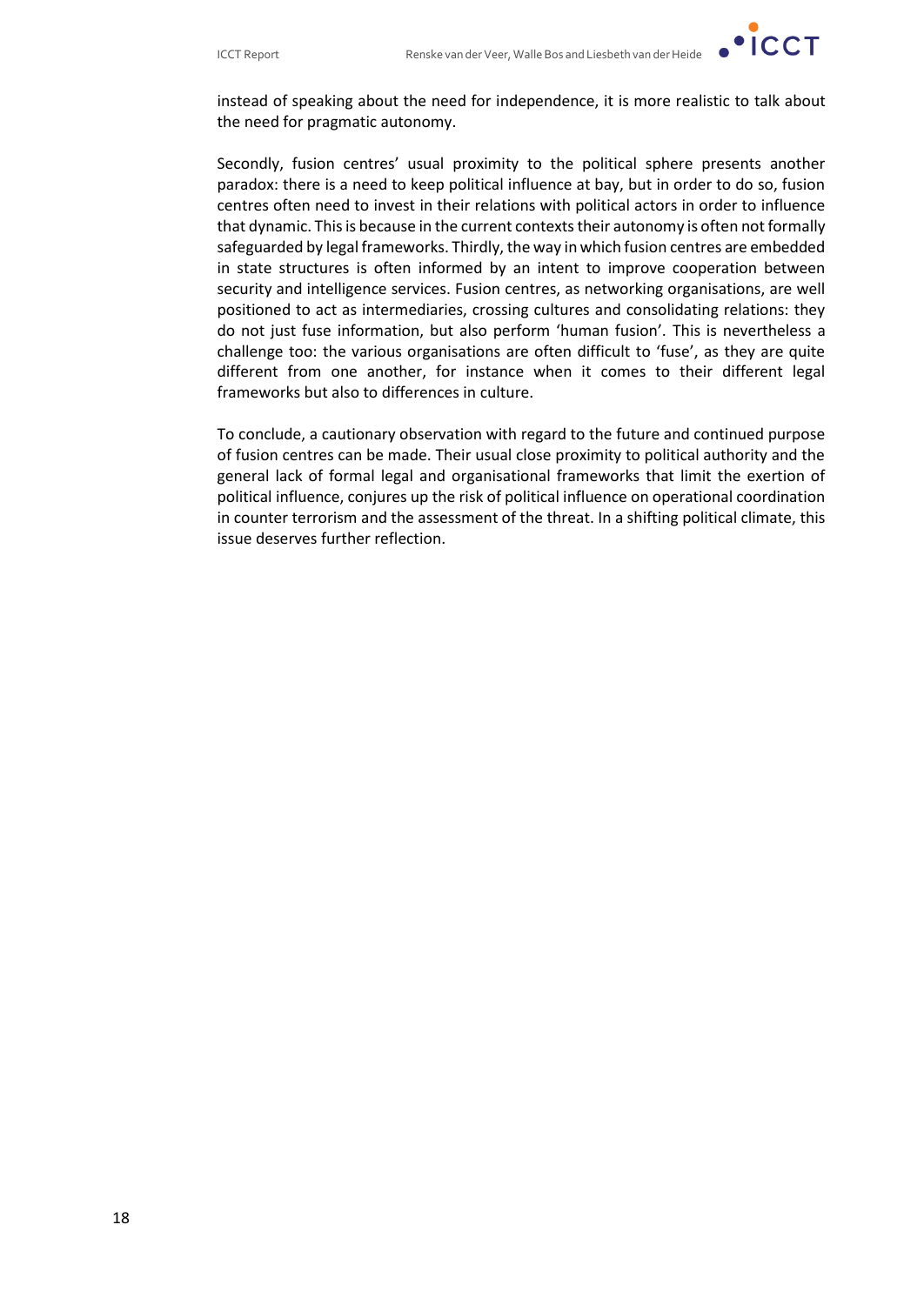

# Bibliography

9/11 Commission. *The 9/11 Commission Report: Final Report of the National Commission on Terrorist Attacks upon the United States.* New York: Norton & Company, 2005.

Actua Leges. "Evalueren, analyseren, coördineren: OCAD en de strijd tegen terreur." September 2018 (Unpublished).

Bakker, Edwin and Jeanine de Roy van Zuijdewijn. "Barometer van de dreiging: tien jaar Dreigingsbeeld Terrorisme Nederland 2005-2015." Den Haag: NCTV, 2015. [https://www.nctv.nl/binaries/essay-barometer-def\\_tcm31-32670.pdf.](https://www.nctv.nl/binaries/essay-barometer-def_tcm31-32670.pdf)

Bewarder, Manuel. "Deutsche Terrorabwehr agiert in der rechtlichen Grauzone." *Welt*, April 26, 2016. [https://www.welt.de/politik/deutschland/article154742382/Deutsche-](https://www.welt.de/politik/deutschland/article154742382/Deutsche-Terrorabwehr-agiert-in-der-rechtlichen-Grauzone.html)[Terrorabwehr-agiert-in-der-rechtlichen-Grauzone.html.](https://www.welt.de/politik/deutschland/article154742382/Deutsche-Terrorabwehr-agiert-in-der-rechtlichen-Grauzone.html)

Borchers, Detlev. "GTAZ: 10 Jahre gemeinsame Terrorabwehr." *Heise Online*, October 29, 2014. [https://www.heise.de/newsticker/meldung/GTAZ-10-Jahre-gemeinsame-](https://www.heise.de/newsticker/meldung/GTAZ-10-Jahre-gemeinsame-Terrorabwehr-2437668.html)[Terrorabwehr-2437668.html.](https://www.heise.de/newsticker/meldung/GTAZ-10-Jahre-gemeinsame-Terrorabwehr-2437668.html)

Bundesamt für Verfassungsschutz. "Gemeinsames Extremismus- und Terrorismusabwehrzentrum (GETZ)." Accessed October 17, 2018. [https://www.verfassungsschutz.de/de/das-bfv/getz.](https://www.verfassungsschutz.de/de/das-bfv/getz)

Bundesamt für Verfassungsschutz. "Gemeinsames Terrorismusabwehrzentrum." Accessed October 17, 2018. [https://www.verfassungsschutz.de/de/arbeitsfelder/af](https://www.verfassungsschutz.de/de/arbeitsfelder/af-islamismus-und-islamistischer-terrorismus/gemeinsames-terrorismusabwehrzentrum-gtaz)[islamismus-und-islamistischer-terrorismus/gemeinsames-terrorismusabwehrzentrum](https://www.verfassungsschutz.de/de/arbeitsfelder/af-islamismus-und-islamistischer-terrorismus/gemeinsames-terrorismusabwehrzentrum-gtaz)[gtaz.](https://www.verfassungsschutz.de/de/arbeitsfelder/af-islamismus-und-islamistischer-terrorismus/gemeinsames-terrorismusabwehrzentrum-gtaz)

Bundesamt für Verfassungsschutz. "Krisenmanagement der Nachrichtendienste in Besonderen Lagen – Islamistischer Terrorismus." Accessed September 27, 2018. [https://www.verfassungsschutz.de/de/arbeitsfelder/af-islamismus-und-islamistischer](https://www.verfassungsschutz.de/de/arbeitsfelder/af-islamismus-und-islamistischer-terrorismus/zahlen-und-fakten-islamismus/krisenmanagement-der-nachrichtendienste-in-besonderen-lagen)[terrorismus/zahlen-und-fakten-islamismus/krisenmanagement-der](https://www.verfassungsschutz.de/de/arbeitsfelder/af-islamismus-und-islamistischer-terrorismus/zahlen-und-fakten-islamismus/krisenmanagement-der-nachrichtendienste-in-besonderen-lagen)[nachrichtendienste-in-besonderen-lagen.](https://www.verfassungsschutz.de/de/arbeitsfelder/af-islamismus-und-islamistischer-terrorismus/zahlen-und-fakten-islamismus/krisenmanagement-der-nachrichtendienste-in-besonderen-lagen)

Bundeskriminalamt. "Gemeinsames Terrorismusabwehrzentrum (GTAZ)." Accessed October 17, 2018.

[https://www.bka.de/DE/UnsereAufgaben/Kooperationen/GTAZ/gtaz\\_node.html.](https://www.bka.de/DE/UnsereAufgaben/Kooperationen/GTAZ/gtaz_node.html)

Bundesministerium des Innern. "Eröffnung des Gemeinsamen Extremismus und Terrorismusabwehrzentrums (GETZ)." Pressemitteilung. November 15, 2012, [https://web.archive.org/web/20140304053904/http:/www.bmi.bund.de/SharedDocs/](https://web.archive.org/web/20140304053904/http:/www.bmi.bund.de/SharedDocs/Pressemitteilungen/DE/2012/11/eroeffnung_getz.html) [Pressemitteilungen/DE/2012/11/eroeffnung\\_getz.html.](https://web.archive.org/web/20140304053904/http:/www.bmi.bund.de/SharedDocs/Pressemitteilungen/DE/2012/11/eroeffnung_getz.html)

Bundeszentrale für politische Bildung. "Nachrichtendienste in Deutschland." Innere Sicherheit. Accessed October 24, 2018[. http://www.bpb.de/politik/innenpolitik/innere](http://www.bpb.de/politik/innenpolitik/innere-sicherheit/135216/nachrichtendienste?p=all)[sicherheit/135216/nachrichtendienste?p=all.](http://www.bpb.de/politik/innenpolitik/innere-sicherheit/135216/nachrichtendienste?p=all)

Bürgerschaft der Freien und Hansestadt Hamburg. "Schriftliche Kleine Anfrage der Abgeordneten Christiane Schneider (Fraktion DIE LINKE) vom 12.05.09 und Antwort des Senats*." Drucksache 19/3064*. May 19, 2009.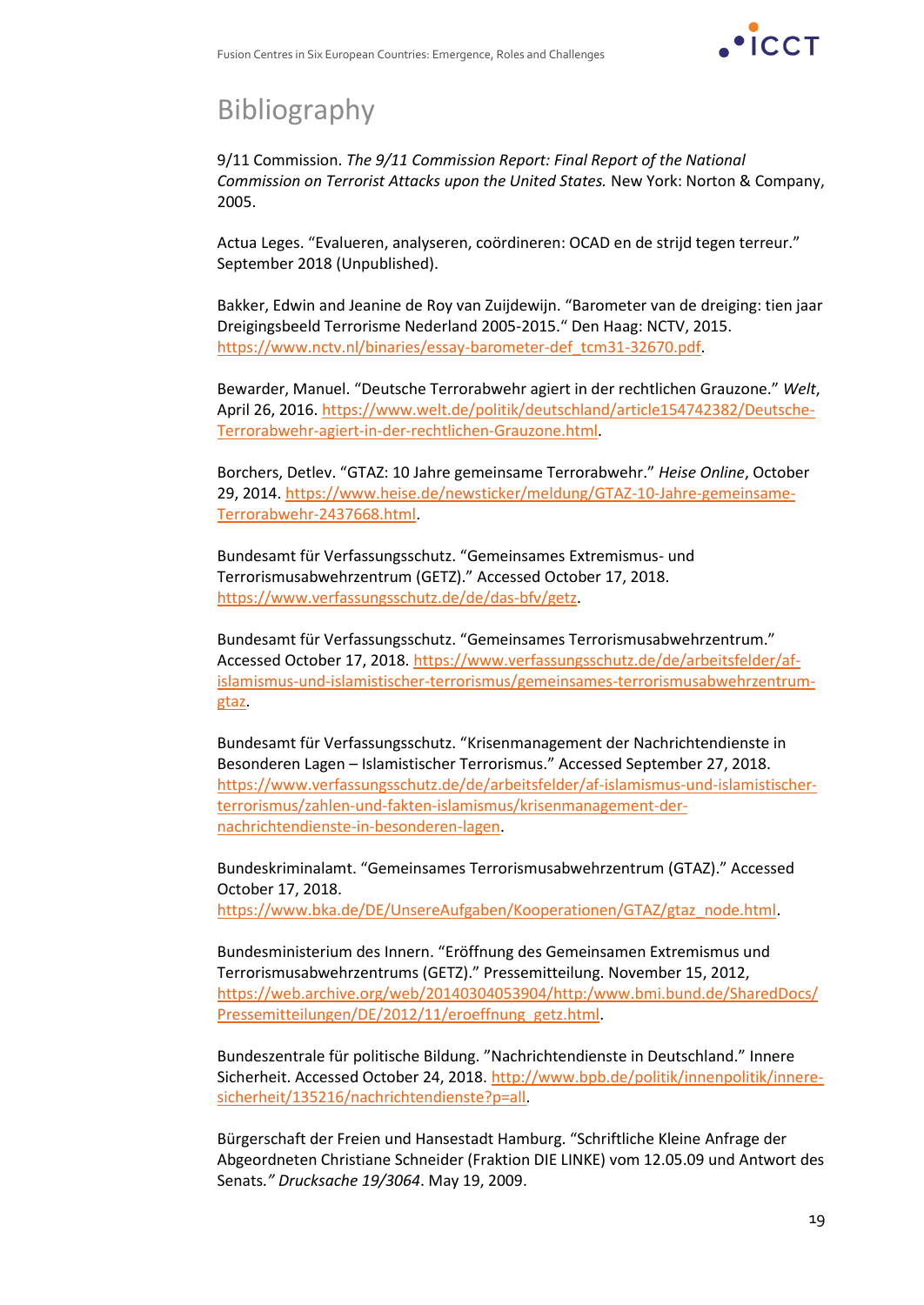[https://www.hamburg.de/contentblob/1581308/2c885327838318e6d072dedb1a3339](https://www.hamburg.de/contentblob/1581308/2c885327838318e6d072dedb1a33393a/data/2009-kooperation-auslaenderbehoerde-lfv-lka-bamf.pdf) [3a/data/2009-kooperation-auslaenderbehoerde-lfv-lka-bamf.pdf.](https://www.hamburg.de/contentblob/1581308/2c885327838318e6d072dedb1a33393a/data/2009-kooperation-auslaenderbehoerde-lfv-lka-bamf.pdf)

Castro Garcia, Andres de, Florina Cristiana Matei and Thomas C. Bruneau. "Combatting Terrorism through Fusion Centers: Useful Lessons from Other Experiences?" *International Journal of Intelligence and Counterintelligence* 30, no. 4 (2017): 723-742, 736.

Chalk, Peter and William Rosenau. "Confronting the 'Enemy from Within': Security Intelligence, the Police, and Counterterrorism in Four Democracies." Rand Cooperation, 2014[. https://www.rand.org/pubs/monographs/MG100.html.](https://www.rand.org/pubs/monographs/MG100.html)

Comitato parlamentare di controllo sull'attuazione dell'Accordo di Schengen. "Lower Chamber Report on the activities of the Counterterrorism Strategic Analysis Committee." March 11, 2015.

[http://documenti.camera.it/leg17/resoconti/commissioni/stenografici/html/30/indag/](http://documenti.camera.it/leg17/resoconti/commissioni/stenografici/html/30/indag/c30_flussi/2015/03/11/indice_stenografico.0023.html) c30 flussi/2015/03/11/indice stenografico.0023.html.

Congressional Research Service. "National Counterterrorism Center (NCTC)." *In Focus*, July 11, 2018. [https://fas.org/sgp/crs/intel/IF10709.pdf.](https://fas.org/sgp/crs/intel/IF10709.pdf)

Consejo de Ministros. "Acuerdo del Consejo de ministros del 28 de Mayo de 2004, por el que se crea el Centro Nacional de Coordinación Antiterrorista." [Council of Ministers' Agreement of 28 May 2004 creating the National Antiterrorism Coordination Centre] Last modified May 28, 2004.

[http://www.lamoncloa.gob.es/consejodeministros/referencias/Paginas/2004/c280504](http://www.lamoncloa.gob.es/consejodeministros/referencias/Paginas/2004/c2805040.aspx#CNCoordAntiterrorista) [0.aspx#CNCoordAntiterrorista.](http://www.lamoncloa.gob.es/consejodeministros/referencias/Paginas/2004/c2805040.aspx#CNCoordAntiterrorista)

Council of the European Union. *Conclusions adopted by the Council (Justice and Home Affairs).* 12156/01. September 25, 2001. [http://register.consilium.europa.eu/doc/srv?l=EN&f=ST%2012156%202001%20INIT.](http://register.consilium.europa.eu/doc/srv?l=EN&f=ST%2012156%202001%20INIT)

Council of the European Union. *Final report on the Evaluation of National Anti-Terrorist Arrangements: Improving national machinery and capability for the fight against terrorism and capability for the fight against terrorism*. 12168/3/05. November 18, 2005.

[http://register.consilium.europa.eu/doc/srv?l=EN&f=ST%2012168%202005%20REV%2](http://register.consilium.europa.eu/doc/srv?l=EN&f=ST%2012168%202005%20REV%203) [03.](http://register.consilium.europa.eu/doc/srv?l=EN&f=ST%2012168%202005%20REV%203)

Delepière, Jean-Claude. "Une approche commune et intégrée de l'analyse de la menace terroriste: la création de l'Organe de coordination pour l'analyse de la menace (OCAM-OCAD)." In *Geheime Diensten: A licence to kill,* edited by Herman Matthijs, 13-14. Brugges: Die Keure, 2007.

Delval, Lionel. "Société du risqué et gestion des crises: les pouvoirs publics belges sontils organisés pour faire face à un risque majeur?" In *1915-2015: Het verhaal van de Belgische militaire inlichtingen- en veiligheidsdienst / 1915-2015: l'Histoire belge du service de renseignement militaire et de sécurité*, edited by Marc Cools et al. Antwerpen: Maklu, 2015.

Deutscher Bundestag. "Antwort der Bundesregierung auf die Kleine Anfrage der Abgeordneten Ulla Jelpke, Sevim Dağdelen, Heidrun Dittrich, weiterer Abgeordneter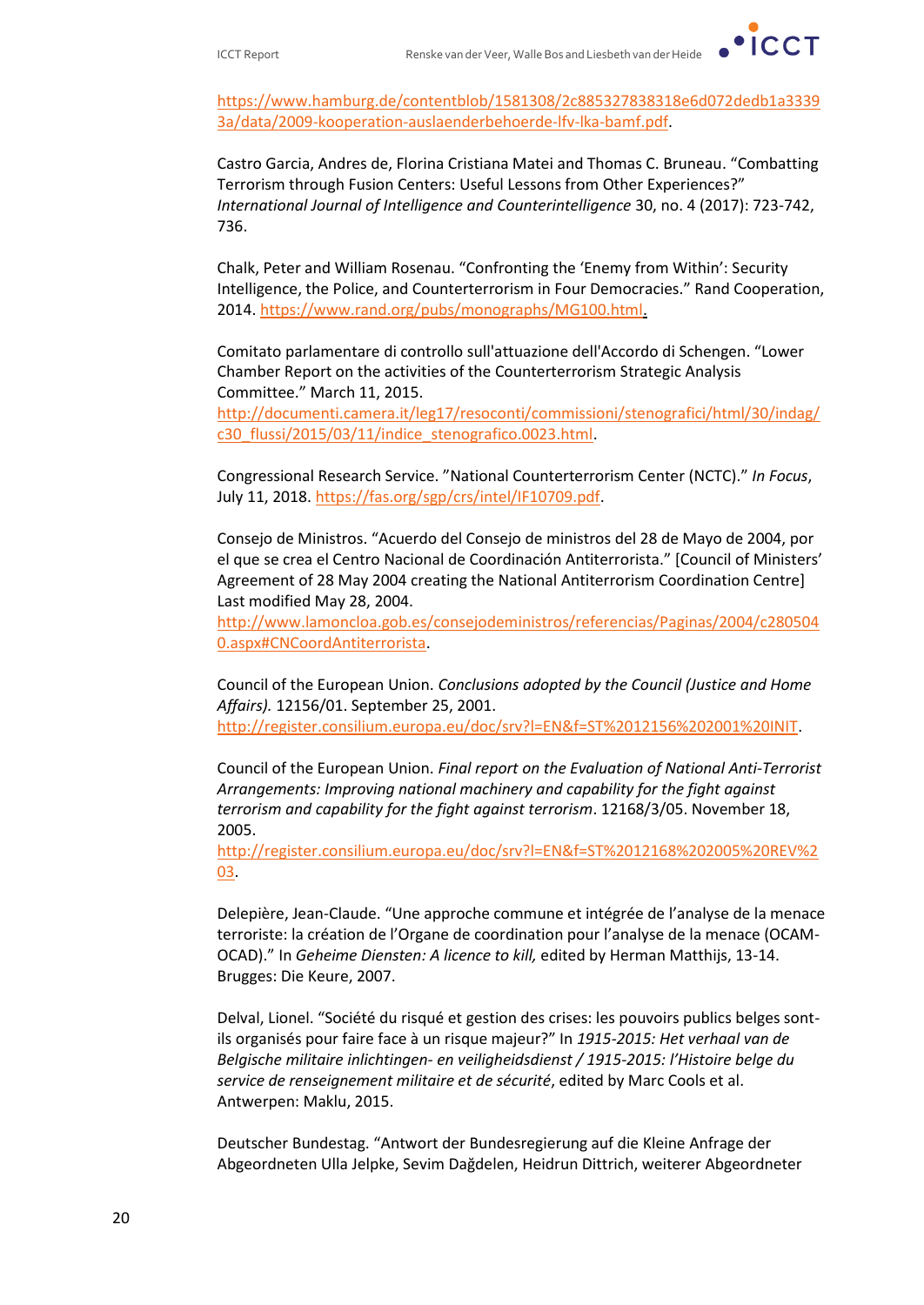

und der Fraktion DIE LINKE. – Drucksache 17/14766 –." *Drucksache 17/14830*. October 21, 2013. [https://dipbt.bundestag.de/doc/btd/17/148/1714830.pdf.](https://dipbt.bundestag.de/doc/btd/17/148/1714830.pdf)

Deutscher Bundestag. "Antwort der Bundesregierung auf die Kleine Anfrage der Abgeordneten Wolfgang Wieland, Volker Beck (Köln), Jerzy Montag, weiterer Abgeordneter und der Fraktion BÜNDNIS 90/DIE GRÜNEN – Drucksache 16/9833." *Drucksache 16/10007*. July 18, 2008. [https://dipbt.bundestag.de/doc/btd/16/100/1610007.pdf.](https://dipbt.bundestag.de/doc/btd/16/100/1610007.pdf)

Deutscher Bundestag. "Antwort der Bundesregierung auf die Kleine Anfrag der Abgeordnetetn Ulla Jelpke, Sevim Dağdelen, Heidrun Dittrich, weiterer Abgeordneter un der Fraktion DIE LINKE – Drucksache 17/14766." *Drucksache 17/14766*. October 21, 2013[. https://dipbt.bundestag.de/doc/btd/17/148/1714830.pdf.](https://dipbt.bundestag.de/doc/btd/17/148/1714830.pdf)

DH.BE. "La guerre des polices, c'est reparti: La preuve avec une note interne." October 10, 2017. [www.dhnet.be/actu/faits/la-guerre-des-polices-c-est-reparti-la-preuve-avec](http://www.dhnet.be/actu/faits/la-guerre-des-polices-c-est-reparti-la-preuve-avec-une-note-interne-59dbaf4bcd70461d268449cb)[une-note-interne-59dbaf4bcd70461d268449cb.](http://www.dhnet.be/actu/faits/la-guerre-des-polices-c-est-reparti-la-preuve-avec-une-note-interne-59dbaf4bcd70461d268449cb)

*Dipartimento dell'Amministrazione Penitenziaria*. "Relazione al Parlamento sull'attività delle Forze di Polizia e sullo stato dell'ordine e della sicurezza e sulla criminalità organizzata", ed. 2013, 1304-1307.

[http://www.camera.it/\\_dati/leg17/lavori/documentiparlamentari/indiceetesti/038/00](http://www.camera.it/_dati/leg17/lavori/documentiparlamentari/indiceetesti/038/002v02/00000038.pdf) [2v02/00000038.pdf.](http://www.camera.it/_dati/leg17/lavori/documentiparlamentari/indiceetesti/038/002v02/00000038.pdf)

European Justice and Home Affairs Council of the European Council. *Conclusions adopted by the Council (Justice and Home Affairs).* 12156/01. Brussels, September 25, 2001.

[http://register.consilium.europa.eu/doc/srv?l=EN&f=ST%2012156%202001%20INIT.](http://register.consilium.europa.eu/doc/srv?l=EN&f=ST%2012156%202001%20INIT)

Federal Public Service Home Affairs. "Plan R: The Action Plan against Radicalism." 2016. [http://besafe.jdbi.eu/sites/besafe.localhost/files/u3051/planr\\_en.pdf.](http://besafe.jdbi.eu/sites/besafe.localhost/files/u3051/planr_en.pdf)

Freedman, Lawrence. "The Politics of Warning: Terrorism and Risk Communication." *Intelligence and National Security* 20, no. 3 (2005): 379-418.

Gill, Peter. "The United Kingdom: Organization and Oversight after Snowden." In *Handbook of European Intelligence Cultures*, edited by Bob de Graaff and James M. Nyce. London: Rowman & Littlefield, 2016: 422 -423.

Gijsels, Hugo. *De bende & co: 20 jaar destabilisering in België.* Leuven: Kritak, 1990: 187.

Gnosis – Rivista Italiana di Intelligence. "A colloquio con il Presidente del Comitato Analisi Strategica Antiterrorismo." No. 1, 2010. [http://gnosis.aisi.gov.it/gnosis/Rivista22.nsf/ServNavig/12.](http://gnosis.aisi.gov.it/gnosis/Rivista22.nsf/ServNavig/12)

Gregory, Frank. "An assessment of the contribution of intelligence-led counterterrorism to UK homeland security post-9/11 within the 'contest' strategy." In *Homeland Security in the UK: Future Preparedness for Terrorist Attack since 9/11,*  edited by Paul Wilkinson. London: Routledge, 2007.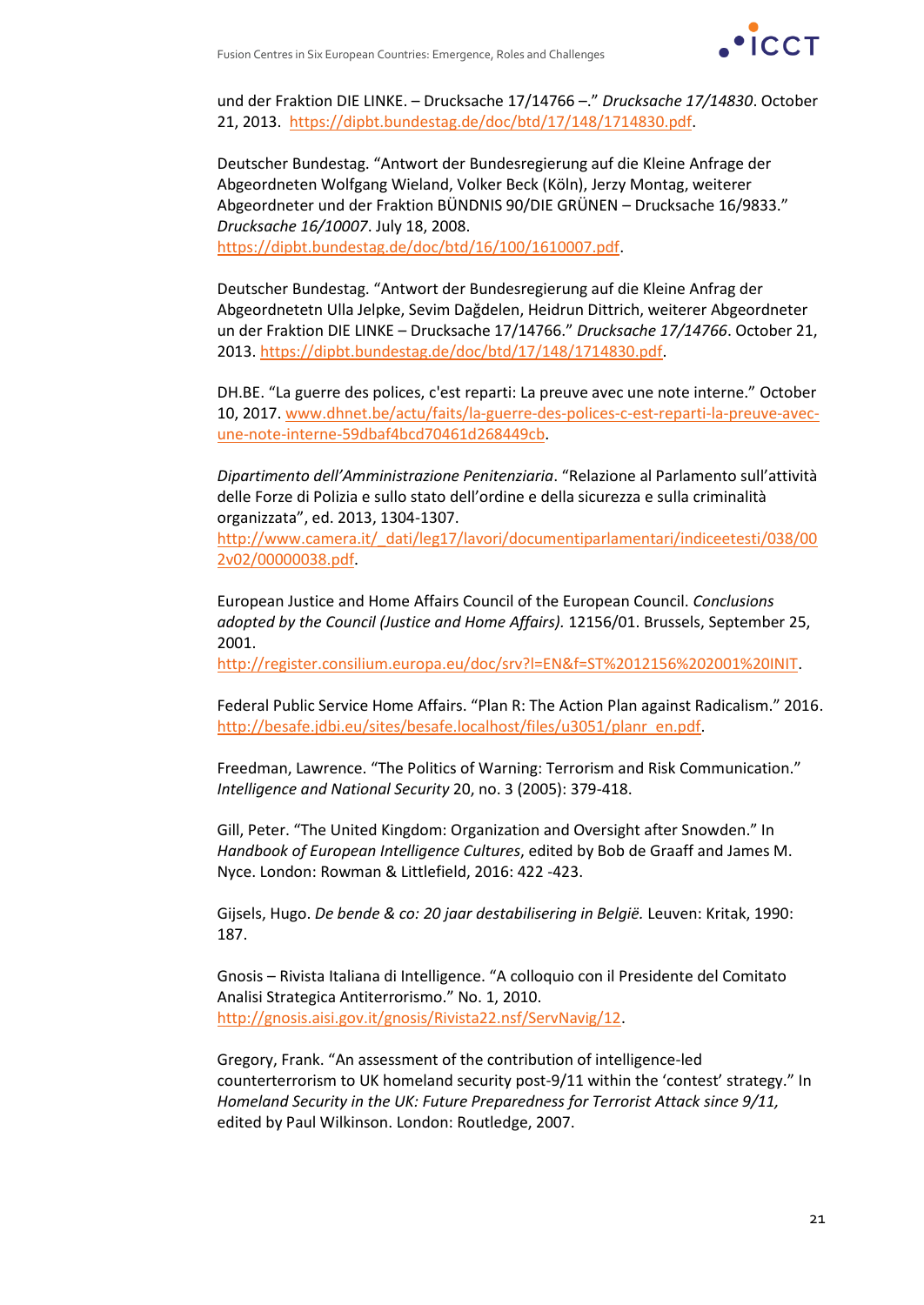

Gregory, Frank. "Intelligence led Counter-terrorism: A Brief Analysis of the UK Domestic Intelligence System's Response to 9/11 and the implications of the London Bombings of 7 July 2005." *Real Instituto Elcano,* July 12, 2005.

Guardia di Finanza. "Antiterrorismo." Accessed November 4, 2018. [http://www.gdf.gov.it/chi-siamo/organizzazione/compiti-istituzionali/antiterrorismo.](http://www.gdf.gov.it/chi-siamo/organizzazione/compiti-istituzionali/antiterrorismo)

Heilderweirt, Evi. "Van Antiterroristische Gemengde Groep (AGG) naar Coördinatieorgaan voor de Dreigingsanalyse (OCAD): een juridische analyse." Masterthesis, Universiteit Gent, 2018.

[https://lib.ugent.be/fulltxt/RUG01/002/479/278/RUG01-](https://lib.ugent.be/fulltxt/RUG01/002/479/278/RUG01-002479278_2018_0001_AC.pdf) [002479278\\_2018\\_0001\\_AC.pdf.](https://lib.ugent.be/fulltxt/RUG01/002/479/278/RUG01-002479278_2018_0001_AC.pdf)

Hibbs Pherson, Katherine and Roy A. Sullivan Jr. "Improving the Quality of Analysis in Fusion Centers: Making the Most of the Nation's Investment." *Journal of Strategic Security*, no. 6 (August 2013): 312.

[https://scholarcommons.usf.edu/cgi/viewcontent.cgi?referer=&httpsredir=1&article=1](https://scholarcommons.usf.edu/cgi/viewcontent.cgi?referer=&httpsredir=1&article=1324&context=jss) [324&context=jss.](https://scholarcommons.usf.edu/cgi/viewcontent.cgi?referer=&httpsredir=1&article=1324&context=jss)

HLN.be."Kostprijs drie jaar militairen op straat: 140 miljoen euro." January 18, 2018, [https://www.hln.be/nieuws/binnenland/kostprijs-drie-jaar-militairen-op-straat-140](https://www.hln.be/nieuws/binnenland/kostprijs-drie-jaar-militairen-op-straat-140-miljoen-euro~a180d595/) [miljoen-euro~a180d595/.](https://www.hln.be/nieuws/binnenland/kostprijs-drie-jaar-militairen-op-straat-140-miljoen-euro~a180d595/)

HM Government. "National Intelligence Machinery." November 2010. [https://assets.publishing.service.gov.uk/government/uploads/system/uploads/attach](https://assets.publishing.service.gov.uk/government/uploads/system/uploads/attachment_data/file/61808/nim-november2010.pdf) [ment\\_data/file/61808/nim-november2010.pdf.](https://assets.publishing.service.gov.uk/government/uploads/system/uploads/attachment_data/file/61808/nim-november2010.pdf)

HM Government. *Countering International Terrorism: The United Kingdom's Strategy.*  Government White Paper. Norwich: HMSO, July 2006. [https://assets.publishing.service.gov.uk/government/uploads/system/uploads/attach](https://assets.publishing.service.gov.uk/government/uploads/system/uploads/attachment_data/file/272320/6888.pdf) [ment\\_data/file/272320/6888.pdf.](https://assets.publishing.service.gov.uk/government/uploads/system/uploads/attachment_data/file/272320/6888.pdf)

Holzenberger, Mark and Albrecht Maurer."Allgegenwärtig, aber wenig bekannt: Der Polizeiliche Staatsschutz in Deutschland." *Cilip*. May 1, 2013. [https://www.cilip.de/2013/05/01/allgegenwaertig-aber-wenig-bekannt-der](https://www.cilip.de/2013/05/01/allgegenwaertig-aber-wenig-bekannt-der-polizeiliche-staatsschutz-in-deutschland/)[polizeiliche-staatsschutz-in-deutschland/.](https://www.cilip.de/2013/05/01/allgegenwaertig-aber-wenig-bekannt-der-polizeiliche-staatsschutz-in-deutschland/)

"Instellingsregeling Nationaal Coördinator Terrorismebestrijding." *Staatscourant* 127, no. 1 (2005).

Intelligence and Security Committee. *Report into the London Terrorist Attacks on 7th July 2005.* London: Government White Paper, May 2006. Cm 6785 p. 6.

Koninklijk Besluit betreffende het personeel van het Coördinatieorgaan voor de dreigingsanalyse. [Royal Decree concerning the personnel of CUTA.] 2007-01-23/30. January 23, 2007.

[http://www.ejustice.just.fgov.be/cgi\\_loi/change\\_lg.pl?language=nl&la=N&cn=2007012](http://www.ejustice.just.fgov.be/cgi_loi/change_lg.pl?language=nl&la=N&cn=2007012330&table_name=wet) [330&table\\_name=wet.](http://www.ejustice.just.fgov.be/cgi_loi/change_lg.pl?language=nl&la=N&cn=2007012330&table_name=wet)

Koninklijk Besluit over de Antiterroristische Gemengde Group. [Royal Decree on the Antiterrorist Mixed Group.] 1991-10-17/51. October 17, 1991. [http://www.ejustice.just.fgov.be/cgi\\_loi/change\\_lg.pl?language=nl&la=N&cn=1994071](http://www.ejustice.just.fgov.be/cgi_loi/change_lg.pl?language=nl&la=N&cn=1994071135&table_name=wet) [135&table\\_name=wet.](http://www.ejustice.just.fgov.be/cgi_loi/change_lg.pl?language=nl&la=N&cn=1994071135&table_name=wet)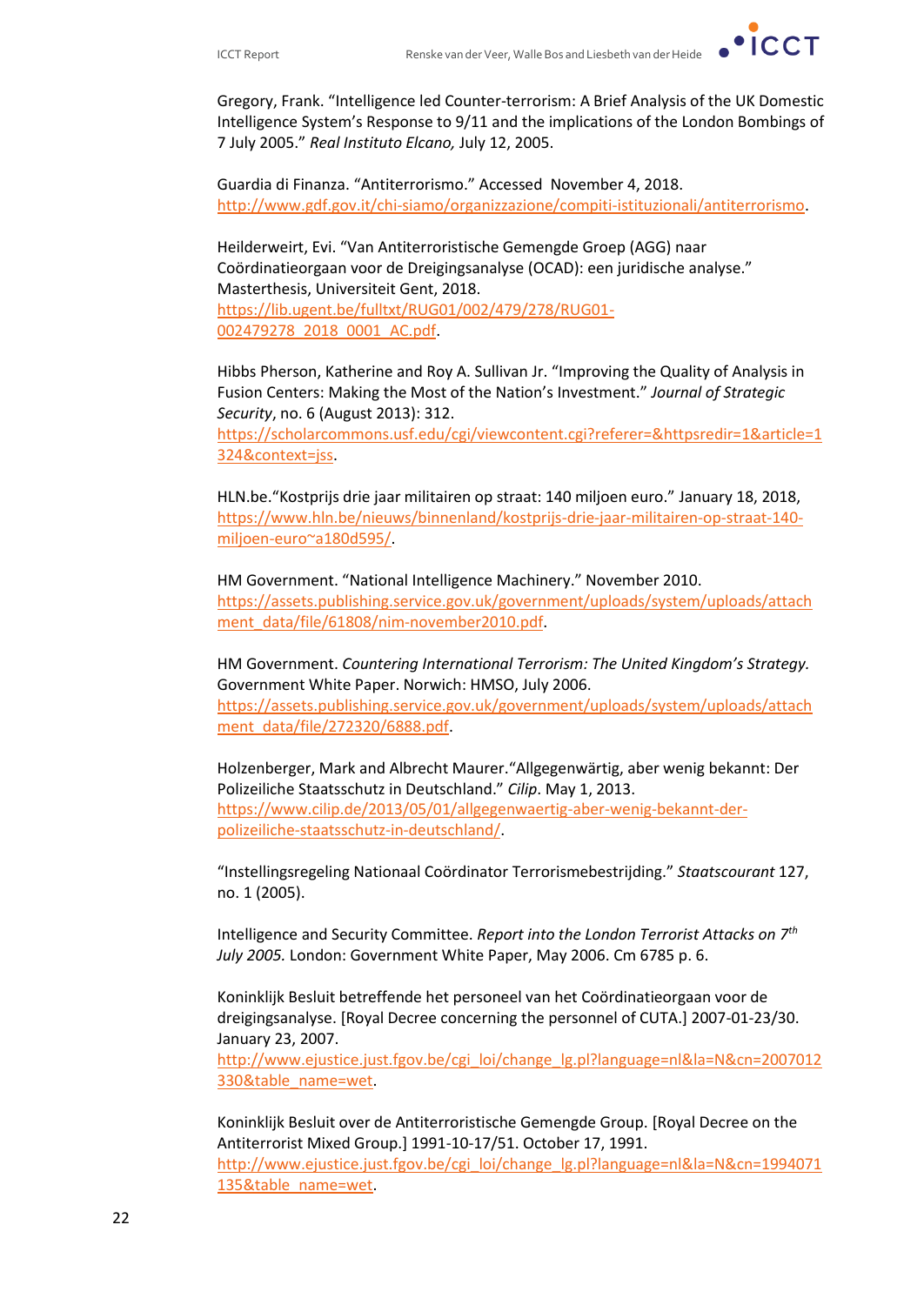

Koninklijk Besluit tot uitvoering van de wet van 10 juli 2006 betreffende de analyse van de dreiging. [Royal Decree regarding the implementation of the law of July 10, 2016, regarding the analysis of threat, founding CUTA.] 2006-11-28/33. November 28, 2006. [http://www.ejustice.just.fgov.be/cgi\\_loi/change\\_lg.pl?language=nl&la=N&cn=2006112](http://www.ejustice.just.fgov.be/cgi_loi/change_lg.pl?language=nl&la=N&cn=2006112833&table_name=wet) [833&table\\_name=wet.](http://www.ejustice.just.fgov.be/cgi_loi/change_lg.pl?language=nl&la=N&cn=2006112833&table_name=wet)

Kowalski, Michael and Cees Wiebes. "Strategisch kompas voor contraterrorisme." *Magazine Nationale Veiligheid* 9, no. 4 (August 2011).

Kumpf, Tobias. *Die Kontrolle der Nachtrichtendienste des Bundes*. Hamburg: Verlag Dr Kovac, 2014.

La Pagina de ASR. *Centro Nacional de Coordinacion Antiterrorista (CNCA).* Accessed September 28, 2018[. https://www.intelpage.info/centro-nacional-de-coordinacion](https://www.intelpage.info/centro-nacional-de-coordinacion-antiterrorista.html)[antiterrorista.html.](https://www.intelpage.info/centro-nacional-de-coordinacion-antiterrorista.html)

Lasoen, Kenneth L. "Indications and warning in Belgium: Brussels is not Delphi." *Journal of Strategic Studies* 40, no. 7 (March 2017). [https://doi.org/10.1080/01402390.2017.1288111.](https://doi.org/10.1080/01402390.2017.1288111)

Masse, Todd. *Domestic Intelligence in the United Kingdom: Applicability of the MI-5 Model to the United States*. Washington, D.C.: Congressional Research Service, May 19, 2003.

Matthijs, Herman. "Een nieuwe geheime dienst? Het O.C.A.D." In *Geheime Diensten: A licence to kill*, edited by Herman Matthijs. Brugges: Die Keure, 2007.

Matthijs, Herman. "Towards a New Secret Service in Belgium?" *European Journal of Intelligence Studies: Capita Selecta*. (2007)

MI5-Security Service. "Joint Terrorism Analysis Centre." Accessed September 12, 2018. [https://www.mi5.gov.uk/joint-terrorism-analysis-centre.](https://www.mi5.gov.uk/joint-terrorism-analysis-centre)

Ministerio del Interior, "Plan Estratégico Nacional de Lucha Contra la Radicalización Violenta" [National Plan to Combat Violent Radicalisation], 2015. [http://www.interior.gob.es/documents/10180/3066463/CM\\_mir\\_PEN-](http://www.interior.gob.es/documents/10180/3066463/CM_mir_PEN-LCRV.pdf/b57166c1-aaaf-4c0d-84c7-b69bda6246f5)[LCRV.pdf/b57166c1-aaaf-4c0d-84c7-b69bda6246f5.](http://www.interior.gob.es/documents/10180/3066463/CM_mir_PEN-LCRV.pdf/b57166c1-aaaf-4c0d-84c7-b69bda6246f5)

Ministerio del Interior. "El Ministerio del Interior crea el Centro de Inteligencia contra el Terrorismo y el Crimen Organizado (CITCO)" [Interior Ministry creates Counter-Terrorism and Organised Crime Intelligence Centre (CITCO)], 10 November 2014. [http://www.interior.gob.es/prensa/noticias/-](http://www.interior.gob.es/prensa/noticias/-/asset_publisher/GHU8Ap6ztgsg/content/id/2624738) [/asset\\_publisher/GHU8Ap6ztgsg/content/id/2624738.](http://www.interior.gob.es/prensa/noticias/-/asset_publisher/GHU8Ap6ztgsg/content/id/2624738)

Ministero Dell' Interno. "Comitato di analisi strategica antiterrorismo dopo i tragici fatti di Manchester." Accessed 15 September 2018. [http://www.interno.gov.it/it/sala](http://www.interno.gov.it/it/sala-stampa/comunicati-stampa/comitato-analisi-strategica-antiterrorismo-dopo-i-tragici-fatti-manchester)[stampa/comunicati-stampa/comitato-analisi-strategica-antiterrorismo-dopo-i-tragici](http://www.interno.gov.it/it/sala-stampa/comunicati-stampa/comitato-analisi-strategica-antiterrorismo-dopo-i-tragici-fatti-manchester)[fatti-manchester.](http://www.interno.gov.it/it/sala-stampa/comunicati-stampa/comitato-analisi-strategica-antiterrorismo-dopo-i-tragici-fatti-manchester)

Ministry of Interior press releases. "Antiterrorismo: il Comitato analisi strategica intensifica le misure di sicurezza e vigilanza." Ministero Dell' Interno. Accessed September 15, 2018[. http://www.interno.gov.it/it/sala-stampa/comunicati-](http://www.interno.gov.it/it/sala-stampa/comunicati-stampa/antiterrorismo-comitato-analisi-strategica-intensifica-misure-sicurezza-e-vigilanza)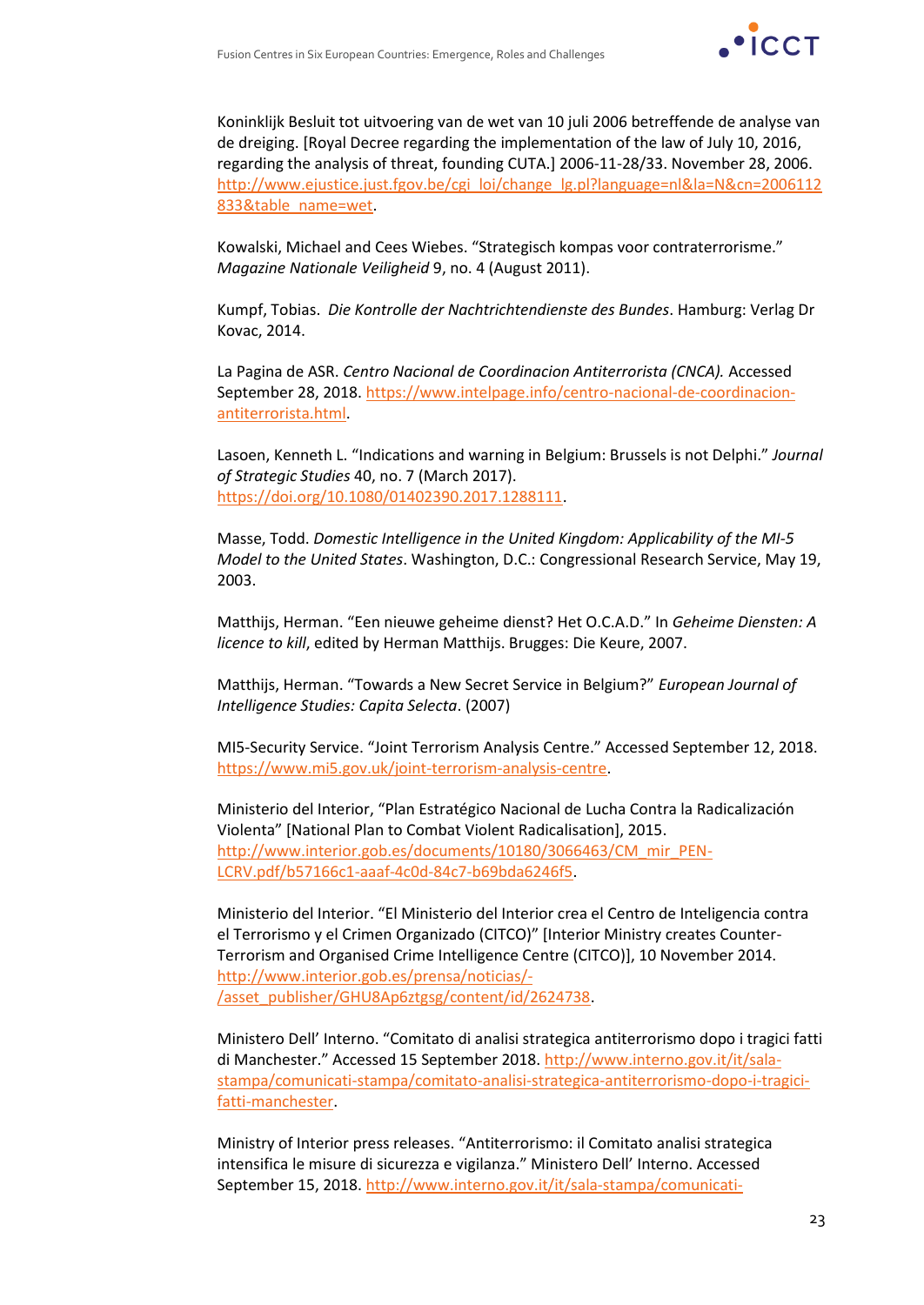[stampa/antiterrorismo-comitato-analisi-strategica-intensifica-misure-sicurezza-e](http://www.interno.gov.it/it/sala-stampa/comunicati-stampa/antiterrorismo-comitato-analisi-strategica-intensifica-misure-sicurezza-e-vigilanza)[vigilanza.](http://www.interno.gov.it/it/sala-stampa/comunicati-stampa/antiterrorismo-comitato-analisi-strategica-intensifica-misure-sicurezza-e-vigilanza)

Morcillo, Cruz and Pablo Muñoz. "La Guardia Civil planta a la Policía en el Citco tras la incautación del mayor alijo de heroína." *ABC Espa*ñ*a*, December 12, 2017. [https://www.abc.es/espana/abci-guardia-civil-planta-policia-citco-tras-incautacion](https://www.abc.es/espana/abci-guardia-civil-planta-policia-citco-tras-incautacion-mayor-alijo-heroina-201712050207_noticia.html)[mayor-alijo-heroina-201712050207\\_noticia.html.](https://www.abc.es/espana/abci-guardia-civil-planta-policia-citco-tras-incautacion-mayor-alijo-heroina-201712050207_noticia.html)

NCTV. "Analysis and Strategy Department." Accessed September 28, 2018. [https://english.nctv.nl/organisation/WhoistheNTCV/AnalysisandStrategyDepartment.a](https://english.nctv.nl/organisation/WhoistheNTCV/AnalysisandStrategyDepartment.aspx) [spx.](https://english.nctv.nl/organisation/WhoistheNTCV/AnalysisandStrategyDepartment.aspx)

NCTV. "About Terrorist Threat Assessment Netherlands." Accessed September 28, 2018.

[https://english.nctv.nl/organisation/counterterrorism/TerroristThreatAssessmentNeth](https://english.nctv.nl/organisation/counterterrorism/TerroristThreatAssessmentNetherlands/about-terrorist-threat-assessment-netherlands.aspx) [erlands/about-terrorist-threat-assessment-netherlands.aspx.](https://english.nctv.nl/organisation/counterterrorism/TerroristThreatAssessmentNetherlands/about-terrorist-threat-assessment-netherlands.aspx)

NCTV. "Terrorist Threat Assessment Netherlands." Accessed September 28, 2018. [https://english.nctv.nl/topics\\_a\\_z/terrorist\\_threat\\_assessment\\_netherlands/index.asp](https://english.nctv.nl/topics_a_z/terrorist_threat_assessment_netherlands/index.aspx) [x.](https://english.nctv.nl/topics_a_z/terrorist_threat_assessment_netherlands/index.aspx)

NCTV. "What does the NCTV do?" Accessed September 28, 2018. [https://english.nctv.nl/organisation/WhatdoestheNCTVdo/WhatdoestheNCTVdo.aspx.](https://english.nctv.nl/organisation/WhatdoestheNCTVdo/WhatdoestheNCTVdo.aspx)

Nuti, Vittorio. "Come funziona il Comitato Antiterrorismo." *Il Sole 24 ore*, August 19, 2017[, http://www.ilsole24ore.com/art/notizie/2017-08-18/come-funziona-comitato](http://www.ilsole24ore.com/art/notizie/2017-08-18/come-funziona-comitato-antiterrorismo-211636.shtml?uuid=AEs9moEC)[antiterrorismo-211636.shtml?uuid=AEs9moEC.](http://www.ilsole24ore.com/art/notizie/2017-08-18/come-funziona-comitato-antiterrorismo-211636.shtml?uuid=AEs9moEC)

Parliamentary Annual report, XV Legislature (April 2006 - April 2008), 11-12. [http://leg15.camera.it/\\_dati/leg15/lavori/documentiparlamentari/indiceetesti/033/00](http://leg15.camera.it/_dati/leg15/lavori/documentiparlamentari/indiceetesti/033/001/00000001.pdf) [1/00000001.pdf.](http://leg15.camera.it/_dati/leg15/lavori/documentiparlamentari/indiceetesti/033/001/00000001.pdf)

Permanent Delegation of Italy to the European Security and Cooperation Organization. "Scambio di informazioni sul codice di condotta relativo agli aspetti politico militari della sicurezza." Italian Delegation Verbal Note to OSCE. April 2013, [https://www.osce.org/it/fsc/101419?download=true.](https://www.osce.org/it/fsc/101419?download=true)

Persson, Gudrun. "Fusion Centres – Lessons Learned: A Study of Coordination Functions for Intelligence and Security Services." *Center for Asymmetric Threat Studies, Swedish National Defence College* (2013)[. http://www.diva](http://www.diva-portal.org/smash/get/diva2:685935/FULLTEXT01.pdf)[portal.org/smash/get/diva2:685935/FULLTEXT01.pdf.](http://www.diva-portal.org/smash/get/diva2:685935/FULLTEXT01.pdf)

Pieters, Piet. "Terrorisme en extremisme: coördinatie van de dreigingsanalyse." *Panopticon*, no. 2 (2007): 68-75.

Rapaille, Guy and Waute Van Laethem. "European Counterparts of the Belgian Fusion Centre." In *Fusion Centres throughout Europe: All-Source Threat Assessments in the Fight against Terrorism*. Edited by Belgian Standing Committee I. Cambridge: Intersentia, 2010.

Reinares, Fernando. "After the Madrid Bombings: Internal Security Reforms and Prevention of Global Terrorism in Spain." *Studies in Conflict & Terrorism* 32, no. 5 (2009): 367-388.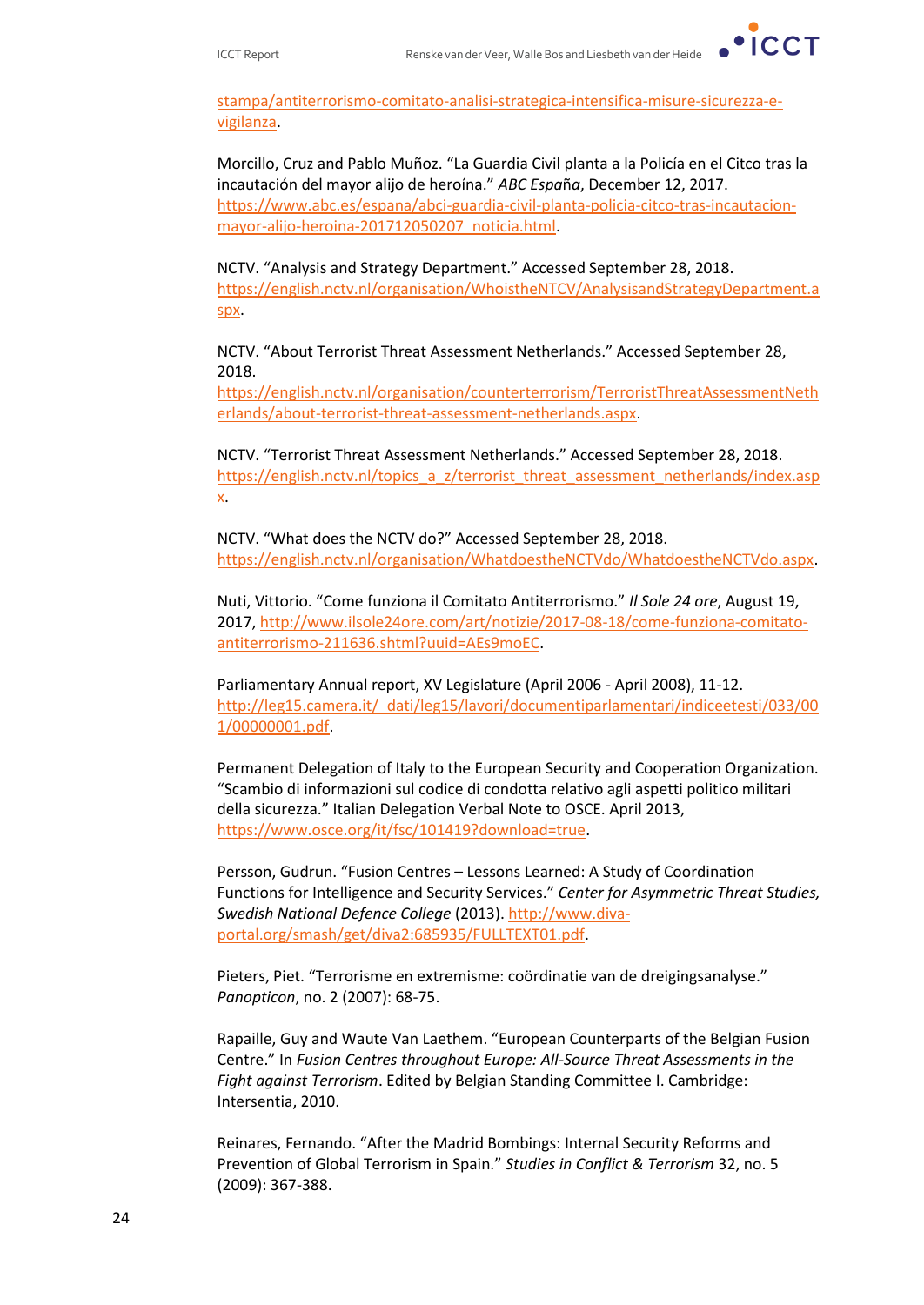

Reinares, Fernando. *Al-Qaeda's Revenge: The 2004 Madrid Train Bombings*. Washington, DC: Woodrow Wilson Center Press, 2017.

Roberti, Franco and Lamberto Giannini. *Manuale dell'antiterrorismo*. Rome: Laurus Robuffo, 2016.

Rodríguez, Jesús. "La guerra silencioas del espionaje." *El Pais Semanal*, May 30, 2016, [https://elpais.com/elpais/2016/05/30/eps/1464559223\\_146455.html.](https://elpais.com/elpais/2016/05/30/eps/1464559223_146455.html)

Schmid, Alex P. and James J. Forest. "Research Desiderata: 150 Un- and Under-Researched Topics and Themes in the Field of (Counter-) Terrorism Studies – a New List." *Perspectives on Terrorism*, no. 12 (2018): 68-76. [https://www.universiteitleiden.nl/binaries/content/assets/customsites/perspectives](https://www.universiteitleiden.nl/binaries/content/assets/customsites/perspectives-on-terrorism/2018/issue-4/05---un--and-under-researched.pdf)[on-terrorism/2018/issue-4/05---un--and-under-researched.pdf.](https://www.universiteitleiden.nl/binaries/content/assets/customsites/perspectives-on-terrorism/2018/issue-4/05---un--and-under-researched.pdf)

Shapiro, Jeremy and Benedicte Suzan. "The French Experience of Counter-Terrorism." *Survival*, Vol. 45, No. 1 (2003).

Staniforth, Andrew. *Blackstone's Counter-Terrorism Handbook (Police National Legal Database*). Oxford: Oxford University Press, 2010.

Stevens, Danny. "Van Antiterroristische Gemengde Groep naar Coördinatieorgaan voor dreigingsanalyse." In *Geheime diensten in België, de Verenigde Staten en over de wereld*, edited by Herman Matthijs. Brugges: Die Keure, 2006.

Toboso Marques, Fernando. "Lucha antiterrorista y organizaciones interministeriales, una solución práctica" [The fight against terrorism and interministerial organisations, a practical solution]. *Instituto Universitario General Gutiérrez Mellado- UNED* (October 2006)[. https://iugm.es/wp-content/uploads/2016/07/CNCAoctubre.pdf.](https://iugm.es/wp-content/uploads/2016/07/CNCAoctubre.pdf)

Tretbar, Christian. "Friedrich will Terrorabwehrexentrum mit Landern weiterentwickeln." *Der Tagesspeigel*, November 15, 2012. [https://www.tagesspiegel.de/politik/alles-unter-einem-dach-friedrich-will](https://www.tagesspiegel.de/politik/alles-unter-einem-dach-friedrich-will-terrorabwehrzentrum-mit-laendern-weiterentwickeln/7380058.html)[terrorabwehrzentrum-mit-laendern-weiterentwickeln/7380058.html.](https://www.tagesspiegel.de/politik/alles-unter-einem-dach-friedrich-will-terrorabwehrzentrum-mit-laendern-weiterentwickeln/7380058.html)

Treverton, Gregory. *Intelligence for an age of terror*. Cambridge: Cambridge University Press, 2009.

Van Hoey, Matthias. "Belgiës Coördinatieorgaan." (2019) (Forthcoming book).

Van Laethem, Wauter. "Het Coördinatieorgaan voor de dreigingsanalyse: een punctuele analyse." *Vigiles* 4, (2007).

Vander Velpen, Jos. *De CCC: De staat en het terrorisme*. Berchem: EPO, 1986.

VRT/Belgium. "Terroristenjacht (CCC)." [Hunt for terrorists]. 1984. [http://euscreen.eu/item.html?id=EUS\\_14932D1102884D329B33444241943DB3.](http://euscreen.eu/item.html?id=EUS_14932D1102884D329B33444241943DB3)

Warnes, Richard. "Germany." In *Considering the Creation of a Domestic Intelligence Agency in the United States*, edited by Brian A. Jackson. Santa Monica: RAND Corporation, 2009[. http://www.dtic.mil/dtic/tr/fulltext/u2/a497839.pdf.](http://www.dtic.mil/dtic/tr/fulltext/u2/a497839.pdf)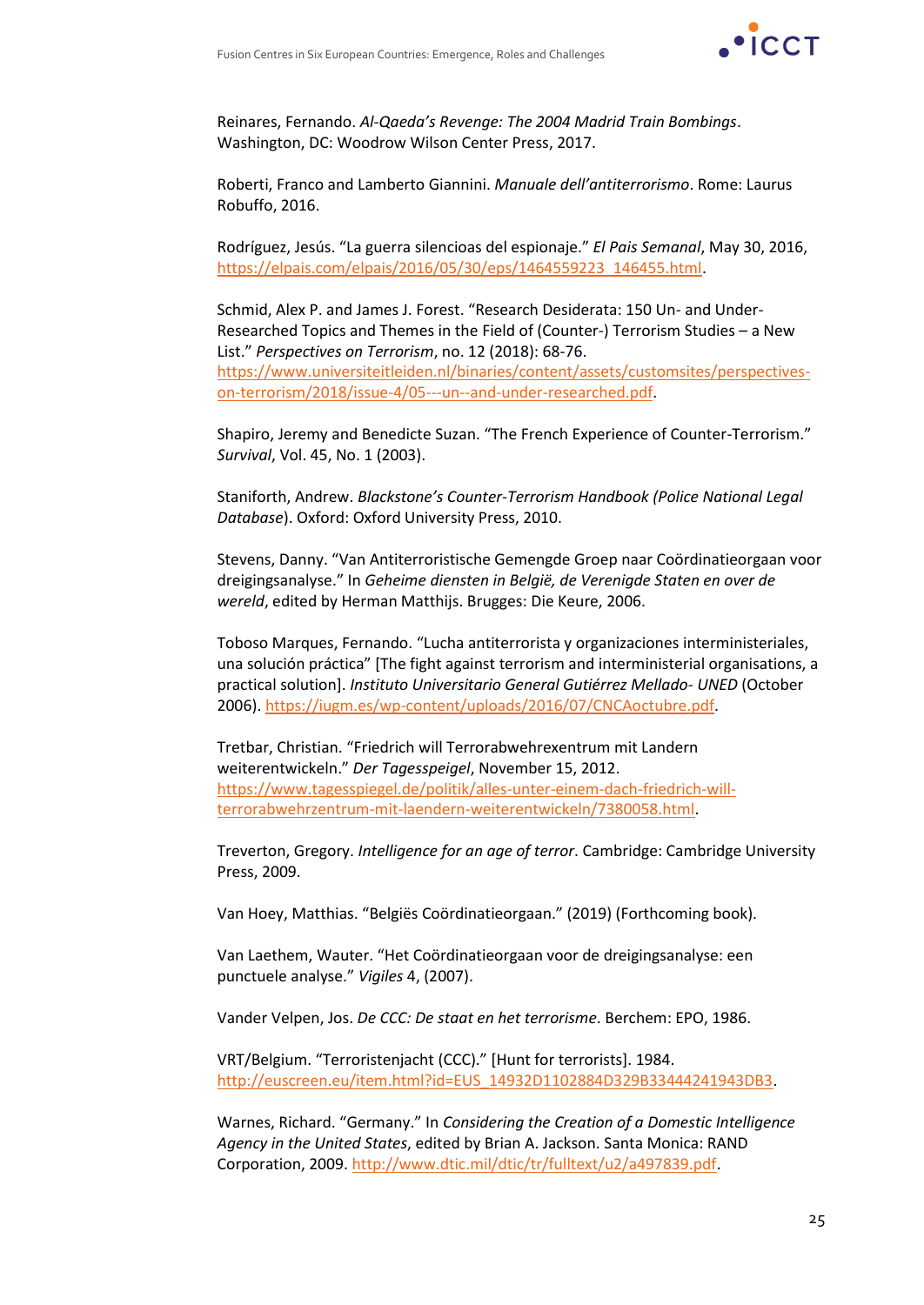

Wet betreffende de analyse van de dreiging. [The law regarding the analysis of threat, founding CUTA.] 2006-07-10/32. July 10, 2006.

[http://www.ejustice.just.fgov.be/cgi\\_loi/change\\_lg.pl?language=nl&la=N&cn=2006071](http://www.ejustice.just.fgov.be/cgi_loi/change_lg.pl?language=nl&la=N&cn=2006071032&table_name=wet) [032&table\\_name=wet.](http://www.ejustice.just.fgov.be/cgi_loi/change_lg.pl?language=nl&la=N&cn=2006071032&table_name=wet)

Zegart, Amy. "An Empirical Analysis of Failed Intelligence Reforms before September 11." *Political Science Quarterly* 121, no. 1 (Spring 2006).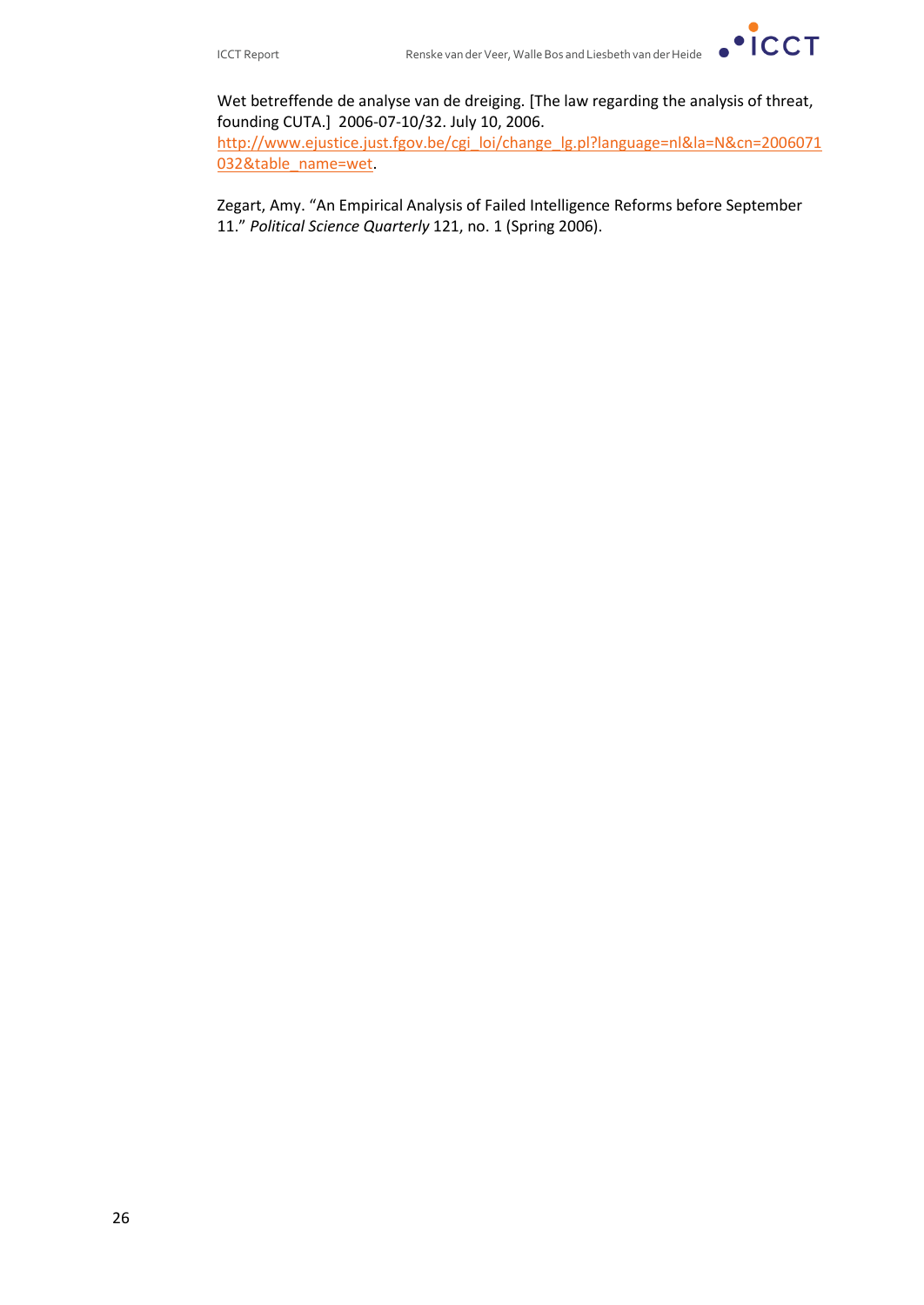

# About the Authors

### Renske van der Veer

Renske van der Veer is Director of ICCT. She previously served as coordinating senior policy advisor and deputy head of unit in the Counter-Terrorism Department of the National Coordinator for Security and Counterterrorism (NCTV), part of the Dutch Ministry of Justice and Security. Renske van der Veer has over 10 years' experience in the field of counter-terrorism (CT). She has worked with various government organisations in the CT field across the interface of local, national and international spheres. She has held various positions in executive organisations, as a senior analyst in the field of jihadist terrorism, and various positions in programme and project management.

As Director of ICCT Renske van der Veer is responsible for the strategic agenda and management. She is the lead for ICCT in stakeholder relations, monitoring research quality and contributing to research and innovation while also representing ICCT in relevant networks.

#### Walle Bos

Walle Bos is a Researcher at ICCT, focusing on foreign fighters and rule of law-related aspects to (counter-) terrorism. He also supports the publication and research activities of ICCT in the role of editor. Prior to joining ICCT he worked as a Programme Assistant at Leiden University's Institute of Security and Global Affairs, on a research programme that focuses on international cyber security and the development and implementation of cyber norms. Walle holds an LL.M. in Public International Law from Utrecht University and a B.A. in International Relations and International Organisation from the University of Groningen.

### Liesbeth van der Heide

Liesbeth van der Heide is a Senior Research Fellow at ICCT. At ICCT she coordinates ICCT's activities in the field of (counter-) terrorism in prisons, a project that focuses on North-Africa and South East Asia and includes implementing threat and risk assessment measures to identify and assess violent extremism. She also works as a Researcher and Lecturer at the Institute of Security and Global Affairs (ISGA), Leiden University, focusing on rehabilitation and reintegration of violent extremist offenders and the fusion of nonstate actors and terrorist groups in the Sahel region.